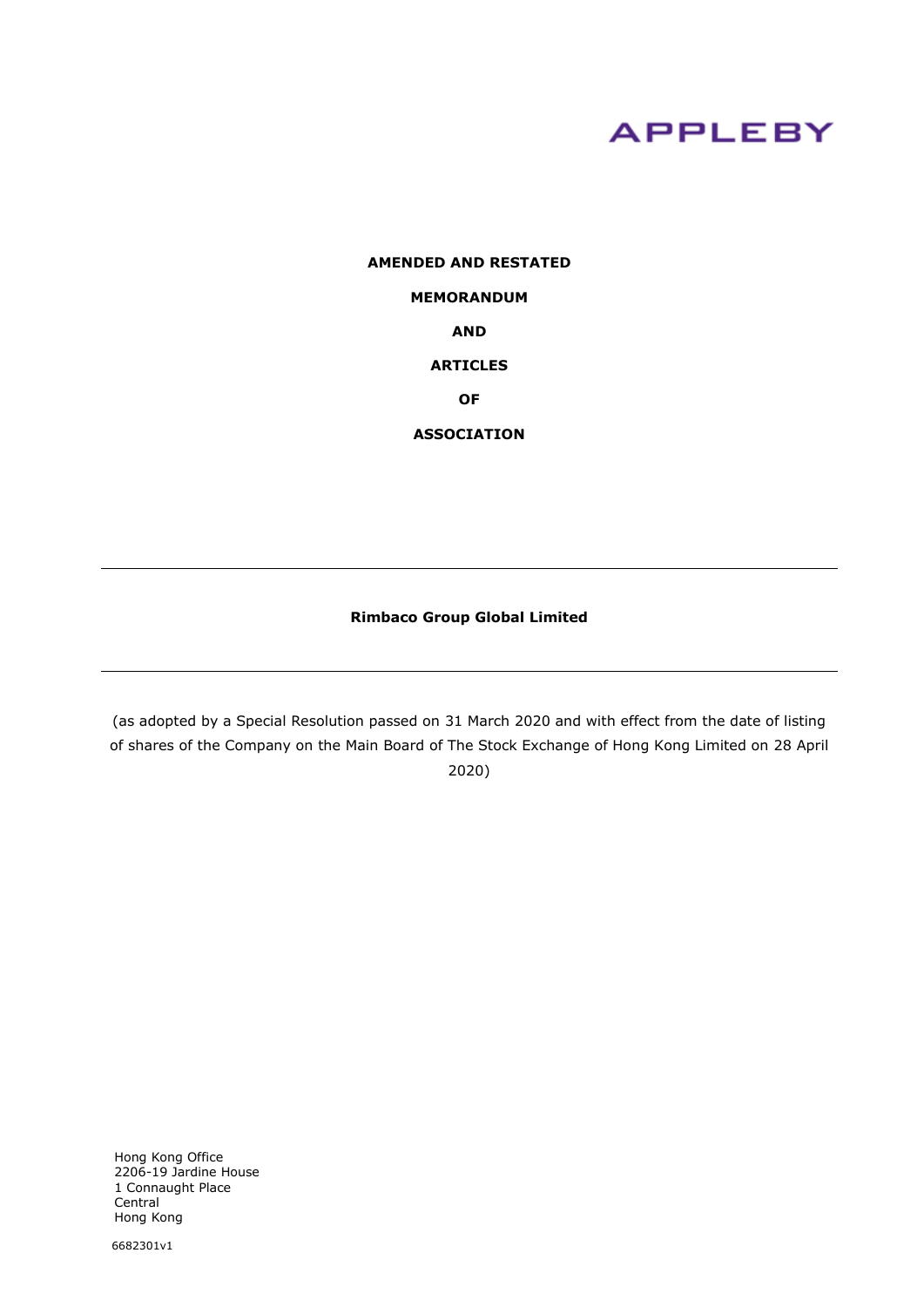### **TABLE OF CONTENTS**

| 53<br>Record Date |
|-------------------|
|                   |
|                   |
|                   |
|                   |
|                   |
|                   |
|                   |
|                   |
|                   |
|                   |
|                   |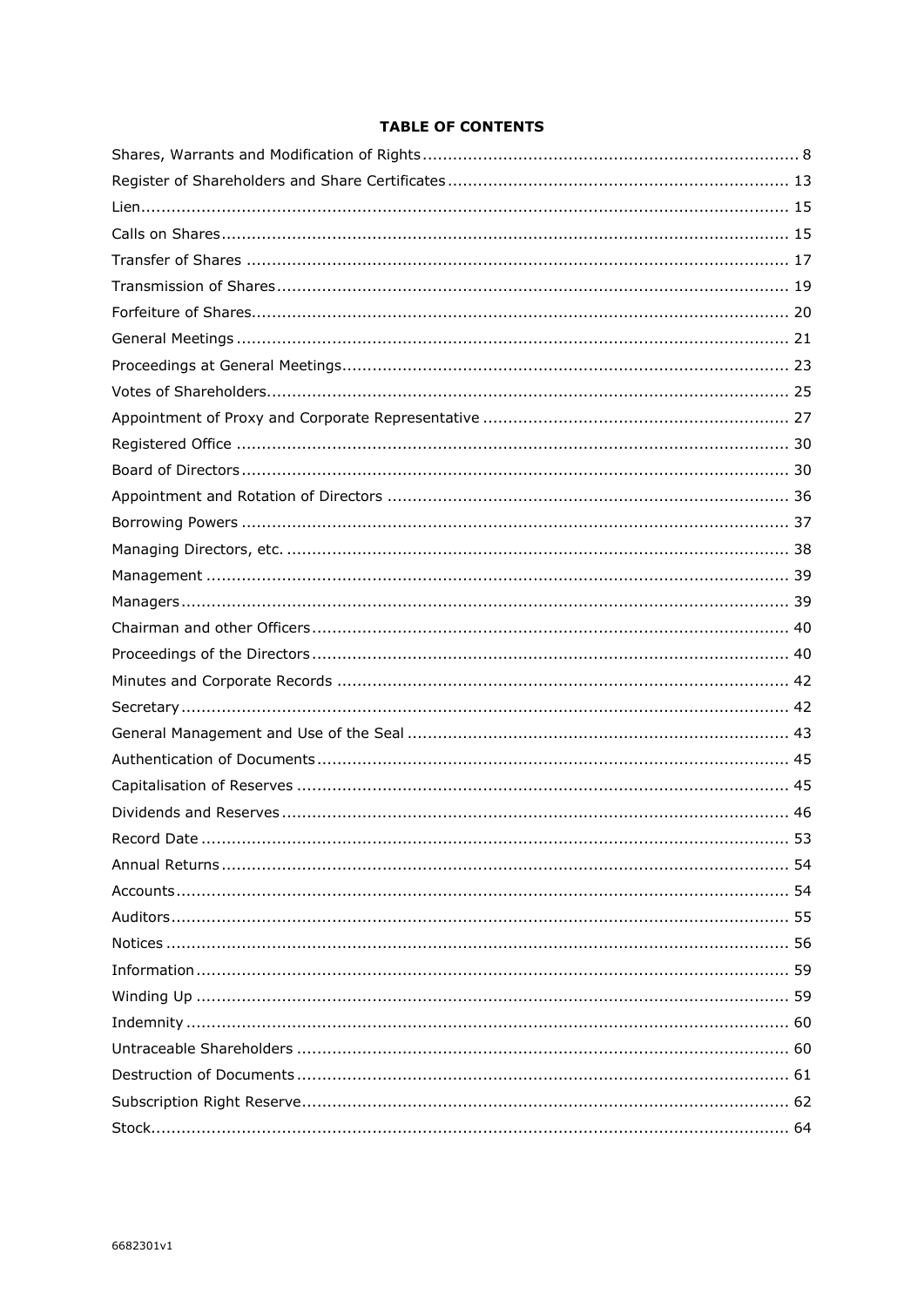#### **THE COMPANIES LAW (AS REVISED)**

#### **EXEMPTED COMPANY LIMITED BY SHARES**

#### **AMENDED AND RESTATED**

#### **MEMORANDUM OF ASSOCIATION**

**OF**

#### **RIMBACO GROUP GLOBAL LIMITED**

#### **(COMPANY)**

# **(adopted by a Special Resolution passed on 31 March 2020 and with effect from the date of listing of shares of the Company on the Main Board of The Stock Exchange of Hong Kong Limited on 28 April 2020)**

- 1. The name of the Company is Rimbaco Group Global Limited.
- 2. The registered office will be situate at the offices of Ocorian Trust (Cayman) Limited, PO Box 1350, Clifton House, 75 Fort Street, Grand Cayman KY1-1108, Cayman Islands or at such other place in the Cayman Islands as the Directors may from time to time decide.
- 3. The objects for which the Company is established are unrestricted and except as prohibited or limited by the laws of the Cayman Islands, the Company shall have full power and authority to carry out any object and shall have and be capable of from time to time and at all times exercising any and all of the powers at any time or from time to time exercisable by a natural person or body corporate in any part of the world whether as principal, agent, contractor or otherwise.
- 4. Without prejudice to the generality of the foregoing, the objects of the Company shall include, but without limitation, the following:
- 4.1 To carry on the business of an investment company and for that purpose to acquire and hold, either in the name of the Company or in that of any nominee, land and real estate, gold and silver bullion, shares (including shares in the Company), stocks, debentures, debenture stock, bonds, notes, obligations and securities issued or guaranteed by any company wherever incorporated or carrying on business and debentures, debenture stock, bonds, notes, obligations and securities issued or guaranteed by any government, sovereign, ruler, commissioners, public body or authority, supreme, dependent, municipal, local or otherwise in any part of the world.
- 4.2 To lend money with or without security either at interest or without and to invest money of the Company in such manner as the Directors think fit.
- 4.3 To acquire by purchase, lease, exchange, or otherwise lands, houses, buildings and other property or any interest in the same in any part of the world.
- 4.4 To carry on the business of a commodity, commodity futures and forward contracts trader and for that purpose to enter into spot, future or forward contracts for the purchase and sale of any commodity including, but without prejudice to the generality of the foregoing, any raw materials, processed materials, agricultural products, produce or livestock, gold and silver bullion, specie and precious or semi-precious stones, goods, articles, services, currencies, rights and interests which may now or in the future be bought and sold in commerce and whether such trading is effected on an organised commodity exchange or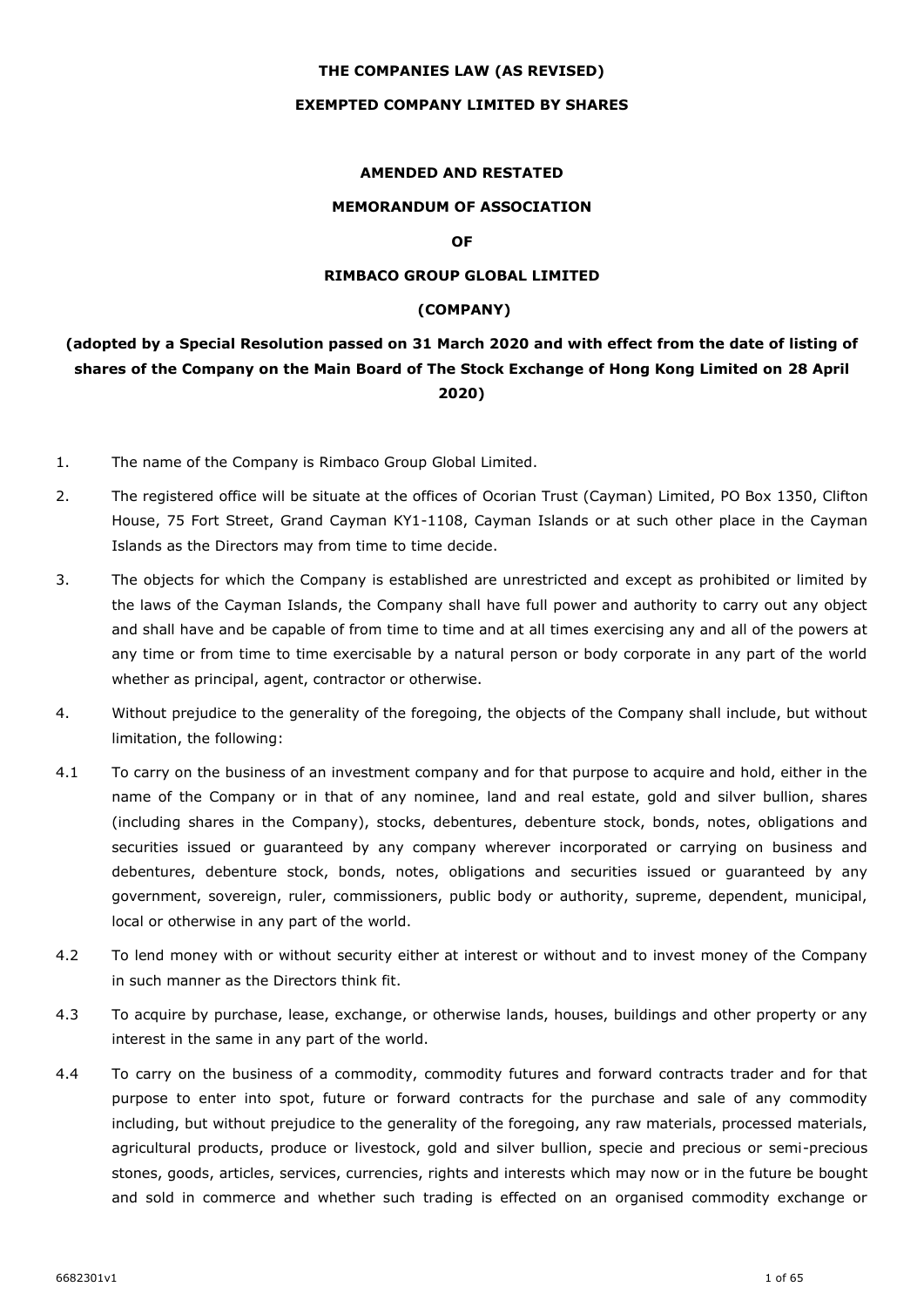otherwise and either to take delivery of, or to sell or exchange any such commodities pursuant to any contract capable of being entered into on any such commodities exchange.

- 4.5 To carry on whether as principals, agents or otherwise the business of providing and supplying goods, equipment, materials and services of whatsoever nature, and of financiers, company promoters, realtors, financial agents, land owners and dealers in or managers of companies, estates, lands, buildings, goods, materials, services, stocks, leases, annuities and securities of whatsoever type or kind.
- 4.6 To purchase or otherwise acquire and hold any rights, privileges, concessions, patents, patent rights, licences, secret processes and any real or personal property of any kind whatsoever.
- 4.7 To build, equip, furnish, outfit, repair, purchase, own, charter and lease steam, motor, sail or other vessels, ships, boats, tugs, barges, lighters or other property to be used in the business of shipping, transportation, chartering and other communication and transport operations for the use of the Company or for others, and to sell, charter, lease, mortgage, pledge or transfer the same or any interest therein to others.
- 4.8 To carry on the business of importers, exporters and merchants of goods, produce, stores and articles of all kinds both wholesale and retail, packers, customs brokers, ship agents, warehousemen, bonded or otherwise and carriers and to transact every kind of agency, factor and brokerage business or transaction which may seem to the Company directly or indirectly conducive to its interests.
- 4.9 To carry on the business of consultants in connection with all manner of services and advisers on all matters relating to companies, firms, partnerships, charities, political and non-political persons and organisations, governments, principalities, sovereign and republican states and countries and to carry on all or any of the businesses of financial, industrial, development, architectural, engineering, manufacturing, contracting, management, advertising, professional business and personal consultants and to advise upon the means and methods for extending, developing, marketing and improving all types of projects, developments, businesses or industries and all systems or processes relating to such businesses and the financing, planning, distribution, marketing and sale thereof.
- 4.10 To act as a management company in all branches of that activity and without limiting the generality of the foregoing, to act as managers of investments and hotels, estates, real property, buildings and businesses of every kind and generally to carry on business as managers, consultants or agents for or representatives of owners of property of every kind, manufacturers, funds, syndicates, persons, firms and companies for any purpose whatsoever.
- 4.11 To carry on any other trade or business which may seem to the Company capable of being carried on conveniently in connection with any business of the Company.
- 4.12 To borrow or raise money by the issue of ordinary debenture stock or on mortgage or in such other manner as the Company shall think fit.
- 4.13 To draw, make, accept, endorse, discount, execute and issue all instruments both negotiable and nonnegotiable and transferable including promissory notes, bills of exchange, bills of lading, warrants, debentures and bonds.
- 4.14 To establish branches or agencies in the Cayman Islands and elsewhere and to regulate and to discontinue the same.
- 4.15 To distribute any of the property of the Company among the members of the Company in specie.
- 4.16 To acquire and take over the whole or any part of the business, property and liabilities of any person or persons, firm or company or to take or otherwise acquire and hold shares, stock, debentures or other securities of or interest in any other company carrying on any business or possessed of any property or rights.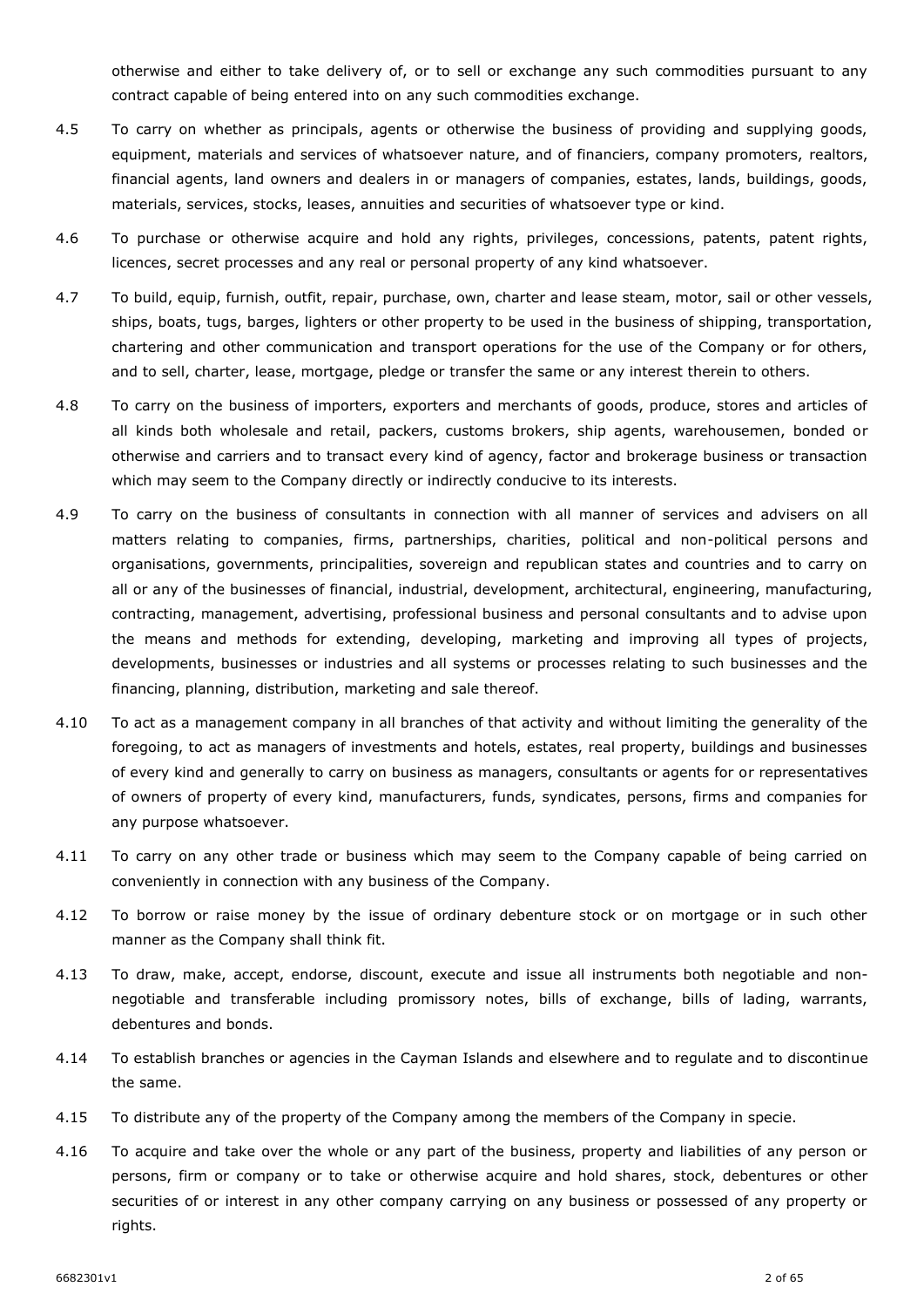- 4.17 To grant pensions, allowances, gratuities and bonuses to employees or ex-employees of the Company or the dependents of such persons and to support, establish or subscribe to any charitable or other institutions, clubs, societies or funds or to any national or patriotic fund.
- 4.18 To lend and advance moneys or give credit to such persons and on such terms as may be thought fit and to guarantee or stand surety for the obligations of any third party whether such third party is related to the Company or otherwise and whether or not such guarantee or surety is to provide any benefits to the Company and for that purpose to mortgage or charge the Company's undertaking, property and uncalled capital or any part thereof, on such terms and conditions as may be thought expedient in support of any such obligations binding on the Company whether contingent or otherwise.
- 4.19 To enter into partnership or into any arrangements for sharing profits, union of interests, co-operation, joint venture, reciprocal concession, amalgamation or otherwise with any person or persons or company engaged or interested or about to become engaged or interested in the carrying on or conduct of any business or enterprise from which this Company would or might derive any benefit whether direct or indirect and to lend money, guarantee the contracts of or otherwise assist any such person or company and to take subscribe for or otherwise acquire shares and securities of any such company and to sell, hold, re issue with or without guarantee or otherwise deal with the same.
- 4.20 To enter into any arrangements with any authorities, municipal or local or otherwise and to obtain from any such authority any rights, privileges or concessions which the Company may think it desirable to obtain and to carry out, exercise and comply with any such arrangements, rights, privileges or concessions.
- 4.21 To do all such things as are incidental to or which the Company may think conducive to the attainment of the above objects or any of them.
- 5. If the Company is registered as an exempted company as defined in the Cayman Islands Companies Law, it shall have the power, subject to the provisions of the Cayman Islands Companies Law and with the approval of a special resolution, to continue as a body incorporated under the laws of any jurisdiction outside of the Cayman Islands and to be de-registered in the Cayman Islands.
- 6. The liability of the members of the Company is limited.
- 7. The authorised share capital of the Company is HK\$100,000,000 consisting of 10,000,000,000 shares of par value HK\$0.01 each with the power for the Company to increase or reduce the said capital and to issue any part of its capital, original or increased, with or without any preference, priority or special privilege or subject to any postponement of rights or to any conditions or restrictions; and so that, unless the condition of issue shall otherwise expressly declare, every issue of shares, whether declared to be preference or otherwise, shall be subject to the power hereinbefore contained.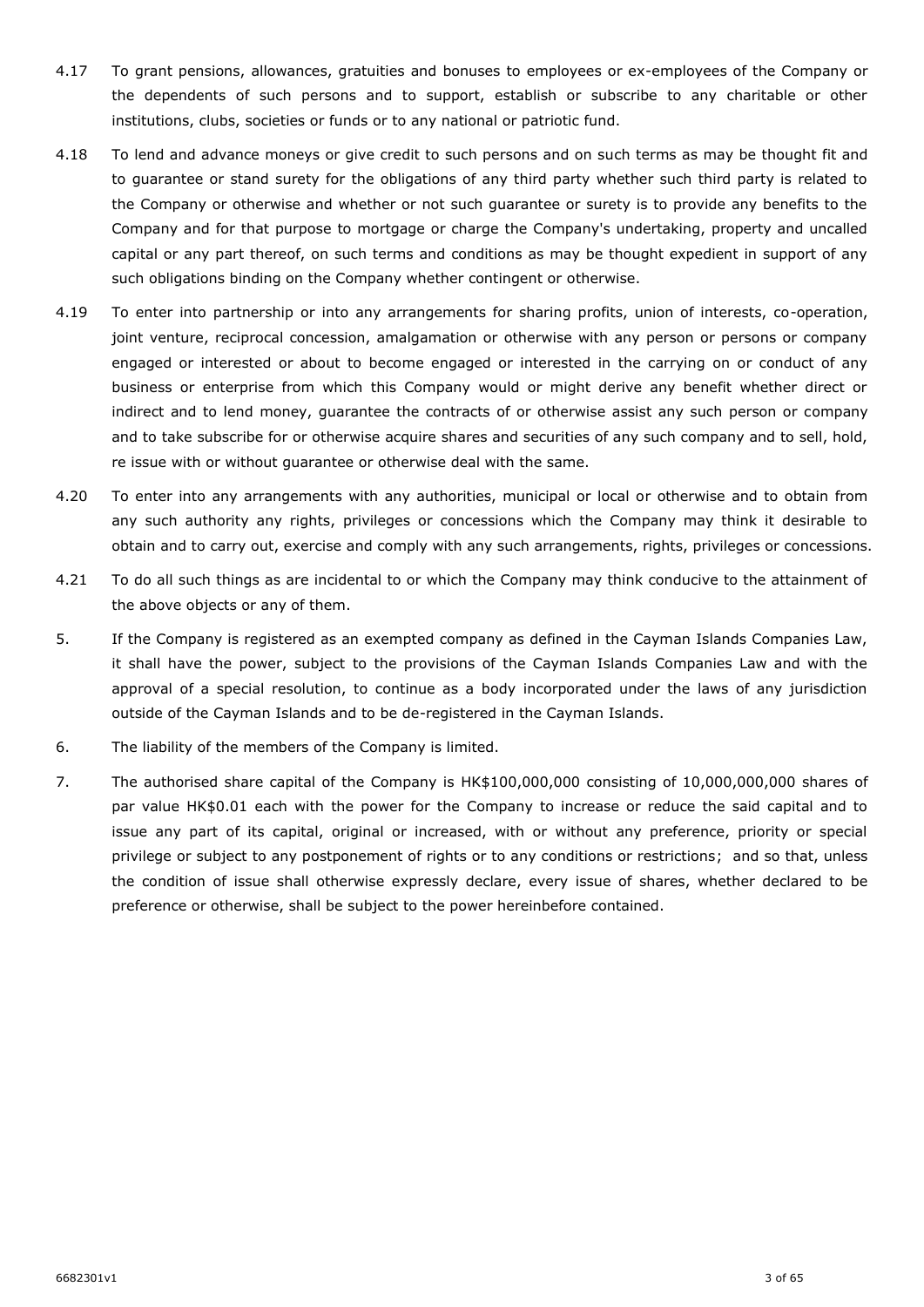#### **THE COMPANIES LAW (AS REVISED)**

#### **EXEMPTED COMPANY LIMITED BY SHARES**

#### **AMENDED AND RESTATED**

#### **ARTICLES OF ASSOCIATION**

#### **OF**

#### **RIMBACO GROUP GLOBAL LIMITED**

#### **(COMPANY)**

## **(adopted by a Special Resolution passed on 31 March 2020 and with effect from the date of listing of shares of the Company on the Main Board of The Stock Exchange of Hong Kong Limited on 28 April 2020)**

- $\mathbf{1}$ (a) Table "A" of the Companies Law (as revised) shall not apply to the Company.
	- (b) Any marginal notes, titles or lead in references to Articles and the index Marginal Notes of the Memorandum and Articles of Association shall not form part of the Memorandum or Articles of Association and shall not affect their interpretation. In interpreting these Articles of Association, unless there be something in the subject or context inconsistent therewith:

address: shall have the ordinary meaning given to it and shall include Definitions any facsimile number, electronic number or address or website used for the purposes of any communication pursuant to these Articles;

**appointor**: means in relation to an alternate Director, the Director who appointed the alternate to act as his alternate;

**Articles**: means these Articles of Association in their present form and all supplementary, amended or substituted articles for the time being in force;

**Auditors**: means the persons appointed by the Company from time to time to perform the duties of auditors of the Company ;

**Board**: means the board of Directors of the Company as constituted from time to time or as the context may require the majority of Directors present and voting at a meeting of the Directors at which a quorum is present;

**Call**: shall include any instalment of a call;

**Clearing House**: means a clearing house recognised by the laws of the jurisdiction in which the Shares of the Company are listed or quoted with the permission of the Company on a stock exchange in such jurisdiction;

**Close Associate(s):** shall have the meaning as defined in the Listing Rules;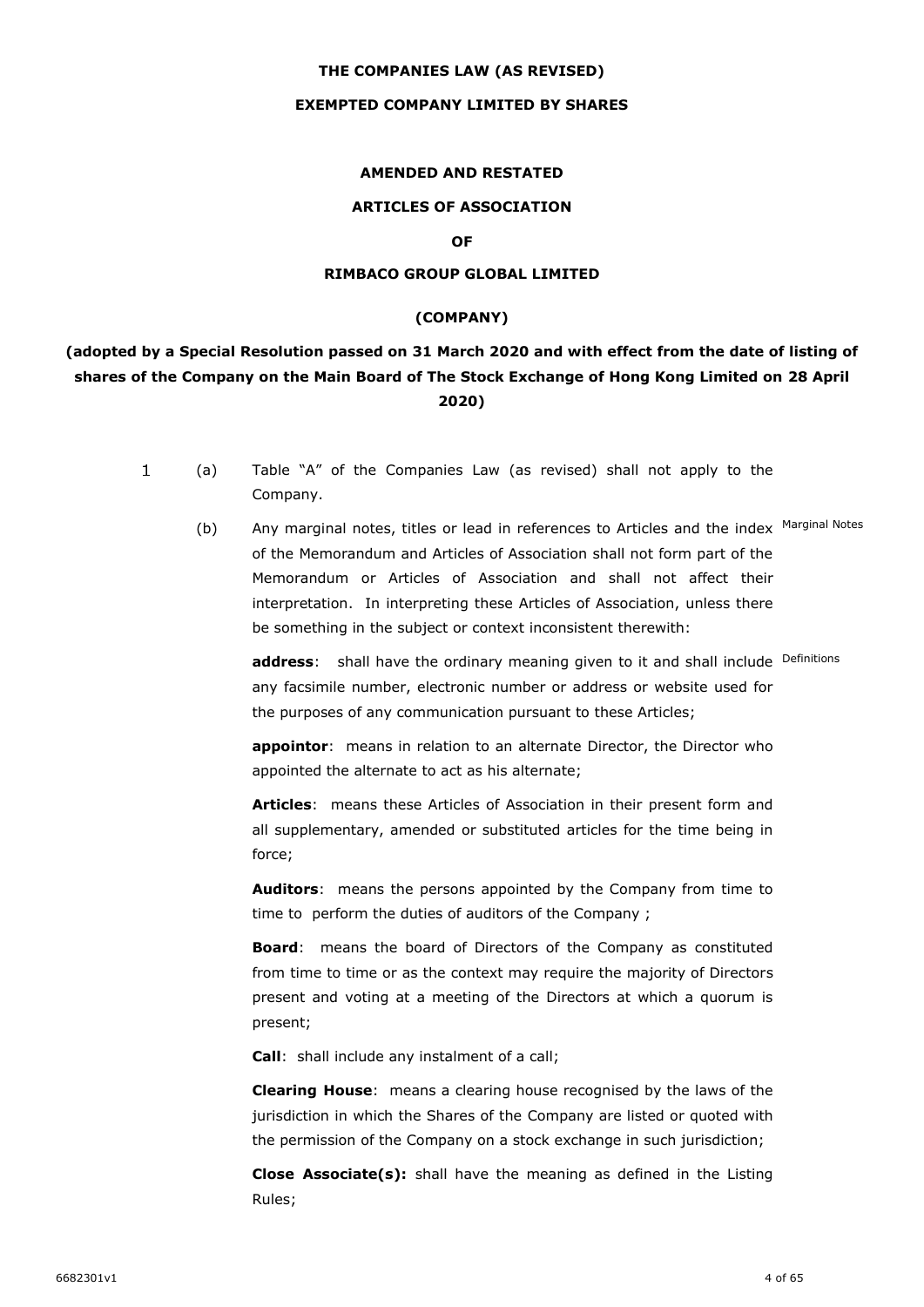**Companies Law**: means the Companies Law (as revised) of the Cayman Islands as amended from time to time and every other act, order regulation or other instrument having statutory effect (as amended from time to time) for the time being in force in the Cayman Islands applying to or affecting the Company, the Memorandum of Association and/or the Articles of Association;

**Companies Ordinance**: means the Companies Ordinance, Cap. 622 of the Laws of Hong Kong as amended from time to time;

**Company**: means the above named company;

**Debenture** and **Debenture Holder**: means and includes respectively debenture stock and debenture stockholder;

**Director:** means such person or persons as shall be appointed to the Board from time to time;

**Dividend**: means dividends, distributions in specie or in kind, capital distributions and capitalisation issues;

**Head Office**: means such office of the Company as the Board may from time to time determine to be the principal office of the Company;

**HK Stock Exchange**: means The Stock Exchange of Hong Kong Limited;

**HK\$** or **Hong Kong dollars**: means Hong Kong dollars, the lawful currency for the time being of Hong Kong;

**Holding Company**: has the meaning ascribed to it by Section 13 of the Companies Ordinance;

**Hong Kong** means the Hong Kong Special Administrative Region of the People's Republic of China;

**Listing Rules**: shall mean the Rules Governing the Listing of Securities on The Stock Exchange of Hong Kong Limited (as amended from time to time);

**Month**: means a calendar month;

**Newspapers**: means at least one English language daily newspaper and at least one Chinese language daily newspaper, in each case published and circulating generally in the Relevant Territory and specified or not excluded for this purpose by the stock exchange in the Relevant Territory;

**Ordinary Resolution:** means a resolution as described in Article 1(e) of these Articles;

Paid: means, as it relates to a Share, paid or credited as paid;

**Register**: means the principal register and any branch register of Shareholders of the Company to be maintained at such place within or outside the Cayman Islands as the Board shall determine from time to time;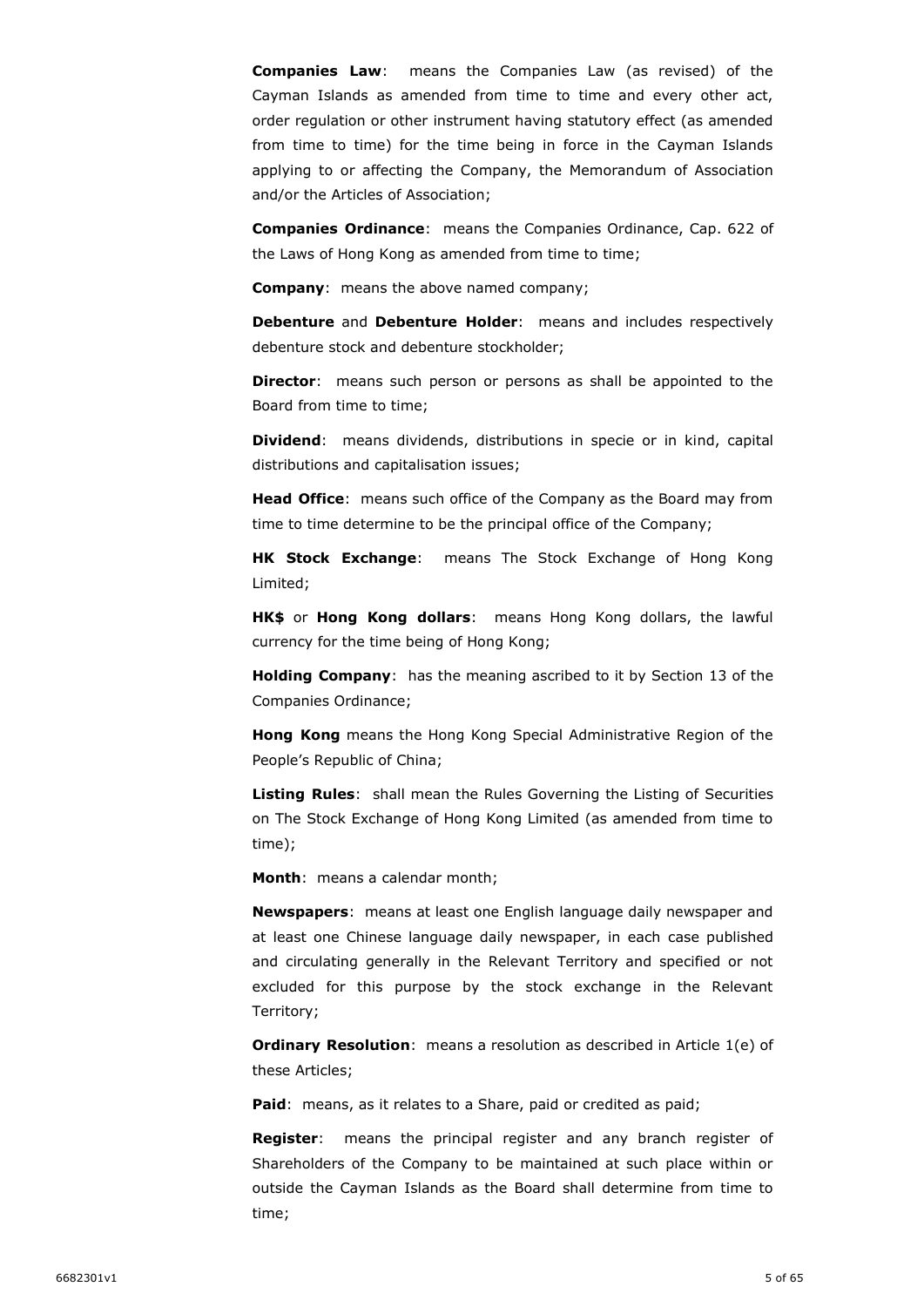**Registered Office**: means the registered office of the Company for the time being as required by the Companies Law;

**Registration Office**: means such place or places in the Relevant Territory or elsewhere where the Board from time to time determine to keep a branch register of Shareholders of the Company in respect of that class of share capital and where (except in cases where the Board otherwise agrees) transfers of other documents of title for Shares are to be lodged for registration and are to be registered;

**Relevant Period**: means the period commencing from the date on which any of the securities of the Company first become listed on the HK Stock Exchange to and including the date immediately before the day on which none of such securities are so listed (and so that if at any time listing of any such securities is suspended for any reason whatsoever and for any length of time, they shall nevertheless be treated, for the purpose of this definition, as listed);

**Relevant Territory:** means Hong Kong or such other territory where any of the securities of the Company is listed on a stock exchange in that territory;

**Seal**: means the common seal of the Company and any one or more facsimile seals from time to time of the Company for use in the Cayman Islands or in any place outside the Cayman Islands;

**Secretary:** means the person for the time being performing the duties of that office of the Company and includes any assistant, deputy, acting or temporary secretary;

**Securities Seal**: shall mean a seal for use for sealing certificates for shares or other securities issued by the Company which is a facsimile of the Seal of the Company with the addition on its face of the words Securities Seal;

**Share**: means a share in the share capital of the Company and includes stock except where a distinction between stock and Shares is expressed or implied;

**Shareholder**: means the person who is duly registered in the Register as holder for the time being of any Share and includes persons who are jointly so registered;

**Special Resolution**: means a resolution as described in Article 1(d) of these Articles;

**Subsidiary**: has the meaning ascribed to it by Section 15 of the Companies Ordinance;

**Transfer Office**: means the place where the principal register of Shareholders is located for the time being.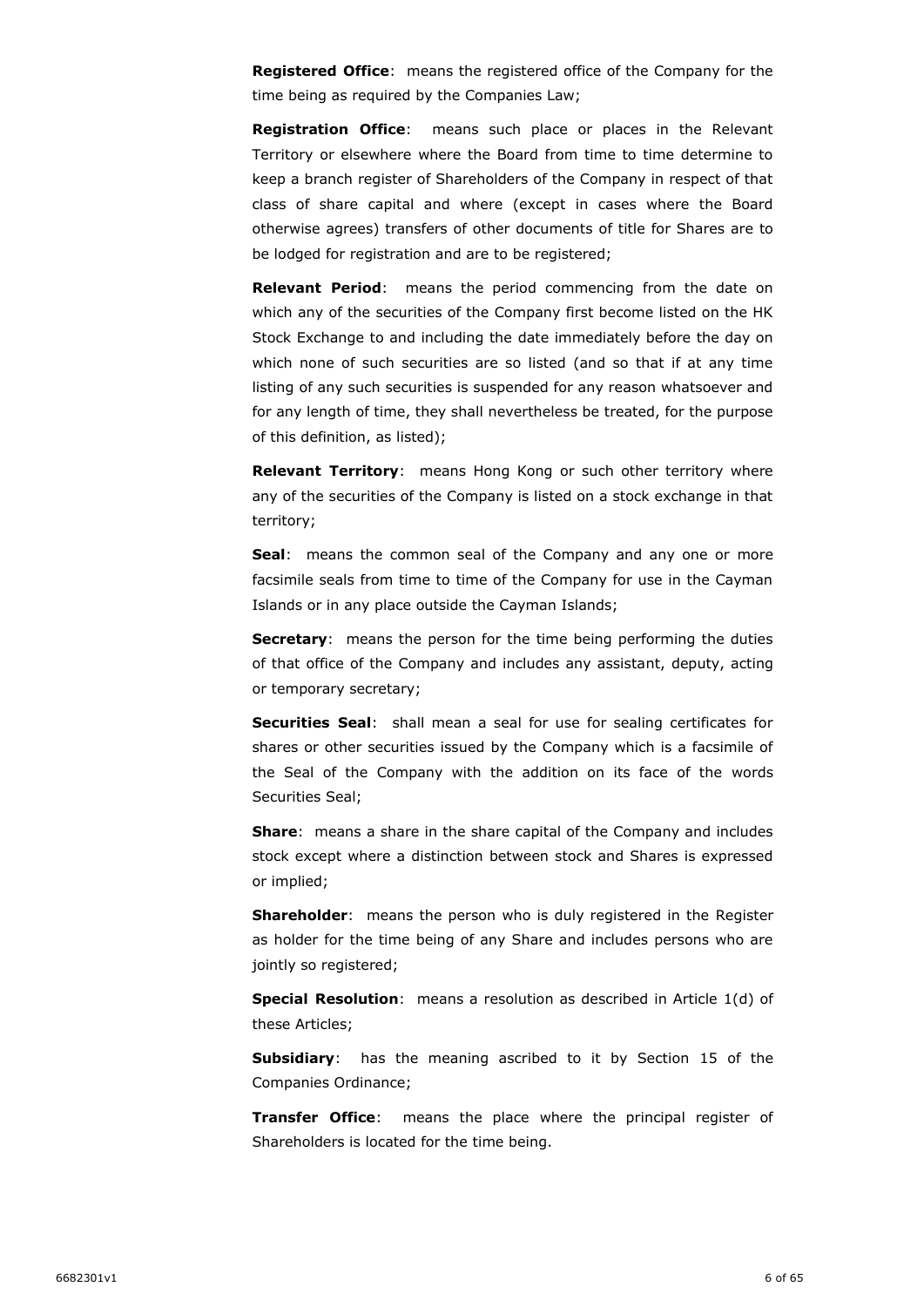- (c) In these Articles, unless there be something in the subject or context General inconsistent herewith:
	- (i) words denoting the singular number shall include the plural number and vice versa;
	- (ii) words importing any gender shall include every gender and words importing persons shall include partnerships, firms, companies and corporations;
	- (iii) subject to the foregoing provisions of this Article, any words or expressions defined in the Companies Law (except any statutory modification thereof not in force when these Articles become binding on the Company) shall bear the same meaning in these Articles, save that "company" shall where the context permits include any company incorporated in the Cayman Islands or elsewhere; and
	- (iv) references to any statute or statutory provision shall be construed as relating to any statutory modification or re-enactment thereof for the time being in force.
- (d) At all times during the Relevant Period a resolution shall be a Special Special Resolution when it has been passed by a majority of not less than ¾ of Resolution the votes cast by such Shareholders as, being entitled so to do, vote in person or by proxy or, in the cases of Shareholders which are corporations, by their respective duly authorised representatives at a general meeting held in accordance with these Articles and of which notice specifying the intention to propose the resolution as a special resolution has been duly given.
- (e) A resolution shall be an Ordinary Resolution when it has been passed by <sup>Ordinary</sup> a simple majority of the votes cast by such Shareholders as, being entitled so to do, vote in person or, by proxy or, in the cases of Shareholders which are corporations, by their respective duly authorised representatives at a general meeting held in accordance with these Articles and of which not less than 14 days' notice has been duly given.
- (f) A resolution in writing signed (in such manner as to indicate, expressly or Resolutions in impliedly, unconditional approval) by or on behalf of all Shareholders for writing the time being entitled to receive notice of and to attend and vote at general meetings of the Company shall, for the purpose of these Articles, be treated as an Ordinary Resolution duly passed at a general meeting of the Company duly convened and held and, where relevant as a Special Resolution so passed. Any such resolution shall be deemed to have been passed at a meeting held on the date on which it was signed by the last person to sign, and where the resolution states a date as being the date of his signature thereof by any Shareholder the statement shall be prima facie evidence that it was signed by him on that date. Such a resolution may consist of several documents in the like form, and signed by one or more relevant Shareholders.

App.13 Part B Para 1

Resolution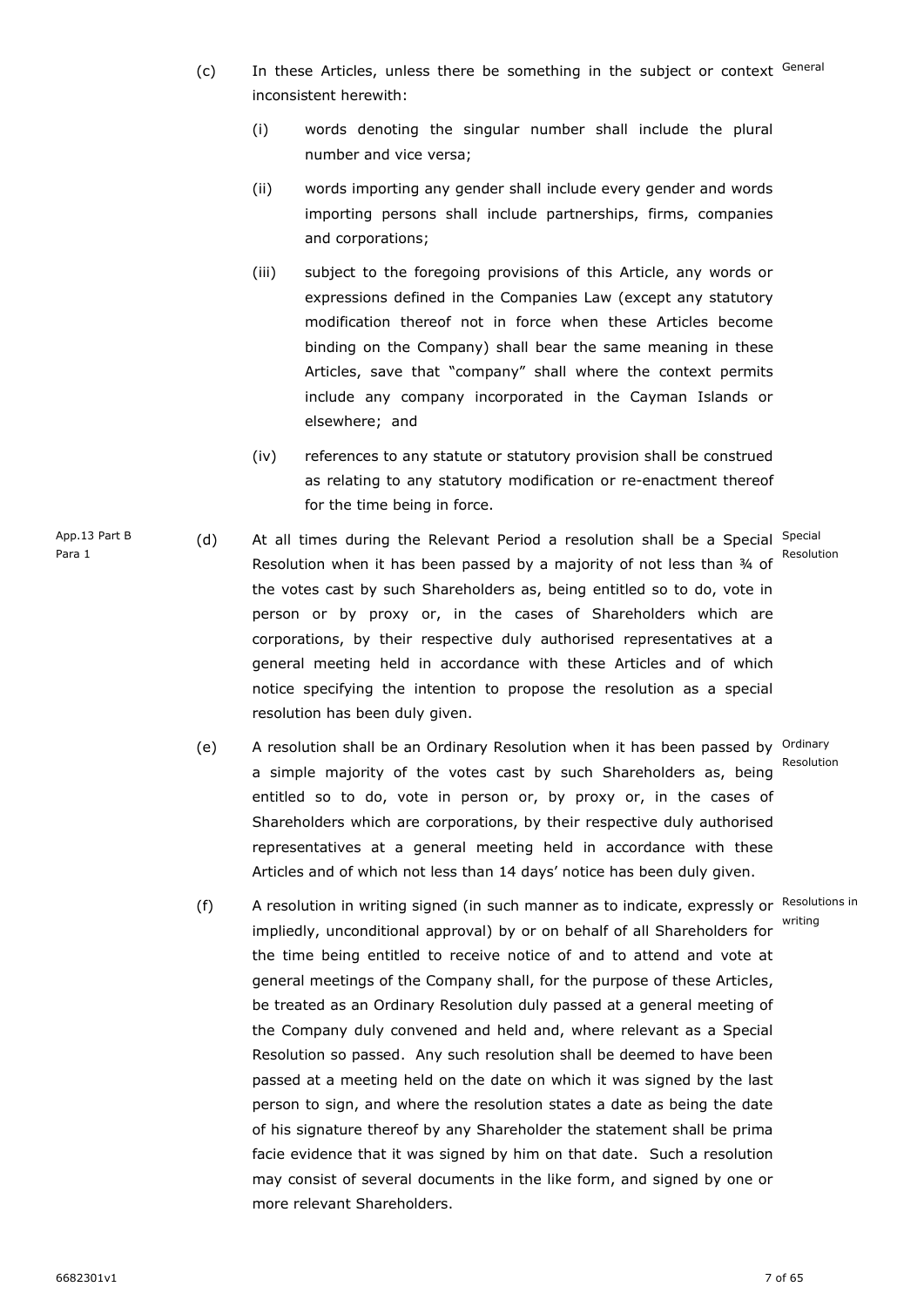- (g) A Special Resolution shall be effective for any purpose for which an Special Ordinary Resolution is expressed to be required under any provision of these Articles. Resolution
- App.13 Part B<sub>2</sub> Para 1 To the extent that the same is permissible under Cayman Islands law and subject <sup>When Special</sup> to Article [13,](#page-12-0) a Special Resolution shall be required to alter the Memorandum of Association of the Company, to approve any amendment of the Articles or to change the name of the Company.

#### <span id="page-9-0"></span>**SHARES, WARRANTS AND MODIFICATION OF RIGHTS**

- App.3 3 Without prejudice to any special rights or restrictions for the time being attaching lissue of Shares Para 6 (1) to any Shares or any class of Shares including preference Shares, any Share may be issued upon such terms and conditions and with such preferred, deferred or other qualified or special rights, or such restrictions, whether in regard to Dividend, voting, return of capital or otherwise, as the Company may from time to time by Ordinary Resolution determine (or, in the absence of any such determination or so far as the same may not make specific provision, as the Board may determine) and any Share may be issued on the terms that it is liable to be redeemed upon the happening of a specified event or upon a given date and either at the option of the Company, or at the option of the holder. No Shares shall be issued to bearer.
- App<sub>.3</sub>  $\overline{4}$ The Board may issue warrants to subscribe for any class of Shares or other <sup>Warrants</sup> Para 2(2) securities of the Company, which warrants may be issued on such terms as the Board may from time to time determine. Where warrants are issued to bearer, no certificate thereof shall be issued to replace one that has been lost unless the Board is satisfied beyond reasonable doubt that the original certificate thereof has been destroyed and the Company has received an indemnity in such form as the Board shall think fit with regard to the issue of any such replacement certificate.
- (a) If at any time the share capital of the Company is divided into different <sup>How rights of</sup> 5 Para 6(2) shares may be classes of Shares, all or any of the special rights attached to any class modified App.13 Part B (unless otherwise provided for by the terms of issue of the Shares of that Para 2(1) class) may, subject to the provisions of the Companies Law, be varied or abrogated either with the consent in writing of the holders of not less than ¾ in nominal value of the issued Shares of that class or with the sanction of a Special Resolution passed at a separate general meeting of the holders of the Shares of that class. To every such separate general meeting the provisions of these Articles relating to general meetings shall *mutatis mutandis* apply, but so that the necessary quorum (other than at an adjourned meeting) shall be not less than two persons holding (or, in the case of a Shareholder being a corporation, by its duly authorised representative) or representing by proxy one-third in nominal value of the issued Shares of that class, that the quorum for any meeting adjourned for want of quorum shall be two Shareholders present in person (or in the case of the Shareholder being a corporation, by its duly authorised representative) or by proxy (whatever the number of Shares held by them) and that any holder of Shares of the class present in

effective as **Ordinary** Resolution Resolution is required

App.3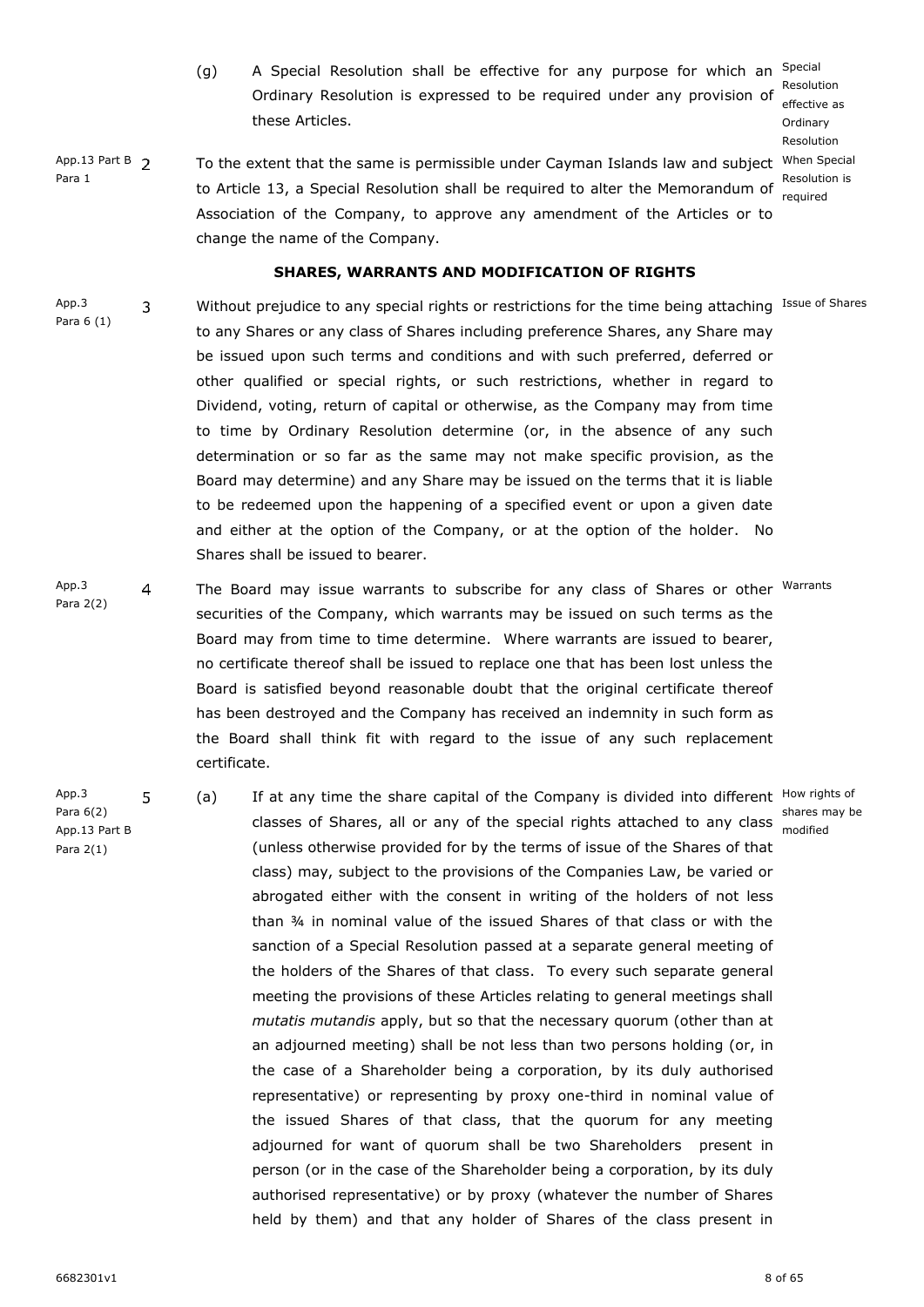person (or in the case of the Shareholder being a corporation, by its duly authorised representative) or by proxy may demand a poll.

- (b) The provisions of this Article shall apply to the variation or abrogation of the rights attached to the Shares of any class as if each group of Shares of the class differently treated formed a separate class the rights whereof are to be varied or abrogated.
- (c) The special rights conferred upon the holders of any Shares or class of Shares shall not, unless otherwise expressly provided in the rights attaching to the terms of issue of such Shares be deemed to be altered by the creation or issue of further Shares ranking *pari passu* therewith.
- <span id="page-10-1"></span>App.3 The authorised share capital of the Company on the date of the adoption of these Authorised Share 6 Para 9 Capital Articles is HK\$100,000,000 consisting of 10,000,000,000 shares of par value HK\$0.01 each.
	- $\overline{7}$ The Company in general meeting may from time to time, whether or not all the Power to increase capital Shares for the time being authorised shall have been issued and whether or not all the Shares for the time being issued shall have been fully paid up, by Ordinary Resolution increase its share capital by the creation of new Shares, such new capital to be of such amount and to be divided into Shares of such class or classes and of such amounts in Hong Kong dollars or such other currency as the Shareholders may think fit and as the resolution may prescribe.
- <span id="page-10-0"></span>App.3 Any new Shares shall be issued upon such terms and conditions and with such <sup>On what</sup> 8 Para 6(1) conditions new<br>conditions new conditions attached thereto as the general meeting resolving upon the creation thereof shall direct, and if no direction be given, subject to the <sub>issued</sub> provisions of the Companies Law and of these Articles, as the Board shall determine; and in particular such Shares may be issued with a preferential or qualified right to participate in Dividends and in the distribution of assets of the Company and with a special right or without any right of voting.
	- The Board may, before the issue of any new Shares, determine that the same, or <sup>When to be</sup> 9 any of them, shall be offered in the first instance, and either at par or at a  $\frac{m}{\text{existing}}$ premium, to all the existing holders of any class of Shares in proportion as nearly shareholders as may be to the number of Shares of such class held by them respectively, or make any other provisions as to the allotment and issue such Shares, but in default of any such determination or so far as the same shall not extend, such Shares may be dealt with as if they formed part of the capital of the Company existing prior to the issue of the same.
- App3. 10 Except so far as otherwise provided by the conditions of issue or by these New shares to Para 6(1) form part of<br>Articles, any capital raised by the creation of new Shares shall be treated as if it formed part of the original capital of the Company and such Shares shall be subject to the provisions contained in these Articles with reference to the payment of calls and instalments, transfer and transmission, forfeiture, lien, cancellation, surrender, voting and otherwise.

shares may be

offered to

original capital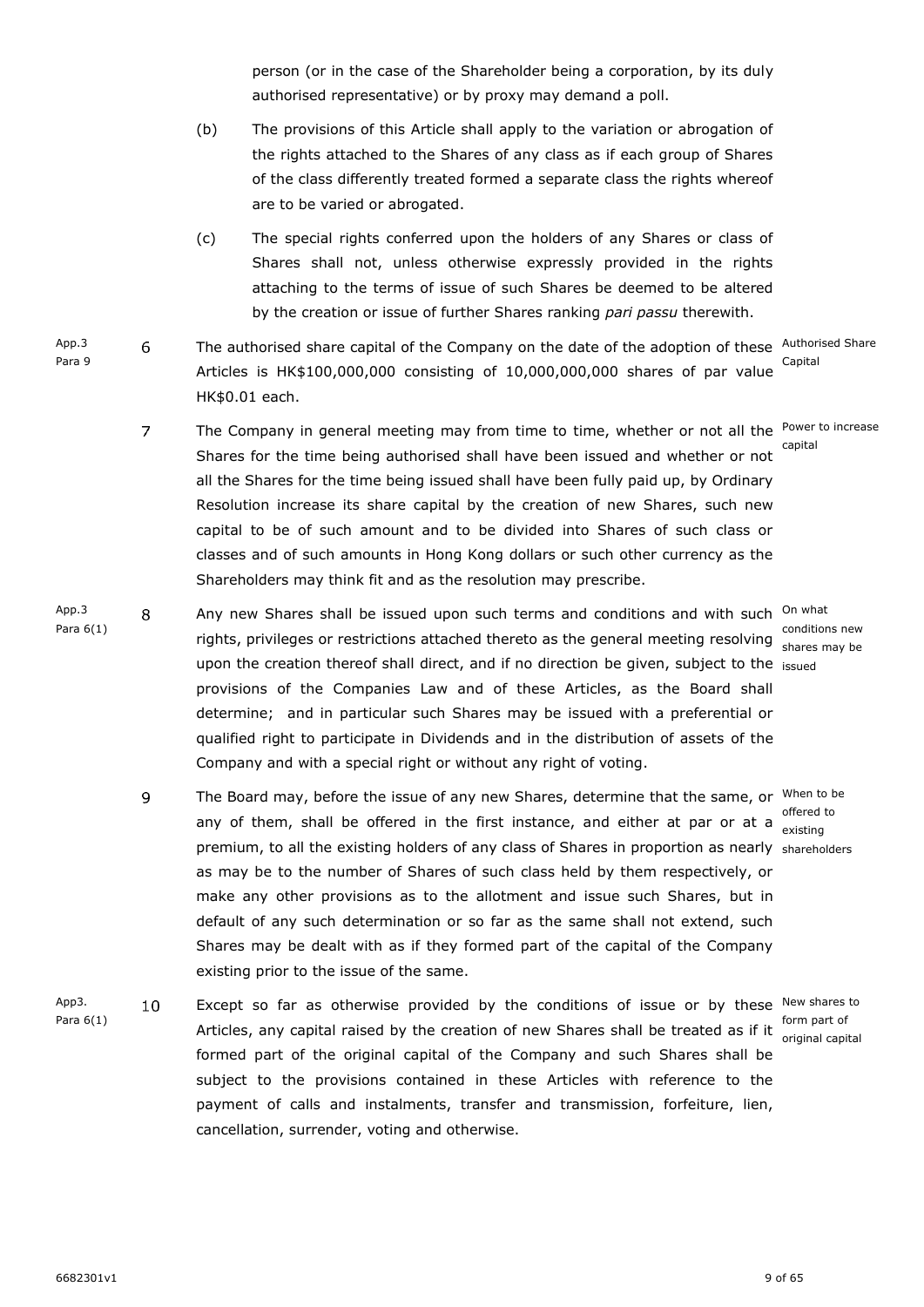- <span id="page-11-0"></span> $11$ (a) All unissued Shares and other securities of the Company shall be at the Unissued Shares at the disposal of the Board and it may offer, allot (with or without conferring a at the disposal of right of renunciation), grant options over or otherwise dispose of them to such persons, at such times, for such consideration and generally on such terms (subject to Article [9\)](#page-10-0) as it in its absolute discretion thinks fit, but so that no Shares shall be issued at a discount. The Board shall, as regards any offer or allotment of Shares, comply with the provisions of the Companies Law, if and so far as such provisions may be applicable thereto.
	- (b) Neither the Company nor the Board shall be obliged, when making or granting any allotment of, offer of, option over or disposal of Shares or other securities of the Company, to make, or make available, and may resolve not to make, or make available, any such allotment, offer, option or Shares or other securities to Shareholders or others with registered addresses in any jurisdiction outside of the Relevant Territory, or in any particular territory or territories being a territory or territories where, in the absence of a registration statement or other special formalities, this would or might, in the opinion of the Board, be unlawful or impracticable, or the existence or extent of the requirement for such registration statement or special formalities might be expensive (whether in absolute terms or in relation to the rights of the Shareholder(s) who may be affected) or time consuming to determine. The Board shall be entitled to make such arrangements to deal with fractional entitlements arising on an offer of any unissued Shares or other securities as it thinks fit, including the aggregation and the sale thereof for the benefit of the Company. Shareholders who may be affected as a result of any of the matters referred to in this paragraph [\(b\)](#page-11-0) shall not be, and shall be deemed not to be, a separate class of Shareholders for any purposes whatsoever.
- $12$ (a) The Company may at any time pay commission to any person for Company may subscribing or agreeing to subscribe (whether absolutely or conditionally) pay commission for any Shares or procuring or agreeing to procure subscriptions (whether absolute or conditional) for any Shares, but so that the conditions and requirements of the Companies Law shall be observed and complied with, and in each case the commission shall not exceed 10% of the price at which the Shares are issued.
	- (b) If any Shares are issued for the purpose of raising money to defray the Defraying of expenses of the construction of any works or buildings or the provision of any plant which cannot be made profitable within a period of one year, the Company may pay interest on so much of that share capital as is for the time being paid up for the period and, subject to any conditions and restrictions mentioned in the Companies Law, may charge the sum so paid by way of interest to capital as part of the cost of construction of the works or buildings, or the provisions of the plant.

expenses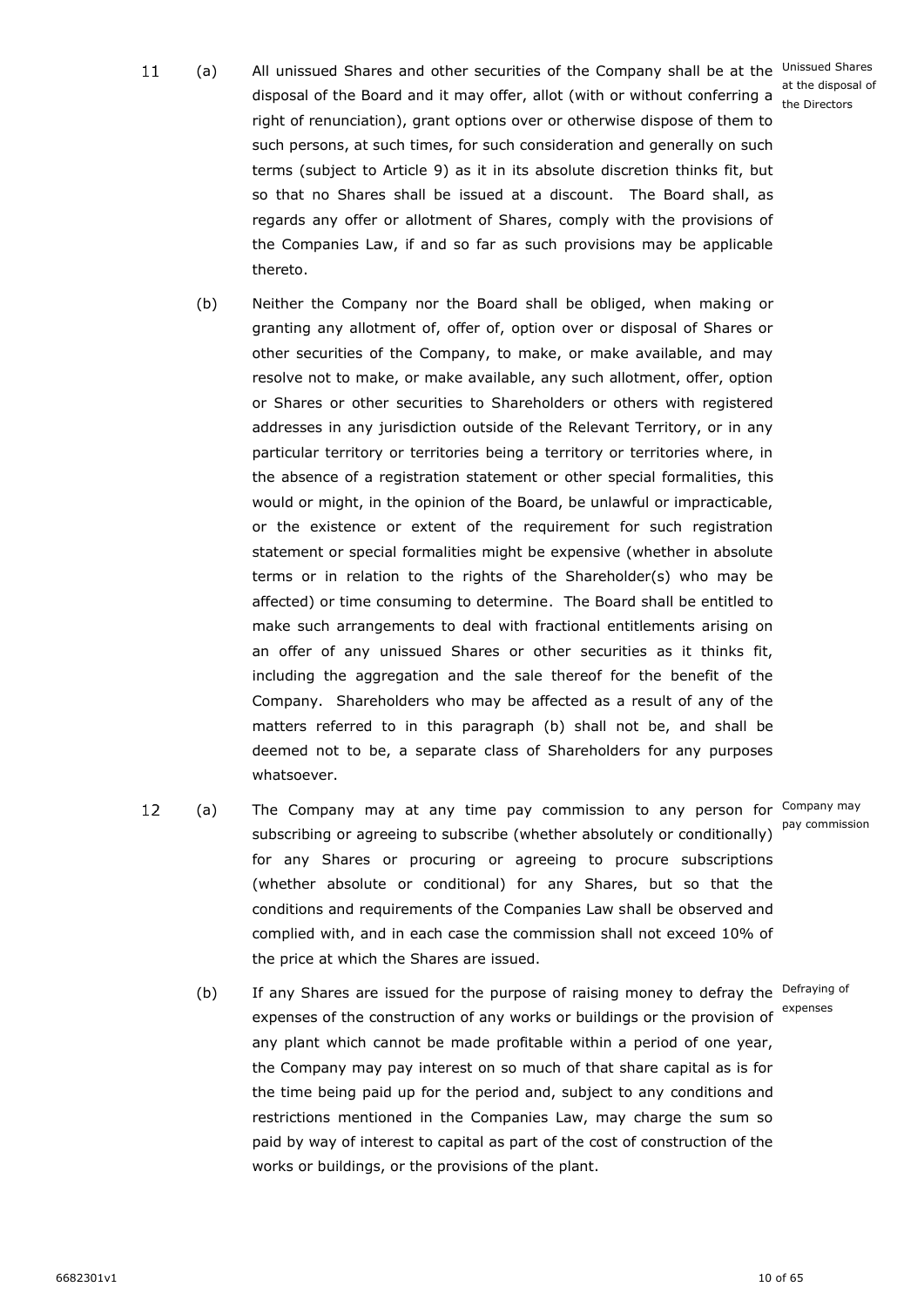capital,

- <span id="page-12-0"></span>(a) increase its share capital as provided by Article [7;](#page-10-1)
- (b) consolidate or divide all or any of its share capital into Shares of larger or subdivision, smaller amount than its existing Shares; and on any consolidation of cancellation of fully paid Shares into Shares of larger amount, the Board may settle any redenomination difficulty which may arise as it thinks expedient and in particular (but etc. without prejudice to the generality of the foregoing) may as between the holders of Shares to be consolidated determine which particular Shares are to be consolidated into a consolidated Share, and if it shall happen that any person shall become entitled to fractions of a consolidated Share or Shares, such fractions may be sold by some person appointed by the Board for that purpose and the person so appointed may transfer the Shares so sold to the purchaser thereof and the validity of such transfer shall not be questioned, and so that the net proceeds of such sale (after deduction of the expenses of such sale) may either be distributed among the persons who would otherwise be entitled to a fraction or fractions of a consolidated Share or Shares rateably in accordance with their rights and interest or may be paid to the Company for the Company's benefit;
- (c) divide its unissued Shares into several classes and attach thereto respectively any preferential, deferred, qualified or special rights, privileges or conditions;
- (d) sub-divide its Shares or any of them into Shares of smaller amount than is fixed by the Memorandum of Association, subject nevertheless to the provisions of the Companies Law, and so that the resolution whereby any Share is sub-divided may determine that, as between the holders of the Shares resulting from such sub-division, one or more of the Shares may have any such preferred or other special rights over, or may have such deferred rights or be subject to any such restrictions as compared with the others as the Company has power to attach to unissued or new Shares;
- (e) cancel any Shares which at the date of the passing of the resolution have not been taken or agreed to be taken by any person, and diminish the amount of its share capital by the amount of the Shares so cancelled;
- (f) make provision for the issue and allotment of Shares which do not carry any voting rights; and
- (g) change the currency of denomination of its share capital.
- $14$ The Company may by Special Resolution reduce its share capital or <sup>Reduction of</sup> capitalundistributable reserve in any manner authorised, and subject to any conditions prescribed, by law.

consolidation and division of capital and shares and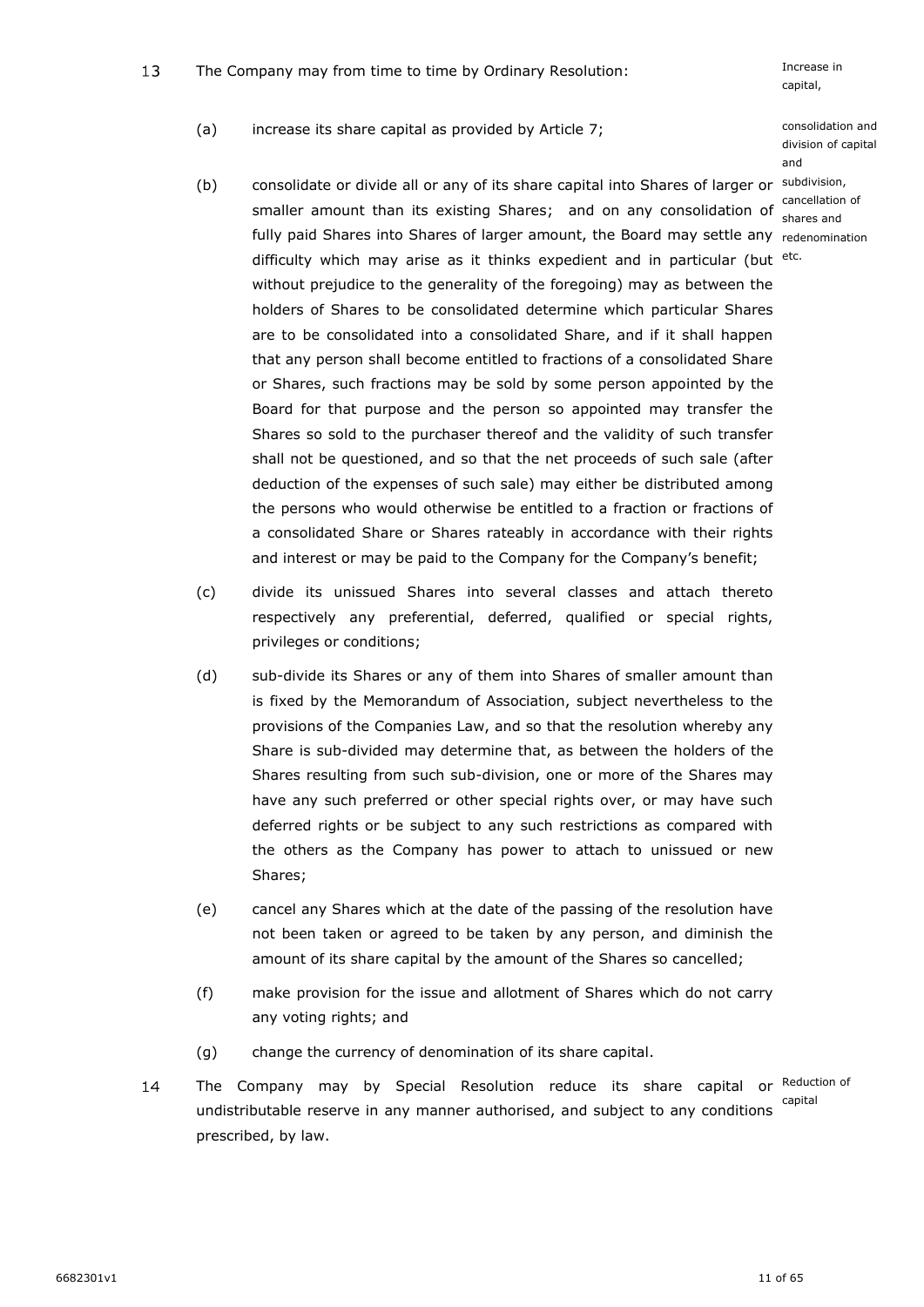- (a) Subject to the Companies Law, or any other law or so far as not Company to prohibited by any law and subject to any rights conferred on the holders <sup>purchase its own</sup> of any class of Shares, the Company shall have the power to purchase or finance the same otherwise acquire all or any of its own Shares (which expression as used in this Article includes redeemable Shares) provided that the manner and terms of purchase have first been authorised by an Ordinary Resolution of the Shareholders, and to purchase or otherwise acquire warrants and other securities for the subscription or purchase of its own Shares, and shares and warrants and other securities for the subscription or purchase of any shares in any company which is its Holding Company and may make payment therefor in any manner and terms authorised or not prohibited by law, including out of capital, or to give, directly or indirectly, by means of a loan, a guarantee, an indemnity, the provision of security or otherwise howsoever, financial assistance for the purpose of or in connection with a purchase or other acquisition made or to be made by any person of any Shares or warrants or other securities in the Company or any company which is a Holding Company of the Company and should the Company purchase or otherwise acquire its own Shares or warrants or other securities neither the Company nor the Board shall be required to select the Shares or warrants or other securities to be purchased or otherwise acquired rateably or in any other manner and terms as between the holders of Shares or warrants or other securities of the same class or as between them and the holders of Shares or warrants or other securities of any other class or in accordance with the rights as to Dividends or capital conferred by any class of Shares provided always that any such purchase or other acquisition or financial assistance shall only be made in accordance with the relevant code, rules or regulations issued from time to time by the HK Stock Exchange and/or the Securities and Futures Commission of Hong Kong from time to time in force.
	- (b) Subject to the provisions of the Companies Law and the Memorandum of Association of the Company, and to any special rights conferred on the holders of any Shares or attaching to any class of Shares, Shares may be issued on the terms that they may, at the option of the Company or the holders thereof, be liable to be redeemed on such terms and in such manner, including out of capital, as the Board may deem fit.
- (c) Where the Company purchases for redemption a redeemable Share, purchases not made through the market or by tender shall be limited to a maximum price, and if purchases are by tender, tenders shall be available to all Shareholders alike.
	- (d) The purchase or redemption of any Share shall not be deemed to give rise to the purchase or redemption of any other Share.
	- (e) The holder of the Shares being purchased or redeemed shall be bound to deliver up to the Company at the Head Office or such other place as the Board shall specify the certificate(s) thereof for cancellation and thereupon the Company shall pay to him the purchase or redemption monies in respect thereof.

App.3 Para 8(1) 8(2)

securities and to

15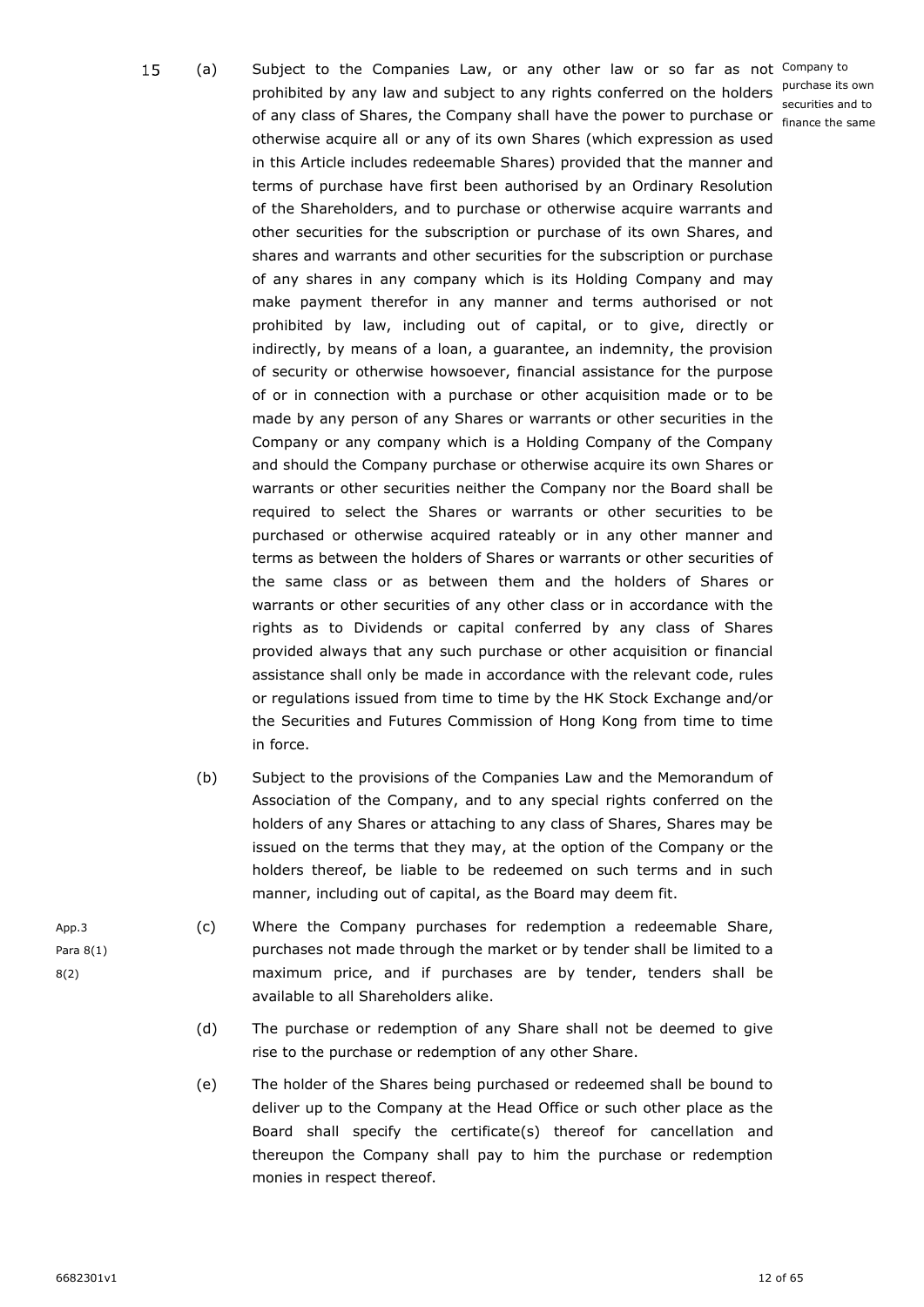#### <span id="page-14-0"></span>**REGISTER OF SHAREHOLDERS AND SHARE CERTIFICATES**

- 16 Except as otherwise expressly provided by these Articles or as required by law or as ordered by a court of competent jurisdiction, no person shall be recognised by the Company as holding any Share upon any trust and, except as aforesaid, the Company shall not be bound by or be compelled in any way to recognise (even when having notice thereof) any equitable, contingent, future or partial interest in any Share or any interest in any fractional part of a Share or any other right or claim to or in respect of any Shares except an absolute right to the entirety thereof of the registered holder.
- 17 (a) The Board shall cause to be kept the Register and there shall be entered Share Register therein the particulars required under the Companies Law.
- App.13 Part B Para 3(2) (b) Subject to the provisions of the Companies Law, if the Board considers it Local or branch necessary or appropriate, the Company may establish and maintain a principal or branch register of Shareholders at such location as the Board thinks fit and, during the Relevant Period, the Company shall keep its principal or a branch register of Shareholders in Hong Kong. register
- App.13 Part B Para 3(2) (c) During the Relevant Period (except when the Register is closed), any Shareholder may inspect during business hours any Register maintained in Hong Kong without charge and require the provision to him of copies or extracts thereof in all respects as if the Company were incorporated under and were subject to the Companies Ordinance.
- App.13 Part B Para 3(2) (d) The Register may be closed at such time or for such period not exceeding in the whole 30 days in each year as the Board may determine.
	- (a) Every person whose name is entered as a Shareholder in the Register Share certificates shall be entitled to receive within the relevant time limit as prescribed in the Companies Law or as the HK Stock Exchange may from time to time determine, whichever is shorter, after allotment or lodgement of a transfer (or within such other period as the conditions of issue shall provide or is required by the applicable rules of the stock exchange of the Relevant Territory) one certificate for all his Shares, or, if he shall so request, in a case where the allotment or transfer is of a number of Shares in excess of the number for the time being forming a stock exchange board lot for the purposes of the stock exchange of the Relevant Territory on which the Shares are listed upon payment of such sum (in the case of a transfer, not exceeding in the case of any share capital listed on a stock exchange in Hong Kong, HK\$2.50 or such other sum as may from time to time be allowed or not prohibited under the Listing Rules, and in the case of any other Shares, such sum in such currency as the Board may from time to time determine to be reasonable in the territory in which the relevant Register is situated, or otherwise such other sum as the Company may by Ordinary Resolution determine) for every certificate after the first as the Board may from time to time determine, such number of certificates for Shares in stock exchange board lots or whole multiples thereof as he shall request and one for the balance (if any) of the Shares in question, provided that in respect of a Share or Shares held jointly by several persons the Company shall not be bound to issue a certificate or certificates to each such person, and the

- 
- 
- <span id="page-14-2"></span><span id="page-14-1"></span>18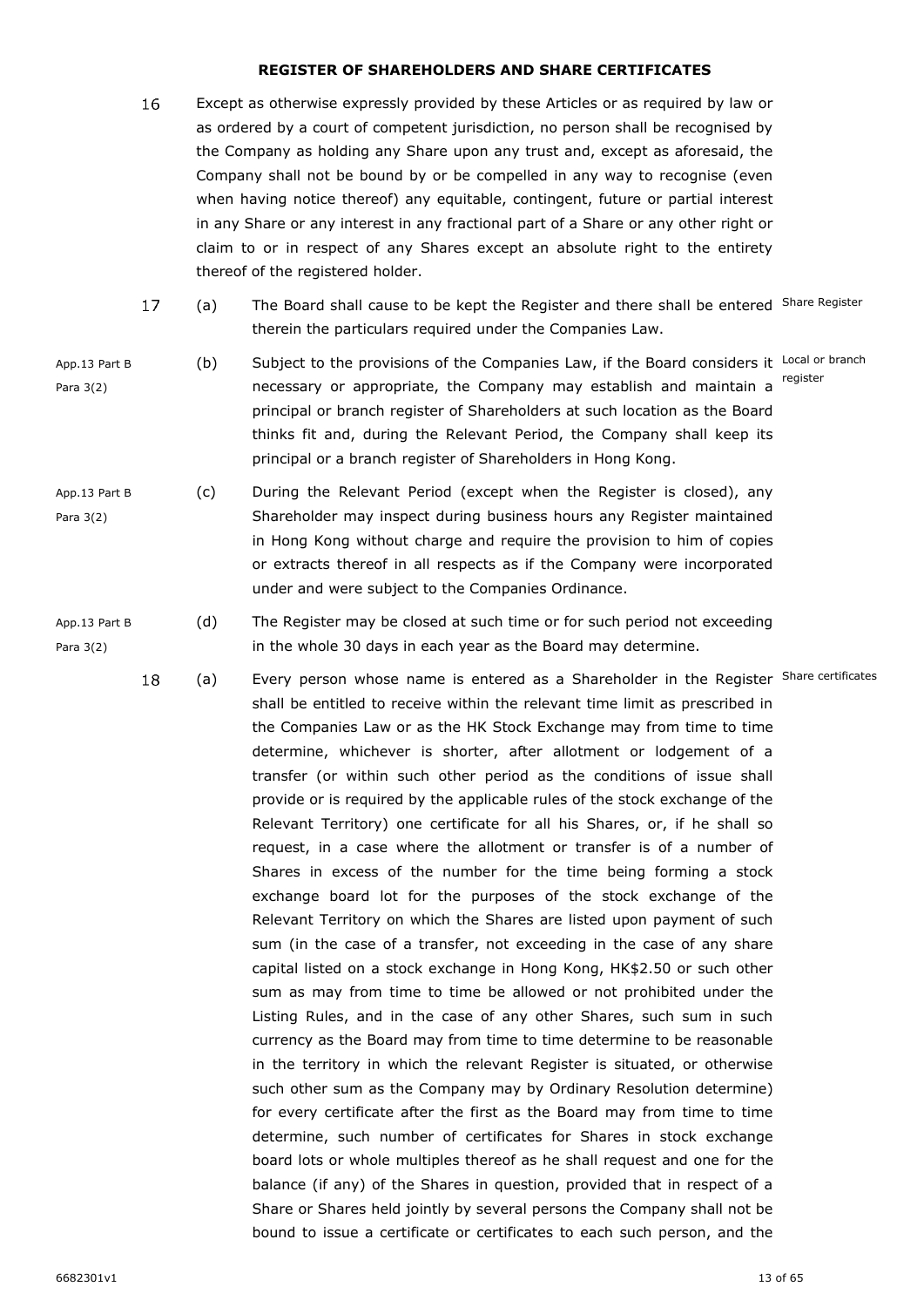issue and delivery of a certificate or certificates to one of the joint holders shall be sufficient delivery to all such holders.

| (b) | The Company may, in the event of a change in the form of definitive          |
|-----|------------------------------------------------------------------------------|
|     | Share certificate adopted by the Board, issue new definitive certificates to |
|     | all holders of Shares appearing on the Register in replacement of old        |
|     | definitive certificates issued to such holders. The Board may resolve        |
|     | whether or not to require the return of the old certificates as a condition  |
|     | precedent to the issue of replacement certificates and, as regards any old   |
|     | certificates which have been lost or defaced, to impose such conditions      |
|     | (including as to indemnity) as the Board shall see fit. If the Board elects  |
|     | not to require the return of the old certificates, the same shall be deemed  |
|     | to have been cancelled and of no further effect for all purposes.            |

- Every certificate for Shares, warrants or debentures or representing any other Share certificates App.3 19 form of securities of the Company shall be issued under the Seal of the <sup>to be sealed</sup> Para 2(1) Company, which for this purpose may be a duplicate Seal.
- 20 Every share certificate hereafter issued shall specify the number and class of <sup>Share certificate</sup> App.3 Shares in respect of which it is issued and the amount paid thereon and may to specify Para 10(1); otherwise be in such form as the Board may from time to time prescribe. A <sub>of shares</sub> 10(2) share certificate shall relate to only one class of Shares, and where the capital of the Company includes Shares with different voting rights, the designation of each class of Shares, other than those which carry the general right to vote at general meetings, must include the words "restricted voting" or "limited voting" or "nonvoting" or some other appropriate designation which is commensurate with the rights attaching to the relevant class of Shares.
- 
- App.3 Para 1(3)

21

- (a) The Company shall not be bound to register more than four persons as loint holders joint holders of any Share.
- (b) If any Shares shall stand in the names of two or more persons, the person first named in the Register shall be deemed to be sole holder thereof as regards service of notice and, subject to the provisions of these Articles, all or any other matter connected with the Company, except the transfer of the Share.
- 22 If a share certificate is defaced, lost or destroyed, it may be replaced on payment Replacement of of such fee, if any, (not exceeding, in the case of any share capital listed on a share certificates stock exchange in Hong Kong, HK\$2.50 or such other sum as may from time to time be allowed or not prohibited under the Listing Rules, and, in the case of any other capital, such sum in such currency as the Board may from time to time determine to be reasonable in the territory in which the relevant Register is situated, or such other sum as the Company may by Ordinary Resolution determine) as the Board shall from time to time determine and on such terms and conditions, if any, as to publication of notices, evidence and indemnity as the Board thinks fit and in the case of wearing out or defacement, after delivery up of the old certificate. In the case of destruction or loss, the person to whom such replacement certificate is given shall also bear and pay to the Company all costs and out-of-pocket expenses incidental to the investigation by the Company of the evidence of such destruction or loss and of such indemnity.

6682301v1 14 of 65

number and class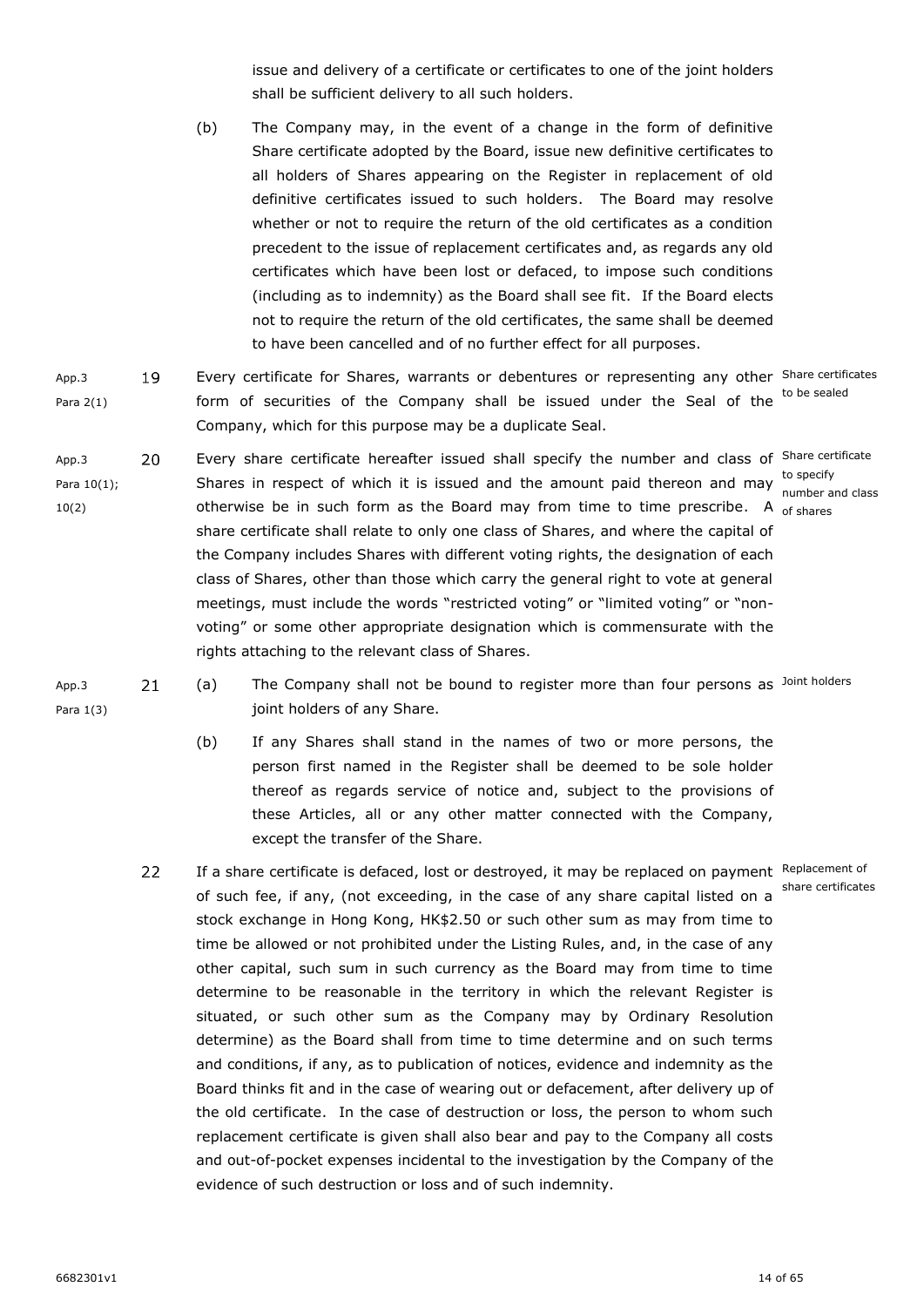App.3 Para 1(2)

23

<span id="page-16-0"></span>The Company shall have a first and paramount lien on every Share (not being a <sup>Company's lien</sup> fully paid Share) for all moneys, whether presently payable or not, called or payable at a fixed time in respect of that Share; and the Company shall also have a first and paramount lien and charge on all Shares (other than fully paidup Shares) standing registered in the name of a Shareholder, whether singly or jointly with any other person or persons, for all the debts and liabilities of such Shareholder or his estate to the Company and whether the same shall have been incurred before or after notice to the Company of any equitable or other interest of any person other than such Shareholder, and whether the period for the payment or discharge of the same shall have actually arrived or not, and notwithstanding that the same are joint debts or liabilities of such Shareholder or his estate and any other person, whether a Shareholder of the Company or not. The Company's lien (if any) on a Share shall extend to all Dividends and bonuses declared in respect thereof. The Board may at any time either generally or in any particular case waive any lien that has arisen, or declare any Share to be exempt wholly or partially from the provisions of this Article.

- 24 The Company may sell, in such manner as the Board thinks fit, any Shares on Sale of shares which the Company has a lien, but no sale shall be made unless some sum in respect of which the lien exists is presently payable or the liability or engagement in respect of which such lien exists is liable to be presently fulfilled or discharged, nor until the expiration of 14 days after a notice in writing, stating and demanding payment of the sum presently payable or specifying the liability or engagement and demanding fulfilment or discharge thereof and giving notice of intention to sell in default, shall have been given, in the manner in which notices may be sent to Shareholders of the Company as provided in these Articles, to the registered holder for the time being of the Shares, or the person entitled by reason of such holder's death, bankruptcy or winding-up to the Shares.
- 25 The net proceeds of such sale after the payment of the costs of such sale shall be Application of applied in or towards payment or satisfaction of the debt or liability or proceeds of sale engagement in respect whereof the lien exists, so far as the same is presently payable, and any residue shall (subject to a like lien for debts or liabilities not presently payable as existed upon the Shares prior to the sale) be paid to the person entitled to the Shares at the time of the sale. For the purpose of giving effect to any such sale, the Board may authorise some person to transfer the Shares sold to the purchaser thereof and may enter the purchaser's name in the Register as holder of the Shares, and the purchaser shall not be bound to see the application of the purchase money, nor shall his title to the Shares be affected by any irregularity or invalidity in the proceedings relating to the sale.

#### **CALLS ON SHARES**

<span id="page-16-1"></span>26 The Board may from time to time make such calls as it thinks fit upon the <sup>Calls/</sup> instalments Shareholders in respect of any moneys unpaid on the Shares held by them respectively (whether on account of the nominal value of the Shares or by way of premiums) and not by the conditions of allotment thereof made payable at a fixed time. A call may be made payable either in one sum or by instalments.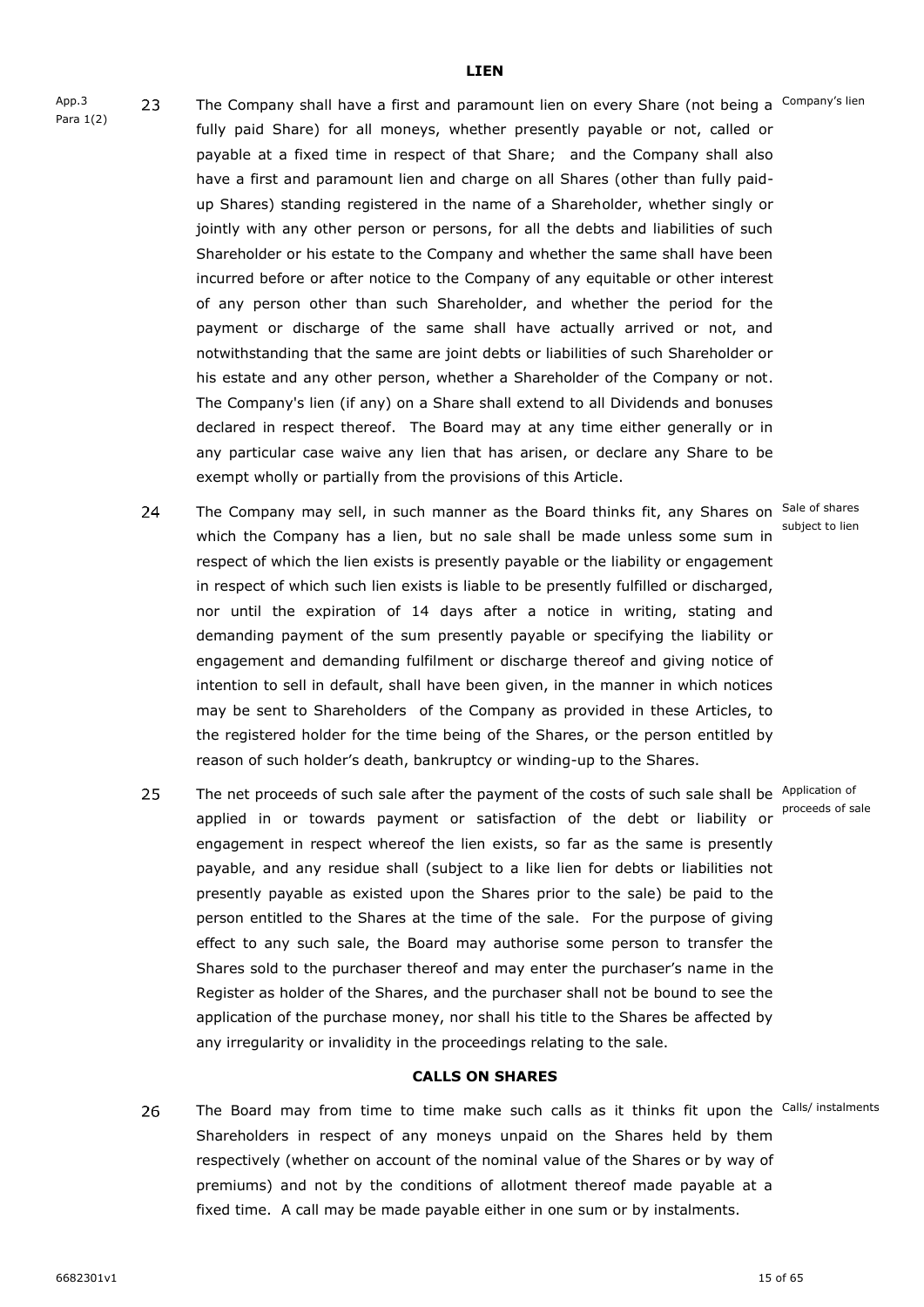- <span id="page-17-0"></span>27 At least 14 days' notice of any call shall be given to the relevant Shareholders Notice of call specifying the time and place of payment and to whom such call shall be paid.
- <span id="page-17-1"></span>28 A copy of the notice referred to in Article [27](#page-17-0) shall be sent to relevant Copy of notice to be sent to Shareholders in the manner in which notices may be sent to Shareholders by the Company as herein provided.
- 29 In addition to the giving of notice in accordance with Article [28,](#page-17-1) notice of the Notice of call may person appointed to receive payment of every call and of the times and places he given appointed for payment may be given to the relevant Shareholders by notice to be inserted at least once in the Newspapers.
- 30 Every Shareholder upon whom a call is made shall pay the amount of every call Time and place so made on him to the person and at the time or times and place or places as the soment of call Board shall appoint.
- 31 A call shall be deemed to have been made at the time when the resolution of the When call Board authorising such call was passed.
- $32<sup>2</sup>$ The joint holders of a Share shall be severally as well as jointly liable for the Liability of joint payment of all calls and instalments due in respect of such Share or other moneys due in respect thereof.
- 33 The Board from time to time at its discretion may extend the time fixed for any <sup>Board may</sup> call, and may extend such time as regards all or any of the Shareholders, whom call due to residence outside the Relevant Territory or other cause the Board may deem entitled to any such extension but no Shareholder shall be entitled to any such extension except as a matter of grace and favour.
- <span id="page-17-2"></span>34 If the sum payable in respect of any call or instalment is not paid before or on Interest on the day appointed for payment thereof, the person or persons from whom the <sup>unpaid calls</sup> sum is due shall pay interest on the same at such rate not exceeding 20% per annum as the Board shall fix from the day appointed for the payment thereof to the time of the actual payment, but the Board may waive payment of such interest wholly or in part.
- 35 No Shareholder shall be entitled to receive any Dividend or bonus or to be Suspension of present or vote (save as proxy or authorised representative for another privileges while Shareholder) at any general meeting, either personally, or (save as proxy or authorised representative for another Shareholder) by proxy, or be reckoned in a quorum, or to exercise any other privilege as a Shareholder until all calls or instalments due from him to the Company, whether alone or jointly or jointly and severally with any other person, together with interest and expenses (if any) shall have been paid.
- 36 On the trial or hearing of any action or other proceedings for the recovery of any Evidence in money due for any call, it shall be sufficient to prove that the name of the Shareholder sued is entered in the Register as the holder, or one of the holders, of the Shares in respect of which such debt accrues; that the resolution of the Board making the call has been duly recorded in the minute book of the Board; and that notice of such call was given to the Shareholder sued, in pursuance of these Articles, and it shall not be necessary to prove the appointment of the Directors who made such call, nor any other matters whatsoever, but the proof of the matters aforesaid shall be conclusive evidence of the debt.

shareholders

deemed to have been made holders

extend time fixed

call unpaid

action for call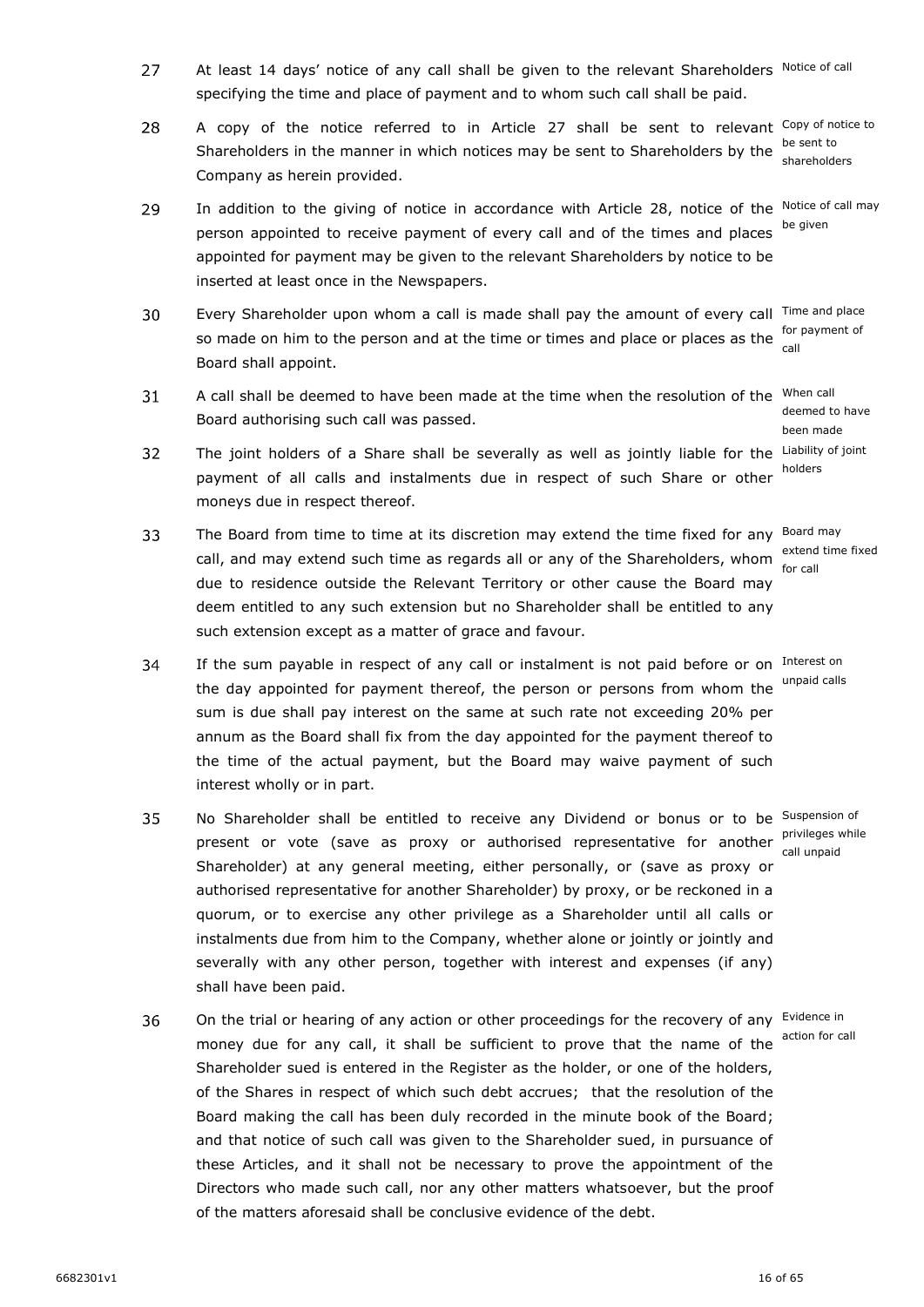- 37 (a) Any sum which by the terms of allotment of a Share is made payable Sums payable on allotment or at any fixed date, whether on account of the nominal value of the Share and/or by way of premium, shall for all purposes of these Articles be deemed to be a call duly made and notified and payable on the date fixed for payment, and in case of non-payment all the relevant provisions of these Articles as to payment of interest and expenses, forfeiture and the like, shall apply as if such sums had become payable by virtue of a call duly made and notified.
	- (b) The Board may on the issue of Shares differentiate between the allottees Shares may be or holders as to the amount of calls to be paid and the time of payment.

issued subject to different conditions as to calls, etc.

<span id="page-18-1"></span>App.3 38 The Board may, if it thinks fit, receive from any Shareholder willing to advance Para 3(1) the same, and either in money or money's worth, all or any part of the money uncalled and unpaid or instalments payable upon any Shares held by him, and in respect of all or any of the moneys so advanced may pay interest at such rate (if any) not exceeding 20% per annum, as the Board may decide but a payment in advance of a call shall not entitle the Shareholder to receive any Dividend subsequently declared or to exercise any other rights or privileges as a Shareholder in respect of the Share or the due portion of the Shares upon which payment has been advanced by such Shareholder before it is called up. The Board may at any time repay the amount so advanced upon giving to such Shareholder not less than one Month's notice in writing of its intention on that behalf, unless before the expiration of such notice the amount so advanced shall have been called up on the Shares in respect of which it was advanced.

#### **TRANSFER OF SHARES**

- <span id="page-18-0"></span>39 Subject to the Companies Law, all transfers of Shares shall be effected by <sup>Form of transfer</sup> transfer in writing in the usual or common form or in such other form as the Board may accept provided always that it shall be in such a form prescribed by the HK Stock Exchange and may be under hand only or, if the transferor or transferee is a Clearing House (or its nominee(s)), under hand or by machine imprinted signature or by such other means of execution as the Board may approve from time to time.
- App.3 40 The instrument of transfer of any Share shall be executed by or on behalf of the Execution of Para 1(1) transferor and by or on behalf of the transferee provided that the Board may dispense with the execution of the instrument of transfer by the transferor or the transferee or accept mechanically executed transfers in any case in which it in its absolute discretion thinks fit to do so. The transferor shall be deemed to remain the holder of the Share until the name of the transferee is entered in the Register in respect thereof. Nothing in these Articles shall preclude the Board from recognising a renunciation of the allotment or provisional allotment of any Share by the allottee in favour of some other person.
	- (a) The Board may, in its absolute discretion at any time and from time to Shares registered 41 on principal<br>time, remove any Share on the principal Register to any branch Register exister ber register, branch or any Share on any branch Register to the principal Register or any register, etc.other branch Register.

6682301v1 17 of 65

transfer

deemed a call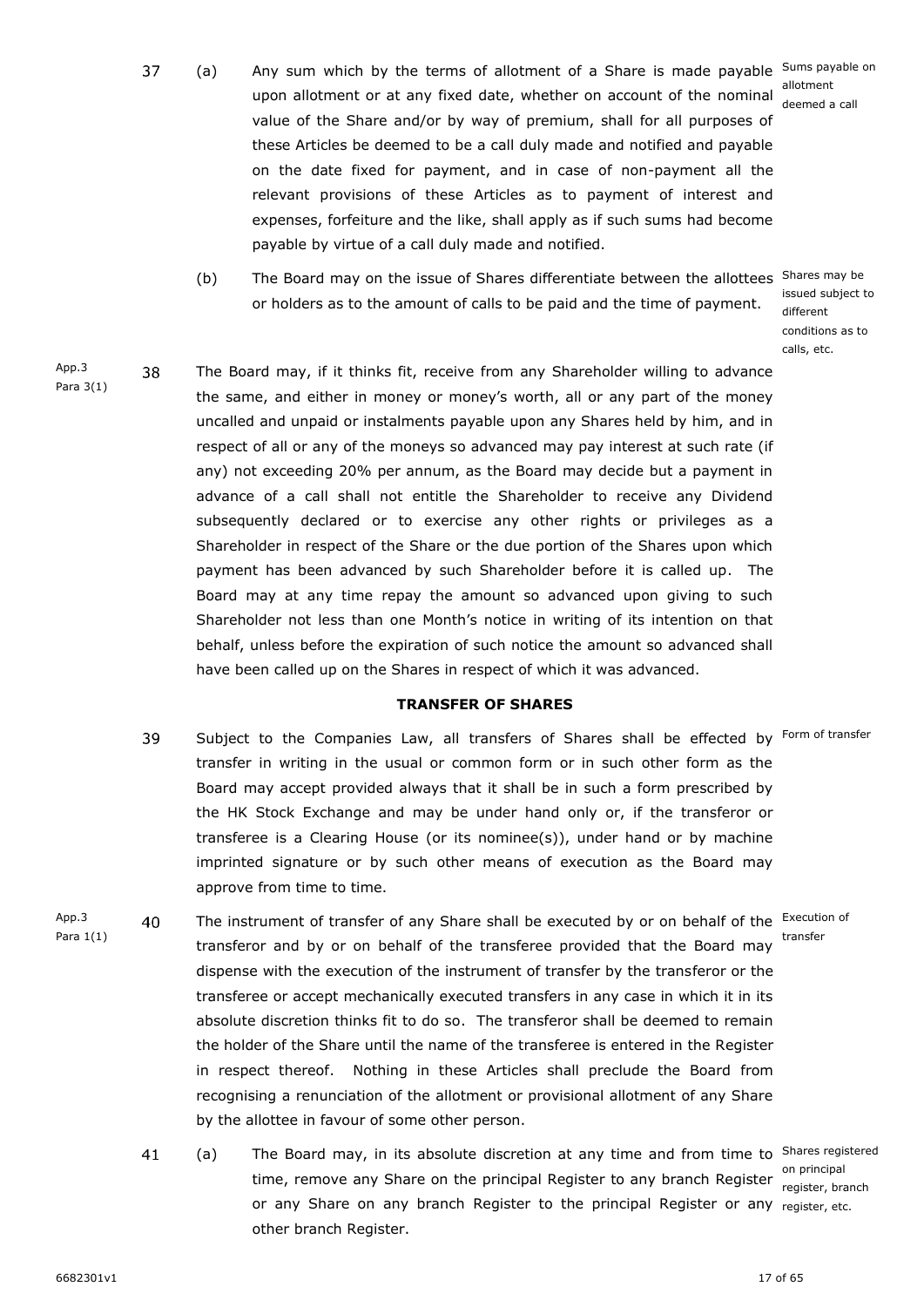- 
- 6682301v1 18 of 65

App.3 Para 1(1)

- (b) Unless the Board otherwise agrees (which agreement may be on such terms and subject to such conditions as the Board in its absolute discretion may from time to time stipulate, and which agreement it shall, without giving any reason therefore, be entitled in its absolute discretion to give or withhold) no Shares on the principal Register shall be removed to any branch Register nor shall Shares on any branch Register be removed to the principal Register or any other branch Register and all removals and other documents of title relating to or affecting the title to any share or other securities of the Company shall be lodged for registration, and be registered, in the case of any Shares on a branch Register, at the relevant Registration Office, and, in the case of any Shares on the principal Register, at the Transfer Office.
- (c) Notwithstanding anything contained in these Articles, the Company shall as soon as practicable and on a regular basis record in the principal Register all removals of Shares effected on any branch Register and shall at all times maintain the principal Register and all branch Registers in all respects in accordance with the Companies Law.
- Fully paid Shares shall be free from any restriction with respect to the right of the Directors may 42 App.3 holder thereof to transfer such Shares (except when permitted by the HK Stock refuse to register Para 1(2) Exchange) and shall also be free from all liens. The Board however, may, in its absolute discretion, refuse to register a transfer of any Share which is not fully paid to a person of whom it does not approve or any Share issued under any share option scheme upon which a restriction on transfer imposed thereby still subsists, and it may also refuse to register a transfer of any Share (whether fully paid up or not) to more than four joint holders or a transfer of any Shares (not being a fully paid up Share) on which the Company has a lien.
	- 43 The Board may also decline to recognise any instrument of transfer unless:
		- (a) a fee of such maximum as the HK Stock Exchange may from time to time Requirement as determine to be payable (or such lesser sum as the Board may from time to transfer to time require) has been paid to the Company;
			- (b) the instrument of transfer is lodged at the relevant Registration Office or, as the case may be, the Transfer Office accompanied by the certificate of the Shares to which it relates, and such other evidence as the Board may reasonably require to show the right of the transferor to make the transfer (and, if the instrument of transfer is executed by some other person on his behalf, the authority of that person so to do);
			- (c) the instrument of transfer is in respect of only one class of Share;
			- (d) the Shares concerned are free of any lien in favour of the Company; and
			- (e) if applicable, the instrument of transfer is properly stamped.
	- 44 The Board may refuse to register a transfer of any Share to an infant or to a Notransferto an infant person of unsound mind or under other legal disability.
	- 45 If the Board shall refuse to register a transfer of any Share, it shall, within two Notice of refusal months after the date on which the transfer was lodged with the Company, send to each of the transferor and the transferee notice of such refusal and, except where the subject Share is not a fully paid Share, the reason(s) for such refusal.

a transfer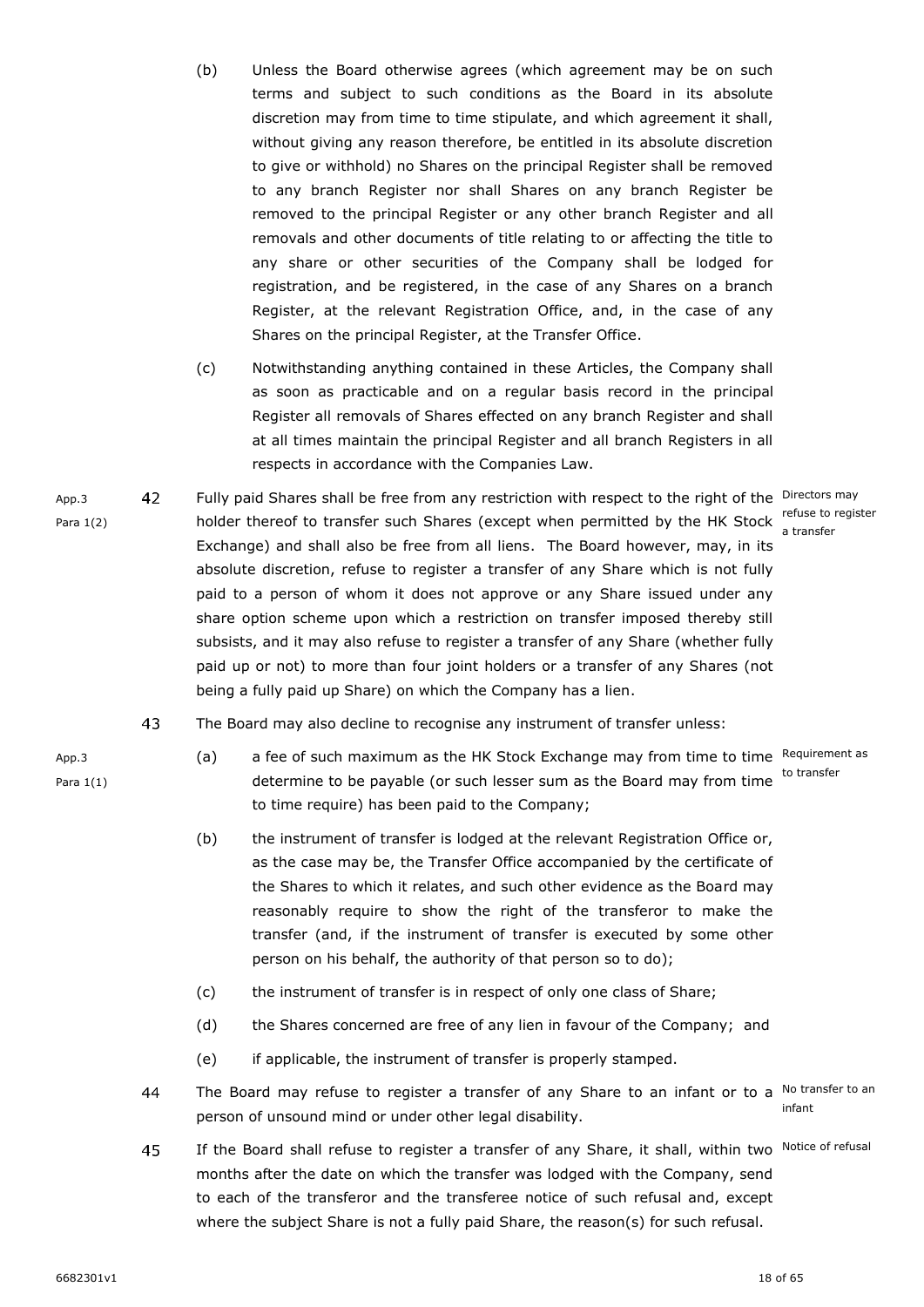- 46 Upon every transfer of Shares, the certificate in respect thereof held by the Certificate to be transferor shall be given up to be cancelled, and shall forthwith be cancelled survesting accordingly, and a new certificate shall be issued to the transferee in respect of the Shares transferred to him as provided in Article [18,](#page-14-1) and if any of the Shares included in the certificate so given up shall be retained by the transferor a new certificate in respect thereof shall be issued to him as provided in Article [18.](#page-14-1) The Company shall retain the instrument of transfer.
- 47 The registration of transfers may be suspended when the Register is closed in <sup>When transfer</sup> books or register accordance with Article [17\(d\).](#page-14-2) is closed

#### **TRANSMISSION OF SHARES**

- <span id="page-20-0"></span>In the case of the death of a Shareholder, the survivor or survivors where the <sup>Deaths of</sup> 48 registered holder<br>deceased was a joint holder, and the legal personal representatives of the exprisint holder or of joint holder deceased where he was a sole or only surviving holder, shall be the only persons of shares recognised by the Company as having any title to his interest in the Shares; but nothing herein contained shall release the estate of a deceased holder (whether sole or joint) from any liability in respect of any Share solely or jointly held by him.
- <span id="page-20-1"></span>49 Any person becoming entitled to a Share in consequence of the death or Registration of bankruptcy or winding-up of a Shareholder may, upon such evidence as to his sersonal title being produced as may from time to time be required by the Board, and <sub>and trustees in</sub> subject as hereinafter provided, elect either to be registered himself as holder of <sup>bankruptcy</sup> the Share or to have some person nominated by him registered as the transferee thereof.
- 50 If the person becoming entitled to a Share pursuant to Article [49](#page-20-1) shall elect to be Notice of election to be registered himself as the holder of such Share, he shall deliver or send to the to be registered Company a notice in writing signed by him, at (unless the Board otherwise agrees) the Registration Office, stating that he so elects. If he shall elect to have his nominee registered, he shall testify his election by executing a transfer of such Share to his nominee. All the limitations, restrictions and provisions of these Articles relating to the right to transfer and the registration of transfers of Shares shall be applicable to any such notice or transfer as aforesaid as if the death, bankruptcy or winding-up of the Shareholder had not occurred and the notice or transfer were a transfer executed by such Shareholder.
- <span id="page-20-2"></span>51 A person becoming entitled to a Share by reason of the death, bankruptcy or <sup>Retention of</sup> dividends, etc.<br>| winding-up of the holder shall be entitled to the same Dividends and other advantages to which he would be entitled if he were the registered holder of the of shares of a Share. However, the Board may, if it thinks fit, withhold the payment of any deceased or bankrupt<br>Dividend payable or other advantages in respect of such Share until such person shall become the registered holder of the Share or shall have effectually transferred such Share, but, subject to the requirements of Article [80](#page-27-0) being met, such a person may vote at general meetings of the Company.

representatives

of nominee

until transmission shareholder

transfer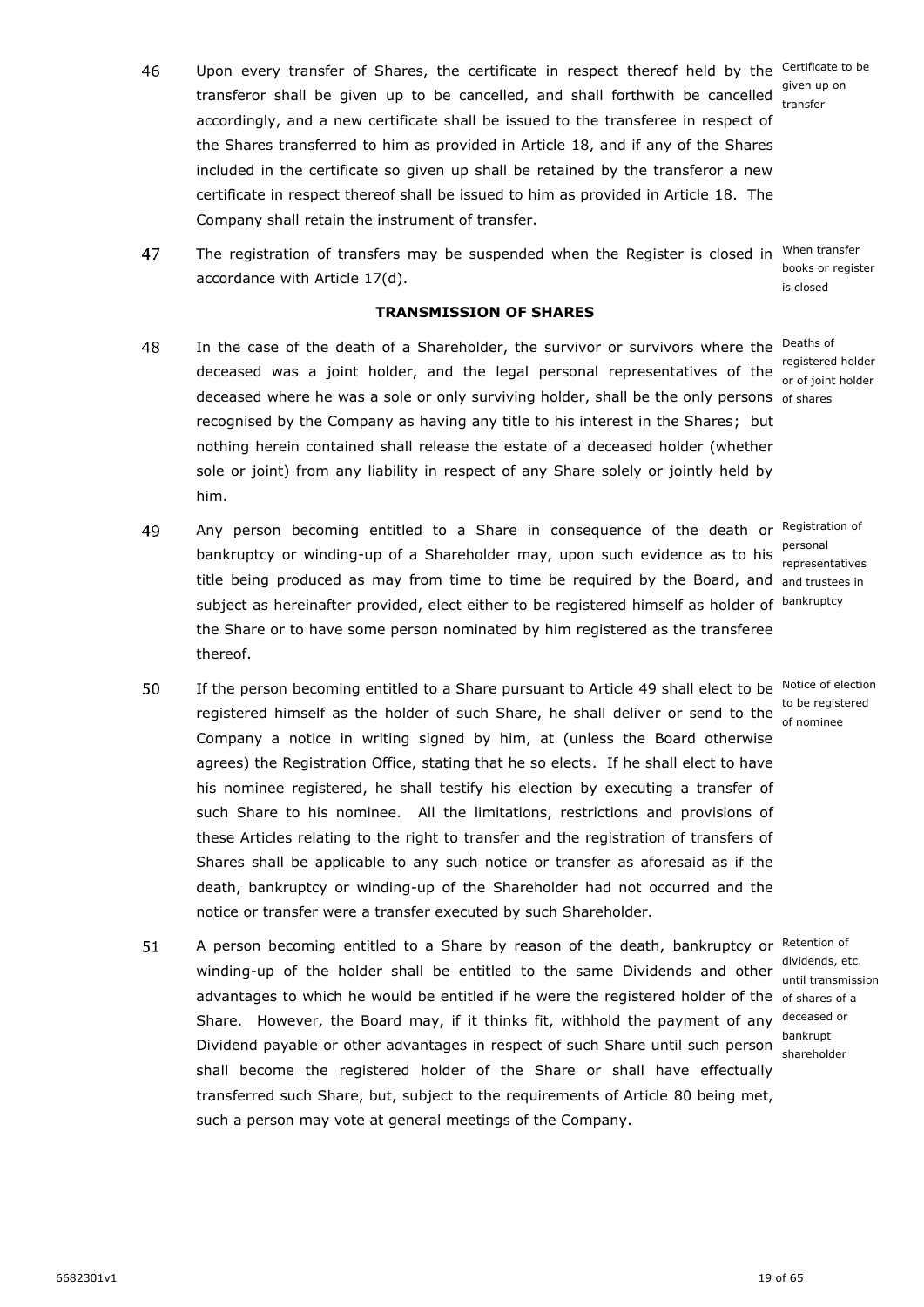#### **FORFEITURE OF SHARES**

<span id="page-21-0"></span>If a Shareholder fails to pay any call or instalment of a call on the day appointed If call or 52 instalment not<br>for payment thereof, the Board may, at any time thereafter during such time as said patics may any part of the call or instalment remains unpaid, without prejudice to the be given provisions of Article [34,](#page-17-2) serve notice on him requiring payment of so much of the call or instalment as is unpaid, together with any interest which may have accrued and which may still accrue up to the date of actual payment.

paid notice may

of call

- 53 The notice shall name a further day (not earlier than the expiration of 14 days Content of notice from the date of the notice) on or before which the payment required by the notice is to be made, and it shall also name the place where payment is to be made such place being the Registered Office or a Registration Office or another place within the Relevant Territory. The notice shall also state that, in the event of non-payment at or before the time appointed, the Shares in respect of which the call was made will be liable to be forfeited.
- 54 If the requirements of any such notice as aforesaid are not complied with, any If notice not complied with<br>Share in respect of which the notice has been given may at any time thereafter, share may be shares may be before the payment required by the notice has been made, be forfeited by a <sub>forfeited</sub> resolution of the Board to that effect. Such forfeiture shall include all Dividends and bonuses declared in respect of the forfeited Share and not actually paid before the forfeiture. The Board may accept the surrender of any Share liable to be forfeited hereunder and in such cases references in these Articles to forfeiture shall include surrender.
- 55 Any Share so forfeited shall be deemed to be the property of the Company, and Forfeited shares to become<br>to become of on such terms and in such two become manner as the Board thinks fit and at any time before a sale or disposition, the Company forfeiture may be cancelled on such terms as the Board thinks fit.
- 56 A person whose Shares have been forfeited shall cease to be a Shareholder in Arrears to be respect of the forfeited Shares, but shall, nevertheless, remain liable to pay to paid not the Company all moneys which, at the date of forfeiture, were payable by him to forfeiture the Company in respect of the forfeited Shares, together with (if the Board shall in its discretion so require) interest thereon from the date of forfeiture until the date of actual payment (including the payment of such interest) at such rate not exceeding 20% per annum as the Board may prescribe, and the Board may enforce the payment thereof if it thinks fit, and without any deduction or allowance for the value of the Shares at the date of forfeiture, but his liability shall cease if and when the Company shall have received payment in full of all such moneys in respect of the Shares. For the purposes of this Article any sum which by the terms of issue of a Share, is payable thereon at a fixed time which is subsequent to the date of forfeiture, whether on account of the nominal value of the Share or by way of premium, shall notwithstanding that such time has not yet arrived be deemed to be payable on the date of forfeiture, and the same shall become due and payable immediately upon the forfeiture, but interest thereon shall only be payable in respect of any period between the said fixed time and the date of actual payment.

property of

withstanding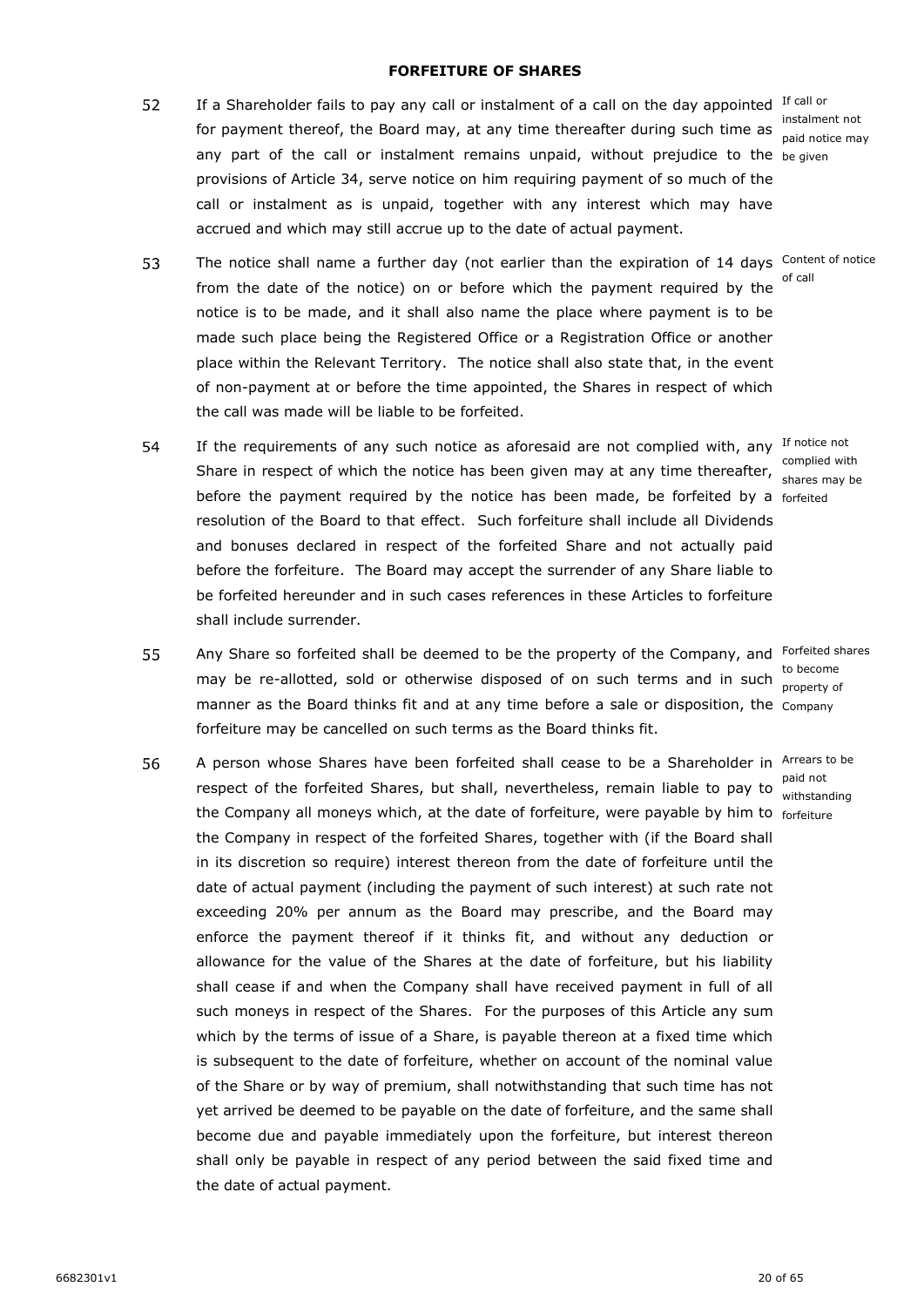4(2)

- 57 A certificate in writing that the declarant is a Director or the Secretary, and that a Evidence of Share has been duly forfeited or surrendered on a date stated in the certificate, transfer of shall be conclusive evidence of the facts therein stated as against all persons forfeited share claiming to be entitled to the Share. The Company may receive the consideration, if any, given for the Share on any re-allotment, sale or disposition thereof and may execute a transfer of the Share in favour of the person to whom the Share is re-allotted, sold or disposed of and such person shall thereupon be registered as the holder of the Share, and shall not be bound to see to the application of the subscription or purchase money, (if any), nor shall his title to the Share be affected by any irregularity or invalidity in the proceedings in reference to the forfeiture, re-allotment, sale or disposal of such Share.
- 58 When any Share shall have been forfeited, notice of the forfeiture shall be given <sup>Notice after</sup> to the Shareholder in whose name it stood immediately prior to the forfeiture, and an entry of the forfeiture, with the date thereof, shall forthwith be made in the Register, but no forfeiture shall be in any manner invalidated by any omission or neglect to give such notice or make any such entry.
- 59 Notwithstanding any such forfeiture as aforesaid the Board may at any time, Power to redeem before any Shares so forfeited shall have been re-allotted, sold or otherwise disposed of, cancel the forfeiture on such terms as it thinks fit or permit the Shares so forfeited to be bought back or redeemed upon the terms of payment of all calls and interest due upon and expenses incurred in respect of the Shares, and upon such further terms (if any) as it thinks fit.
- 60 The forfeiture of a Share shall not prejudice the right of the Company to any call Forfeiture not to already made or any instalment payment thereon.
- 61 (a) The provisions of these Articles as to forfeiture shall apply in the case of Forfeiture for non-payment of any sum which, by terms of issue of a Share, becomes solution-payment of payable at a fixed time, whether on account of the nominal value of the shares Share or by way of premium, as if the same had been payable by virtue of a call duly made and notified.
	- (b) In the event of a forfeiture of Shares the Shareholder shall be bound to deliver and shall forthwith deliver to the Company the certificate or certificates held by him for the Shares so forfeited and in any event the certificates representing Shares so forfeited shall be void and of no further effect.

#### **GENERAL MEETINGS**

<span id="page-22-0"></span>App.13 Part B 62 Para 3(3); At all times during the Relevant Period other than the year of the Company's <sup>When annual</sup> adoption of these Articles, the Company shall in each year hold a general seneral meeting meeting as its annual general meeting in addition to any other meeting in that year and shall specify the meeting as such in the notice calling it; and not more than 15 Months (or such longer period as may be authorised by the HK Stock Exchange) shall elapse between the date of one annual general meeting of the Company and that of the next. The annual general meeting shall be held in the Relevant Territory or elsewhere as may be determined by the Board and at such time and place as the Board shall appoint. A meeting of the Shareholders or any

forfeiture

forfeited shares

prejudice Company's right to call or instalment any sum due on

to be held

forfeiture and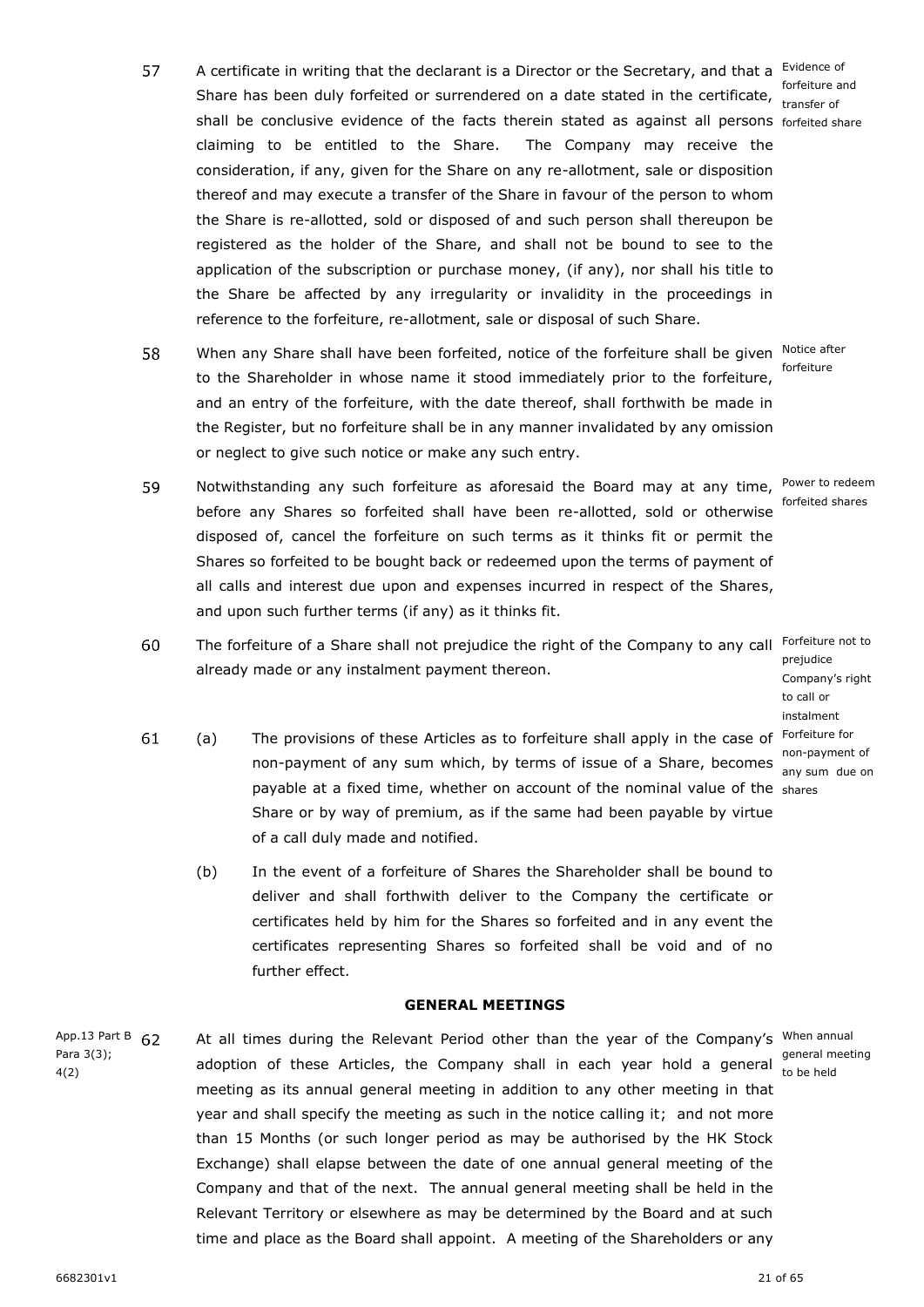class thereof may be held by means of such telephone, electronic or other communication facilities as permit all persons participating in the meeting to communicate with each other simultaneously and instantaneously, and participation in such a meeting shall constitute presence at such meetings.

63 All general meetings other than annual general meetings shall be called <sup>Extraordinary</sup> extraordinary general meetings.

- 64 The Board may, whenever it thinks fit, convene an extraordinary general <sup>Convening of</sup> extraordinary general meetings shall also be convened on the extraordinary requisition of one or more Shareholders holding, at the date of deposit of the requisition, not less than one tenth of the paid up capital of the Company having the right of voting at general meetings. Such requisition shall be made in writing to the Board or the Secretary for the purpose of requiring an extraordinary general meeting to be called by the Board for the transaction of any business specified in such requisition. Such meeting shall be held within two Months after the deposit of such requisition. If within 21 days of such deposit, the Board fails to proceed to convene such meeting, the requisitionist(s) himself (themselves) may do so in the same manner, and all reasonable expenses incurred by the requisitionist(s) as a result of the failure of the Board shall be reimbursed to the requisitionist(s) by the Company.
- App.13 Part B<sub>65</sub> Para 3(1) An annual general meeting of the Company shall be called by at least 21 days' Notice of notice in writing, and a general meeting of the Company, other than an annual general meeting, shall be called by at least 14 days' notice in writing. The notice shall be exclusive of the day on which it is served or deemed to be served and of the day for which it is given, and shall specify the place, the day, the hour and the agenda of the meeting and particulars of the resolutions to be considered at that meeting and in case of special business (as defined in Article [67\)](#page-24-1), the general nature of that business, and shall be given, in manner hereinafter mentioned or in such other manner, if any, as may be prescribed by the Company in general meeting, to such persons as are, under these Articles, entitled to receive such notices from the Company, provided that a meeting of the Company shall notwithstanding that it is called by shorter notice than that specified in this Article be deemed to have been duly called if it is so agreed:
	- (a) in the case of a meeting called as the annual general meeting, by all the Shareholders entitled to attend and vote thereat; and
	- (b) in the case of any other meeting, by a majority in number of the Shareholders having a right to attend and vote at the meeting, being a majority together holding not less than 95% of the total voting rights at the meeting of all members of the Company.
	- (a) The accidental omission to give any notice to, or the non-receipt of any <sup>Omission to give</sup> 66 noticenotice by, any person entitled to receive notice shall not invalidate any resolution passed or any proceedings at any such meeting.

general meeting

general meeting

meetings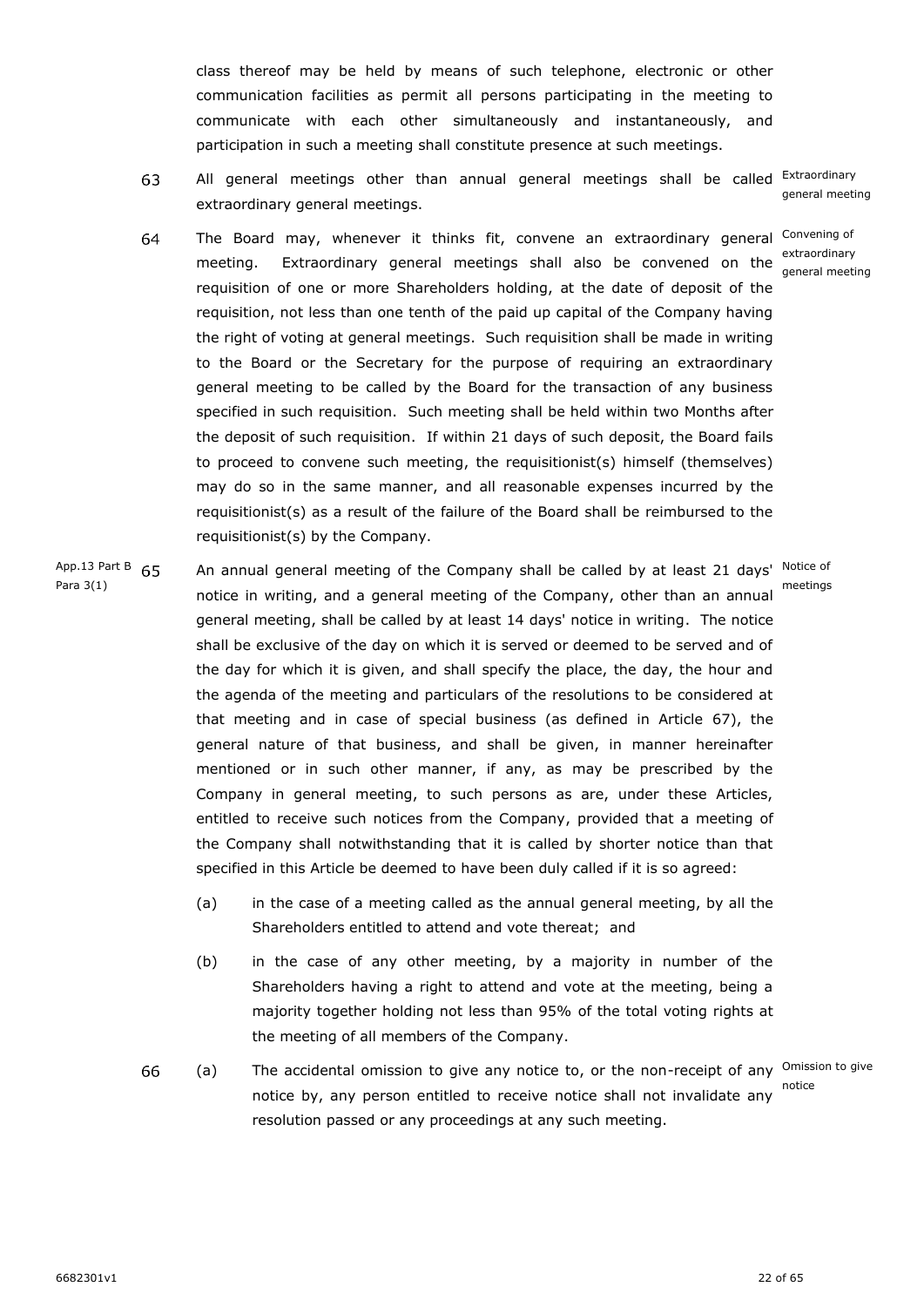(b) In the case where forms of proxy or notice of appointment of corporate representative are to be sent out with any notice, the accidental omission to send such forms of proxy or notice of appointment of corporate representative to, or the non-receipt of such forms by, any person entitled to receive notice of the relevant meeting shall not invalidate any resolution passed or any proceeding at any such meeting.

#### **PROCEEDINGS AT GENERAL MEETINGS**

- <span id="page-24-1"></span><span id="page-24-0"></span>67 (a) All business shall be deemed special that is transacted at an Special-business, business of<br>extraordinary general meeting and also all business shall be deemed annual and annual general special that is transacted at an annual general meeting with the meeting exception of the following, which shall be deemed ordinary business:
	- (i) the declaration and sanctioning of Dividends;
	- (ii) the consideration and adoption of the accounts and balance sheets and the reports of the Directors and Auditors and other documents required to be annexed to the balance sheets;
	- (iii) the election of Directors in place of those retiring;
	- (iv) the appointment of Auditors;
	- (v) the fixing of, or the determining of the method of fixing of the remuneration of the Directors and of the Auditors;
	- (vi) the granting of any mandate or authority to the Board to offer, allot, grant options over, or otherwise dispose of the unissued Shares representing not more than 20% (or such other percentage as may from time to time be specified in the Listing Rules) in nominal value of its then existing issued share capital and the number of any securities repurchased pursuant to paragraph [\(vii\)](#page-24-2) of this Article; and
	- (vii) the granting of any mandate or authority to the Board to repurchase securities of the Company.
- <span id="page-24-2"></span>68 For all purposes the quorum for a general meeting shall be two Shareholders Quorum present in person (or, in the case of a Shareholder being a corporation, by its duly authorised representative) or by proxy and entitled to vote. No business shall be transacted at any general meeting unless the requisite quorum shall be present at the time when the meeting proceeds to business and continues to be present until the conclusion of the meeting.
- 69 If within 15 minutes from the time appointed for the meeting a quorum is not <sup>When quorum is</sup> present, the meeting, if convened upon the requisition of Shareholders, shall be not present dissolved, but in any other case it shall stand adjourned to the same day in the dissolved and next week and at such time and place as shall be decided by the Board, and if at when to be <sup>adjourned</sup> meeting a quorum is not present within 15 minutes from the time<br> appointed for holding the meeting, the Shareholder or the Shareholders present in person (or, in the case of a Shareholder being a corporation by its duly authorised representative) or by proxy and entitled to vote shall be a quorum and may transact the business for which the meeting was called.

meeting to be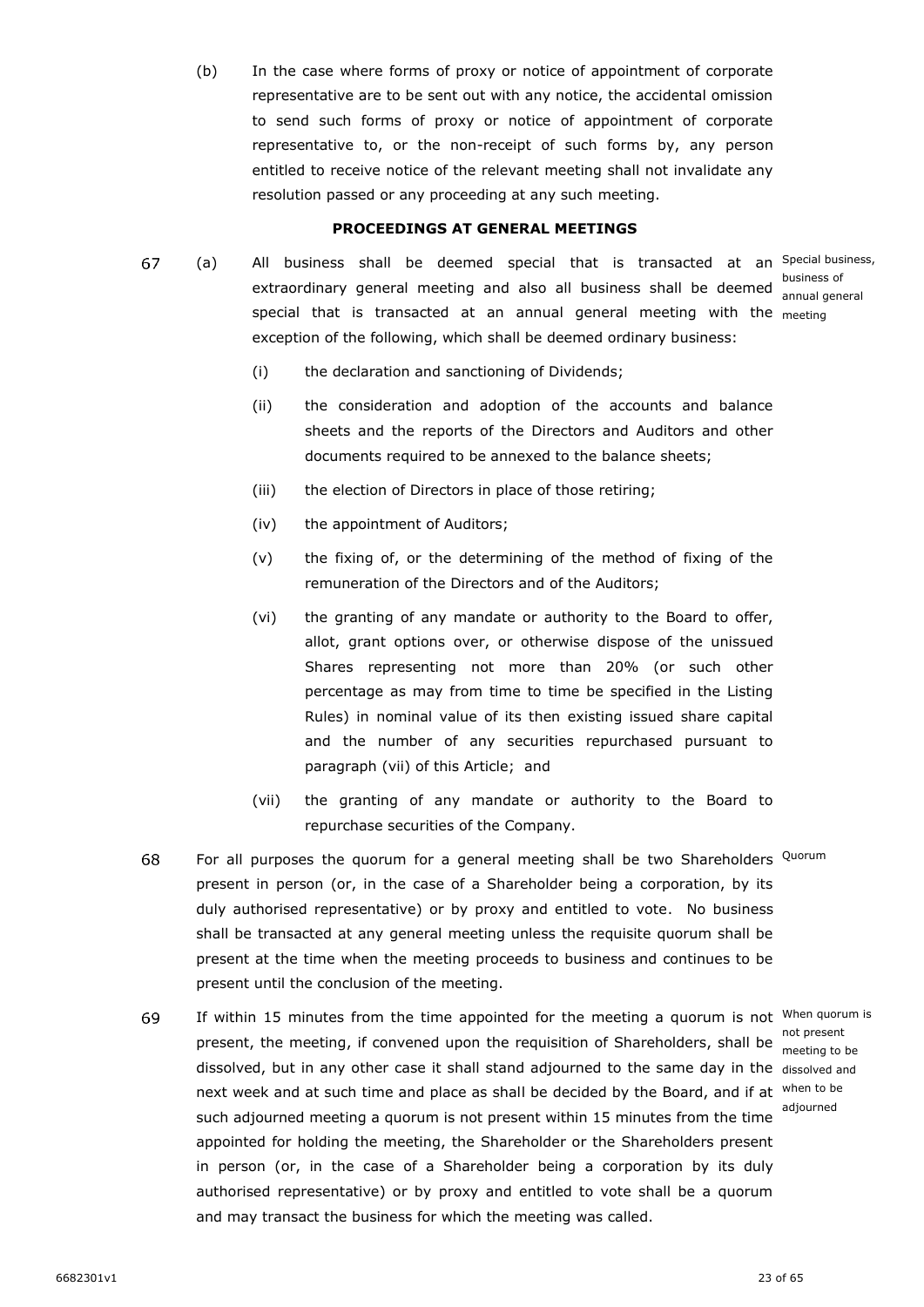- 70 The chairman (if any) of the Company or if he is absent or declines to take the <sup>chairman of</sup> chair at such meeting, the Vice chairman (if any) of the Company shall take the general meeting chair at every general meeting, or, if there be no such chairman or Vice chairman, or, if at any general meeting neither of such chairman or Vice chairman is present within 15 minutes after the time appointed for holding such meeting, or both such persons decline to take the chair at such meeting, the Directors present shall choose one of their number as chairman of the meeting, and if no Director be present or if all the Directors present decline to take the chair or if the chairman chosen shall retire from the chair, then the Shareholders present shall choose one of their number to be chairman of the meeting.
- $71$ The chairman of the meeting may, with the consent of any general meeting at <sup>Power to adjourn</sup> which a quorum is present, and shall, if so directed by the meeting, adjourn any business of meeting from time to time and from place to place as the meeting shall adjourned determine. Whenever a meeting is adjourned for 14 days or more, at least <sup>meeting</sup> seven clear days' notice, specifying the place, the day and the hour of the adjourned meeting shall be given in the same manner as in the case of an original meeting but it shall not be necessary to specify in such notice the nature of the business to be transacted at the adjourned meeting. Save as aforesaid, no notice of an adjournment or of the business to be transacted at any adjourned meeting needs to be given nor shall any Shareholder be entitled to any such notice. No business shall be transacted at an adjourned meeting other than the business which might have been transacted at the meeting from which the adjournment took place.
- 72 At any general meeting a resolution put to the vote of the meeting shall be <sup>Poll, show of</sup> hands and<br>decided by poll save that the chairman of the meeting may, pursuant to the dependent Listing Rules, allow a resolution to be voted on by a show of hands. Where a show of hands is allowed, before or on the declaration of the result of the show of hands, a poll may be demanded by:

general meeting,

demand for poll

(a) at least two Shareholders present in person (or, in the case of a Shareholder being a corporation, by its duly authorised representative) or by proxy for the time being entitled to vote at the meeting; or

- (b) any Shareholder or Shareholders present in person (or, in the case of a Shareholder being a corporation, by its duly authorised representative) or by proxy and representing not less than one-tenth of the total voting rights of all the Shareholders having the right to vote at the meeting; or
- (c) any Shareholder or Shareholders present in person (or, in the case of a Shareholder being a corporation, by its duly authorised representative) or by proxy and holding Shares conferring a right to vote at the meeting being Shares on which an aggregate sum has been paid up equal to not less than one-tenth of the total sum paid up on all the Shares conferring that right.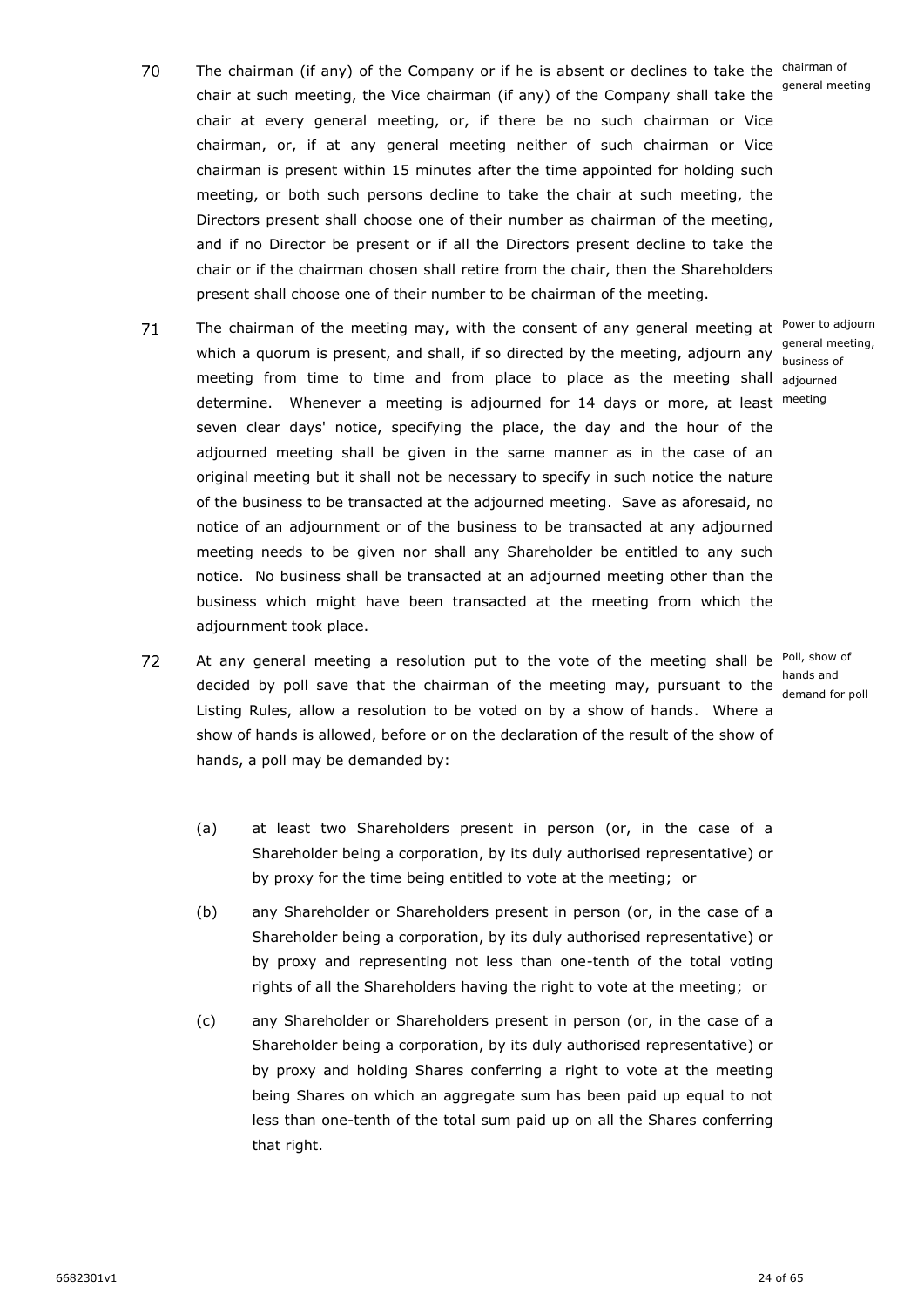#### **VOTES OF SHAREHOLDERS**

<span id="page-26-0"></span>App.3 79 Subject to any special rights, privileges or restrictions as to voting for the time Votes of Para 6(1) being attached to any class or classes of Shares, at any general meeting on a poll every Shareholder present in person (or, in the case of a Shareholder being a corporation, by its duly authorised representative) or by proxy, shall have one vote for every Share of which he is the holder which is fully paid or credited as fully paid (but so that no amount paid or credited as paid on a Share in advance of calls or instalments shall be treated for the purposes of this Article as paid on the Share), and on a show of hands every Shareholder who is present in person (or, in the case of a Shareholder being a corporation, by its duly authorised representative) or by proxy shall (save as provided otherwise in this Article) have one (1) vote. On a poll a Shareholder entitled to more than one vote need not use all his votes or cast all his votes in the same way. Notwithstanding anything contained in these Articles, where more than one proxy is appointed by a

- 73 Where a resolution is voted on by a show of hands, a declaration by the chairman What is to be evidence of the meeting that a resolution has on a show of hands been carried or carried evidence of the unanimously, or by a particular majority, or not carried by a particular majority, resolution or lost, and an entry to that effect made in the minute book of the Company shall be conclusive evidence of the facts without proof of the number or proportion of the votes recorded in favour of or against such resolution.
- 74 A poll shall be taken in such manner (including the use of ballot or voting papers <sup>Poll</sup> or tickets) and at such time and place as the chairman of the meeting directs. No notice need be given of a poll not taken immediately. The result of the poll shall be deemed to be the resolution of the meeting at which the poll was required or demanded. In the event that a poll is demanded after the chairman of the meeting allows a show of hands pursuant to Article 72, the demand for a poll may be withdrawn, with the consent of the chairman of the meeting, at any time before the close of the meeting at which the poll was demanded or the taking of the poll, whichever is the earlier.
- 75 Any poll on the election of a chairman of a meeting or on any question of adjournment shall be taken at the meeting and without adjournment.
- 76 In the case of an equality of votes, whether on a show of hands or on a poll, the chairman to have chairman of the meeting shall be entitled to a second or casting vote. In case of casting vote any dispute as to the admission or rejection of any vote, the chairman of the meeting shall determine the same, and such determination shall be final and conclusive.
- 77 The demand for a poll shall not prevent the continuance of a meeting for the Business may transaction of any business other than the question on which a poll has been demanded.
- 78 If an amendment shall be proposed to any resolution under consideration but Amendment of shall in good faith be ruled out of order by the chairman of the meeting, the proceedings shall not be invalidated by any error in such ruling. In the case of a resolution duly proposed as a Special Resolution no amendment thereto (other than a mere clerical amendment to correct a patent error) may in any event be considered or voted upon.

proceed notwithstanding demand for poll

resolutions

shareholders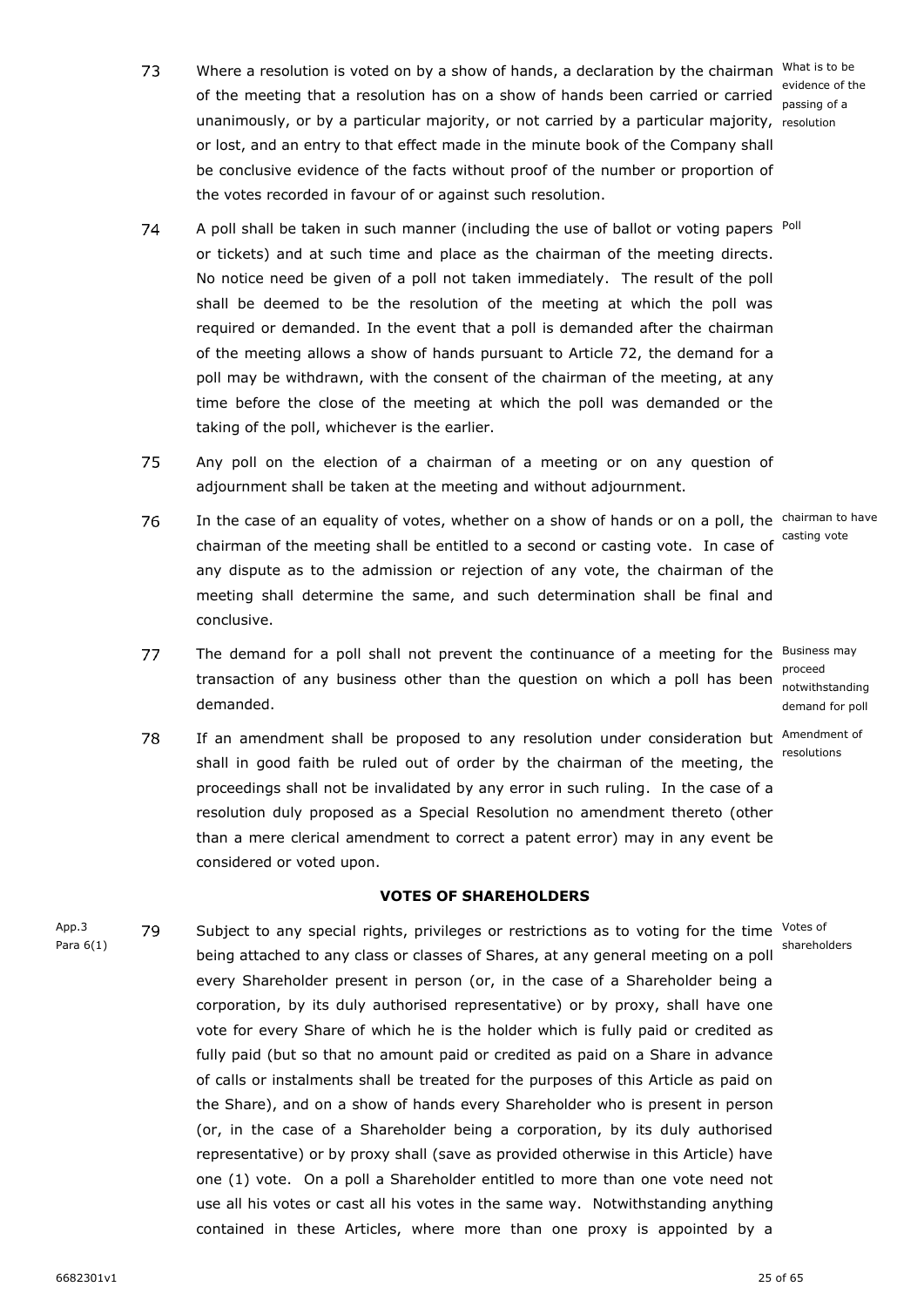Shareholder which is a Clearing House (or its nominee(s)), each such proxy shall have one vote on a show of hands and on a poll, each such proxy is under no obligation to cast all his votes in the same way.

- <span id="page-27-0"></span>App.3 Para 14 79A Where the Company has knowledge that any Shareholder is, under the Listing Rules, required to abstain from voting on any particular resolution or restricted to voting only for or only against any particular resolution, any votes cast by or on behalf of such Shareholder in contravention of such requirement or restriction shall not be counted.
	- 80 Any person entitled under Article [51](#page-20-2) to be registered as the holder of any Shares Votes in respect may vote at any general meeting in respect thereof in the same manner as if he of deceased and were the registered holder of such Shares, provided that at least 48 hours before <sub>shareholders</sub> the time of the holding of the meeting or adjourned meeting (as the case may be) at which he proposes to vote, he shall satisfy the Board of his right to be registered as the holder of such Shares or the Board shall have previously admitted his right to vote at such meeting in respect thereof.
	- 81 Where there are joint registered holders of any Share, any one of such persons Joint holders may vote at any meeting, either personally or by proxy, in respect of such Share as if he were solely entitled thereto; but if more than one of such joint holders be present at any meeting personally or by proxy, that one of the said persons so present whose name stands first on the Register in respect of such Share shall alone be entitled to vote in respect thereof. Several executors or administrators of a deceased Shareholder, and several trustees in bankruptcy or liquidators of a Shareholder in whose name any Share stands shall for the purposes of this Article be deemed joint holders thereof.
	- 82 A Shareholder of unsound mind or in respect of whom an order has been made Votes of by any court having jurisdiction in lunacy may vote, whether on a poll or on a dinamination show of hands, by his committee or receiver, or other person in the nature of a committee or receiver appointed by that court, and any such committee, receiver or other person may vote on a poll by proxy. Evidence to the satisfaction of the Board of the authority of the person claiming to exercise the right to vote shall be delivered to such place or one of such places (if any) as is specified in accordance with these Articles for the deposit of instruments of proxy or, if no place is specified, at the Registration Office, not later than the latest time at which an instrument of proxy must, if it is to be valid for the meeting, be delivered.
	- 83 Save as expressly provided in these Articles or otherwise determined by the Qualification for Board, no person other than a Shareholder duly registered and who shall have <sup>voting</sup> paid everything for the time being due from him payable to the Company in respect of his Shares shall be entitled to be present or to vote (save as proxy or authorised representative for another Shareholder) whether personally, by proxy or by attorney or to be reckoned in the quorum, at any general meeting.
	- 84 No objection shall be raised to the qualification of any person exercising or Objections to purporting to exercise a vote or the admissibility of any vote except at the votes meeting or adjourned meeting at which the vote objected to is given or tendered, and every vote not disallowed at such meeting shall be valid for all purposes. Any such objection made in due time shall be referred to the chairman of the meeting, whose decision shall be final and conclusive.

bankrupt

shareholders of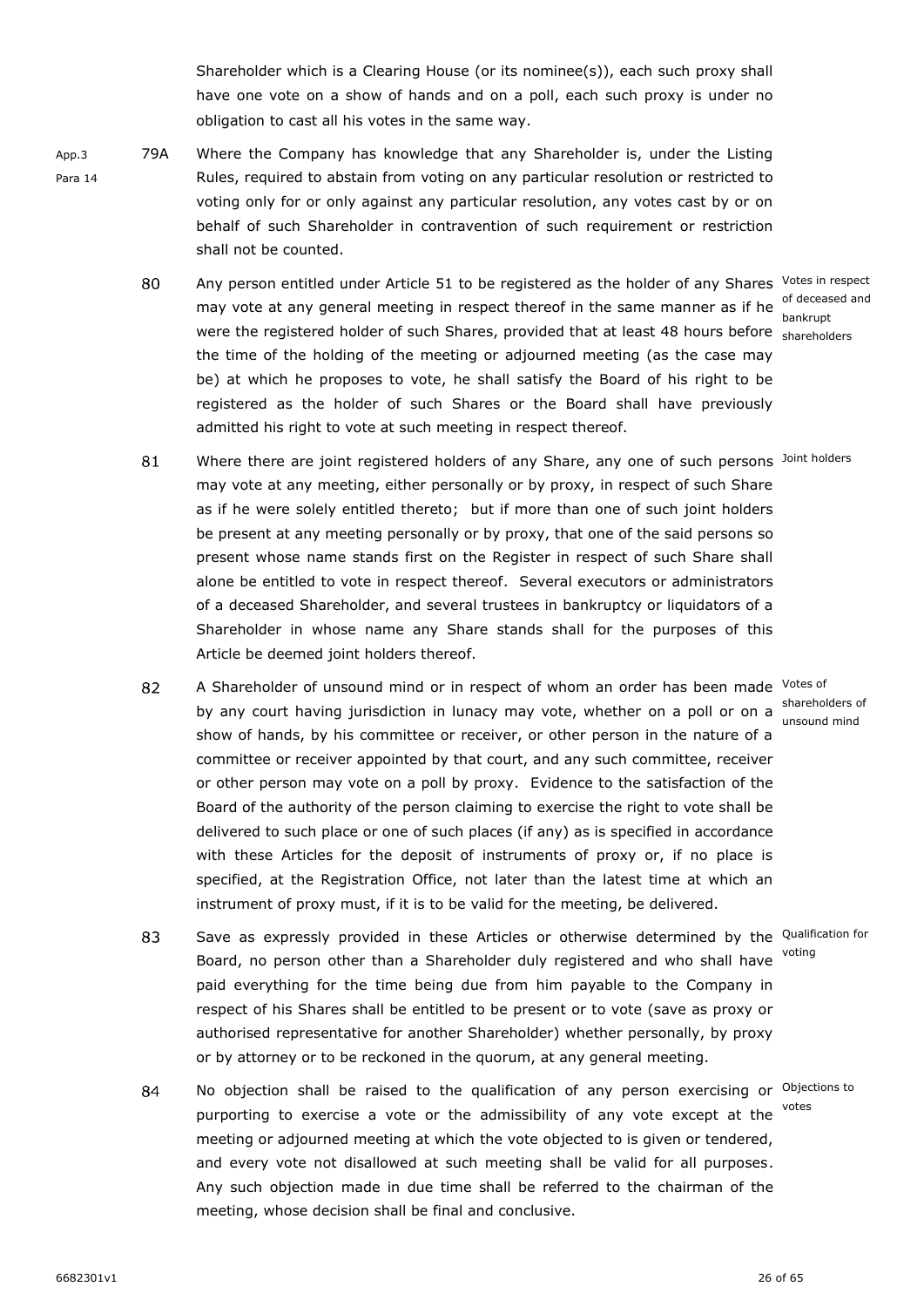#### **APPOINTMENT OF PROXY AND CORPORATE REPRESENTATIVE**

App.13 Part B 85 Para 2(2)

<span id="page-28-0"></span>Any Shareholder entitled to attend and vote at a meeting of the Company shall Proxies be entitled to appoint another person as his proxy to attend and vote instead of him. A Shareholder who is the holder of two or more Shares may appoint more than one proxy to represent him and vote on his behalf at a general meeting of the Company or at a class meeting. A proxy need not be a Shareholder of the Company. On a poll or a show of hands votes may be given either personally (or, in the case of a Shareholder being a corporation, by its duly authorised representative) or by proxy. A proxy shall be entitled to exercise the same powers on behalf of a Shareholder who is an individual and for whom he acts as proxy as such Shareholder could exercise. In addition, a proxy shall be entitled to exercise the same powers on behalf of a Shareholder which is a corporation and for which he acts as proxy as such Shareholder could exercise if it were an individual Shareholder.

86 No appointment of a proxy shall be valid unless it names the person appointed and his appointor. The Board may, unless it is satisfied that the person purporting to act as proxy is the person named in the relevant instrument for his appointment and the validity and authenticity of the signature of his appointor, decline such person's admission to the relevant meeting, reject his vote or, in the event that a poll is demanded after the chairman of the meeting allows a show of hands pursuant to Article 72, his demand for a poll and no Shareholder who may be affected by any exercise by the Board of its power in this connection shall have any claim against the Directors or any of them nor may any such exercise by the Board of its powers invalidate the proceedings of the meeting in respect of which they were exercised or any resolution passed or defeated at such meeting.

- <span id="page-28-1"></span>App.3 87 The instrument appointing a proxy shall be in writing under the hand of the Instrument Para 11(2) appointor or of his attorney duly authorised in writing, or if the appointor is a  $\frac{1}{10}$  to be in writing corporation, either under seal or under the hand of an officer or attorney duly authorised.
	- 88 The instrument appointing a proxy and, if requested by the Board, the power of Appointment of attorney or other authority (if any) under which it is signed or a notarially **proxy must be** certified copy of that power or authority shall be deposited at such place or one of such places (if any) as is specified in the notice of meeting or in the instrument of proxy issued by the Company (or, if no place is specified, at the Registration Office) not less than 48 hours before the time for holding the meeting or adjourned meeting (as the case may be) at which the person named in such instrument proposes to vote, and in default the instrument of proxy shall not be treated as valid. No instrument appointing a proxy shall be valid after the expiration of 12 Months from the date of its execution, except at an adjourned meeting where the meeting was originally held within 12 Months from such date. Delivery of an instrument appointing a proxy shall not preclude a Shareholder from attending and voting in person (or in the case of a Shareholder being a corporation, its duly authorised representative) at the meeting concerned and, in such event, the instrument appointing a proxy shall be deemed to be revoked.

appointing proxy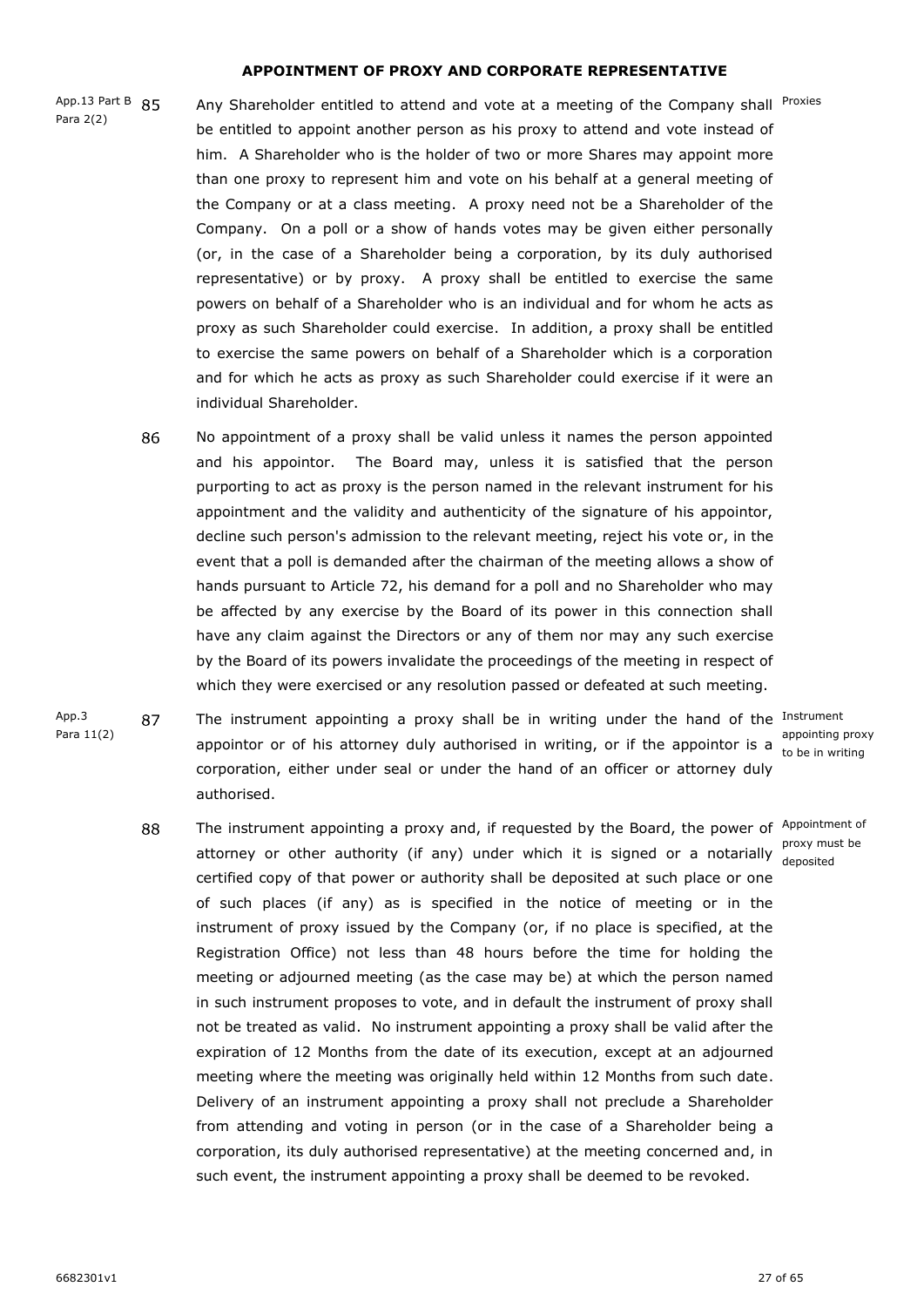- exercise if it were an individual Shareholder of the Company. References in these Articles to a Shareholder present in person at a meeting shall, unless the context otherwise requires, include a corporation which is a Shareholder represented at the meeting by such duly authorised representative.
	- App.13 Part B Para 6 (b) Where a Shareholder is a Clearing House (or its nominee(s)), it may (subject to Article [93\)](#page-30-0) authorise such person or persons as it thinks fit to act as its representative or representatives at any meeting of the Company or at any meeting of any class of Shareholders provided that if more than one person is so authorised, the authorisation shall specify the number and class of Shares in respect of which each such representative is so authorised. A person so authorised pursuant to the provisions of this Article shall be deemed to have been duly authorised without further evidence of the facts and be entitled to exercise the same rights and powers on behalf of the Clearing House (or its nominee(s)) which he represents as that Clearing House (or its nominee(s)) could exercise as if such person were an individual Shareholder, including the right to vote individually on a show of hands.

appointing proxy

A vote given in accordance with the terms of an instrument of proxy or by the When vote by though authority

representatives

App.3

not preclude the use of the two-way form. Any form issued to a Shareholder for use by him for appointing a proxy to attend and vote at an extraordinary general meeting or at an annual general meeting at which any business is to be transacted shall be such as to enable the Shareholder, according to his intentions, to instruct the proxy to vote in favour of or against (or, in default of instructions, to exercise his discretion in respect of) each resolution dealing with any such business.

in such form as the Board may from time to time approve, provided that it shall

- 90 The instrument appointing a proxy to vote at a general meeting shall: (i) be Authority under deemed to confer authority upon the proxy to demand or join in demanding a <sup>instrument</sup> poll and to vote on any resolution (or amendment thereto) put to the meeting for which it is given as the proxy thinks fit; and (ii) unless the contrary is stated therein, be valid as well for any adjournment of the meeting as for the meeting to which it relates.
- duly authorised representative of a corporation shall be valid notwithstanding the <sup>proxy valid</sup> previous death or insanity of the principal or revocation of the proxy or power of <sub>revoked</sub> attorney or other authority under which the proxy was executed or the transfer of the Share in respect of which the proxy is given, provided that no intimation in writing of such death, insanity, revocation or transfer as aforesaid shall have been received by the Company at its Registration Office, or at such other place as is referred to in Article [88,](#page-28-1) at least two hours before the commencement of the meeting or adjourned meeting at which the proxy is used. 92 (a) Any corporation which is a Shareholder may, by resolution of its directors Appointment of or other governing body or by power of attorney, authorise such person multiple as it thinks fit to act as its representative at any meeting of the Company corporate

or of any class of Shareholders of the Company, and the person so authorised shall be entitled to exercise the same rights and powers on behalf of the corporation which he represents as that corporation could

Para 11(1)

89

 $91$ 

Every instrument of proxy, whether for a specified meeting or otherwise, shall be Form of proxy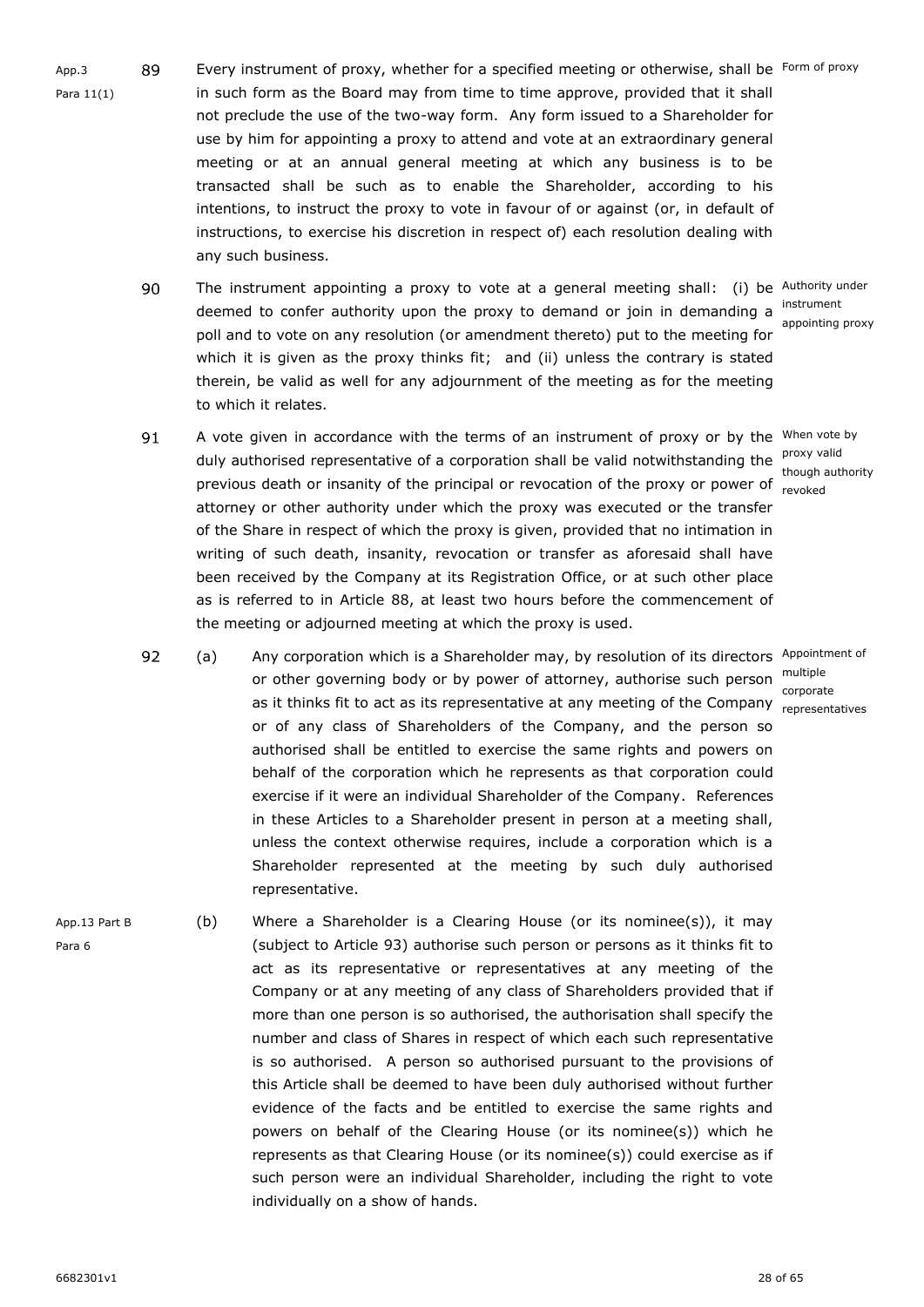<span id="page-30-0"></span>93 Unless the Board agrees otherwise, an appointment of a corporate representative Conditions for shall not be valid as against the Company unless:

appointment of corporate representatives

- (a) in the case of such an appointment by a Shareholder which is a Clearing House (or its nominee(s)), a written notification of the appointment issued by any director, the secretary or any authorised officer(s) of such Shareholder shall have been delivered at such place or one of such places (if any) as is specified in the notice of meeting or in the form of notice issued by the Company, or handed to the chairman of the meeting at the meeting or, if no place is specified, at the principal place of business maintained by the Company in the Relevant Territory from time to time before the time of holding the meeting or adjourned meeting at which the person so authorised proposes to vote or handed to the chairman of the meeting at the meeting; and
- (b) in the case of such an appointment by any other corporate Shareholder, a copy of the resolution of its directors or other governing body of the Shareholder authorising the appointment of the corporate representative or a form of notice of appointment of corporate representative issued by the Company for such purpose or a copy of the relevant power of attorney, together with an up-to-date copy of the Shareholder's constitutive documents and a list of directors or members of the governing body of the Shareholder as at the date of such resolution, or, as the case may be, power of attorney, in each case certified by a director, secretary or a member of the governing body of that Shareholder and notarised, or, in the case of a form of notice of appointment issued by the Company as aforesaid, completed and signed in accordance with the instructions thereon or in the case of a power of attorney a notarised copy of the relevant authority under which it was signed, shall have been deposited at such place or one of such places (if any) as is specified in the notice of meeting or in the form of notice issued by the Company as aforesaid (or, if no place is specified, at the Registration Office) not less than 48 hours before the time for holding the meeting or adjourned meeting or poll (as the case may be) at which the corporate representative proposes to vote.
- 94 No appointment of a corporate representative shall be valid unless it names the person authorised to act as the appointor's representative and the appointor is also named. The Board may, unless it is satisfied that a person purporting to act as a corporate representative is the person named in the relevant instrument for his appointment, decline such person's admission to the relevant meeting and/or reject his vote or demand for a poll and no Shareholder who may be affected by any exercise by the Board of its power in this connection shall have any claim against the Board or any of them nor may any such exercise by the Board of its powers invalidate the proceedings of the meeting in respect of which they were exercised or any resolution passed or defeated at such meeting.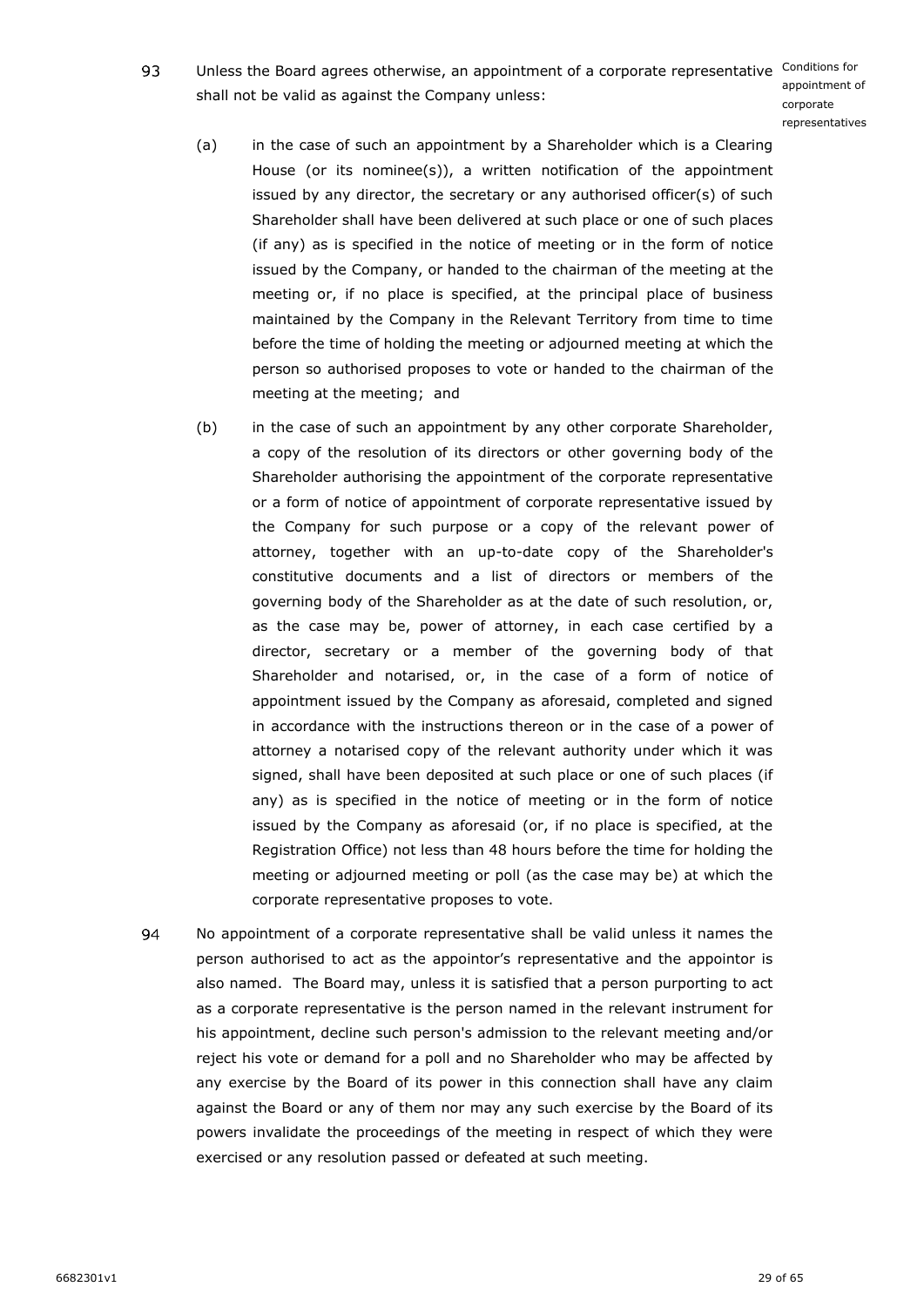<span id="page-31-0"></span>The Registered Office of the Company shall be at such place in the Cayman Registered Office 95 Islands as the Board shall from time to time decide.

#### **BOARD OF DIRECTORS**

- <span id="page-31-1"></span>96 The number of Directors shall not be less than two (2). The Company shall keep <sup>Number of</sup> Directors at its Registered Office a register of its directors and officers in accordance with the Companies Law.
- 97 A Director may at any time, by notice in writing signed by him delivered to the <sup>Alternate</sup> Directors Registered Office or at the Head Office or at a meeting of the Board, appoint any person (including another Director) to act as alternate Director in his place during his absence and may in like manner at any time determine such appointment. If such person is not another Director such appointment unless previously approved by the Board shall have effect only upon and subject to being so approved. The appointment of an alternate Director shall determine on the happening of any event which, were he a Director, would cause him to vacate such office or if his appointor ceases to be a Director. An alternate Director may act as alternate to more than one Director.
- 98 (a) An alternate Director shall (subject to his giving to the Company an Rights of Alternate address, telephone and facsimile number within the territory of the Head Directors Office for the time being for the giving of notices on him and except when absent from the territory in which the Head Office is for the time being situate) be entitled (in addition to his appointor) to receive and (in lieu of his appointor) to waive notices of meetings of the Board and of any committee of the Board of which his appointor is a member and shall be entitled to attend and vote as a Director at any such meeting at which the Director appointing him is not personally present and generally at such meeting to perform all the functions of his appointor as a Director and for the purposes of the proceedings at such meeting the provisions of these Articles shall apply as if he (instead of his appointor) were a Director. If he shall be himself a Director or shall attend any such meeting as an alternate for more than one Director his voting rights shall be cumulative. If his appointor is for the time being absent from the territory in which the Head Office is for the time being situate or otherwise not available or unable to act, his signature to any resolution in writing of the Directors or any such committee shall be as effective as the signature of his appointor. His attestation of the affixing of the Seal shall be as effective as the signature and attestation of his appointor. An alternate Director shall not, save as aforesaid, have power to act as a Director nor shall he be deemed to be a Director for the purposes of these Articles.
	- (b) An alternate Director shall be entitled to contract and be interested in and benefit from contracts or arrangements or transactions and to be repaid expenses and to be indemnified to the same extent *mutatis mutandis* as if he were a Director, but he shall not be entitled to receive from the Company in respect of his appointment as alternate Director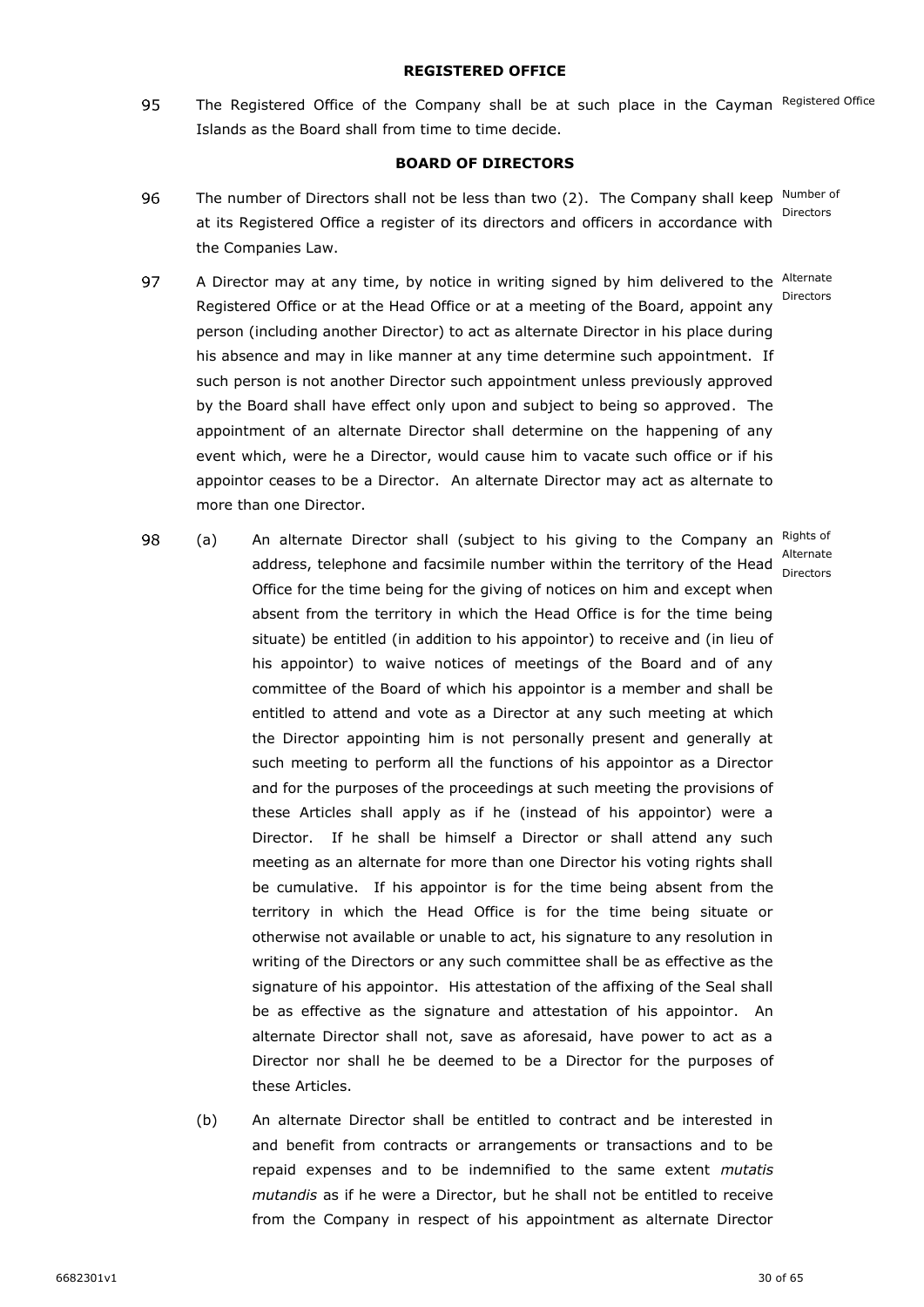any remuneration except only such part (if any) of the ordinary remuneration otherwise payable to his appointor as such appointor may by notice in writing to the Company from time to time direct.

- <span id="page-32-0"></span>(c) A certificate by a Director (including for the purpose of this paragraph [\(c\)](#page-32-0) an alternate Director) or the Secretary that a Director (who may be the one signing the certificate) was at the time of a resolution of the Directors or any committee thereof absent from the territory of the Head Office or otherwise not available or unable to act or has not supplied an address, telephone and facsimile number within the territory of the Head Office for the purposes of giving of notice to him shall in favour of all persons without express notice to the contrary, be conclusive of the matter so certified.
- 99 A Director or an alternate Director shall not be required to hold any qualification <sup>Share</sup> Shares but shall nevertheless be entitled to attend and speak at all general Directors or meetings of the Company and all meetings of any class of Shareholders of the alternate Company.

qualification of **Directors** 

remuneration

- <span id="page-32-1"></span>The Directors shall be entitled to receive by way of ordinary remuneration for <sup>Directors'</sup> 100 their services as Directors such sum as shall from time to time be determined by the Company in general meeting or by the Board, such sum (unless otherwise directed by the resolution by which it is voted) to be divided amongst the Directors in such proportions and in such manner as they may agree, or failing agreement, equally, except that in such event any Director holding office for less than the whole of the relevant period in respect of which the ordinary remuneration is paid shall only rank in such division in proportion to the time during such period for which he has held office. Such remuneration shall be in addition to any other remuneration to which a Director who holds any salaried employment or office in the Company may be entitled by reason of such employment or office.
- <span id="page-32-2"></span>101 The Directors shall also be entitled to be repaid all travelling, hotel and other <sup>Directors'</sup> expenses reasonably incurred by them respectively in or about the performance of their duties as Directors, including their expenses of travelling to and from Board meetings, committee meetings or general meetings or otherwise incurred whilst engaged on the business of the Company or in the discharge of their duties as Directors.
- <span id="page-32-3"></span>102 The Board may grant special remuneration to any Director who shall perform or <sup>Special</sup> has performed any special or extra services at the request of the Company. Such special remuneration may be made payable to such Director in addition to or in substitution for his ordinary remuneration as a Director, and may be made payable by way of salary, commission or participation in profits or otherwise as may be arranged.
- <span id="page-32-4"></span>103 Notwithstanding Articles [100,](#page-32-1) [101](#page-32-2) and [102,](#page-32-3) the remuneration of a managing Remuneration of managing<br>director, joint managing director, deputy managing director or an executive director or a Director appointed to any other office in the management of the Company may from time to time be fixed by the Board and may be by way of salary, commission, or participation in profits or otherwise or by all or any of

expenses

remuneration

directors, etc.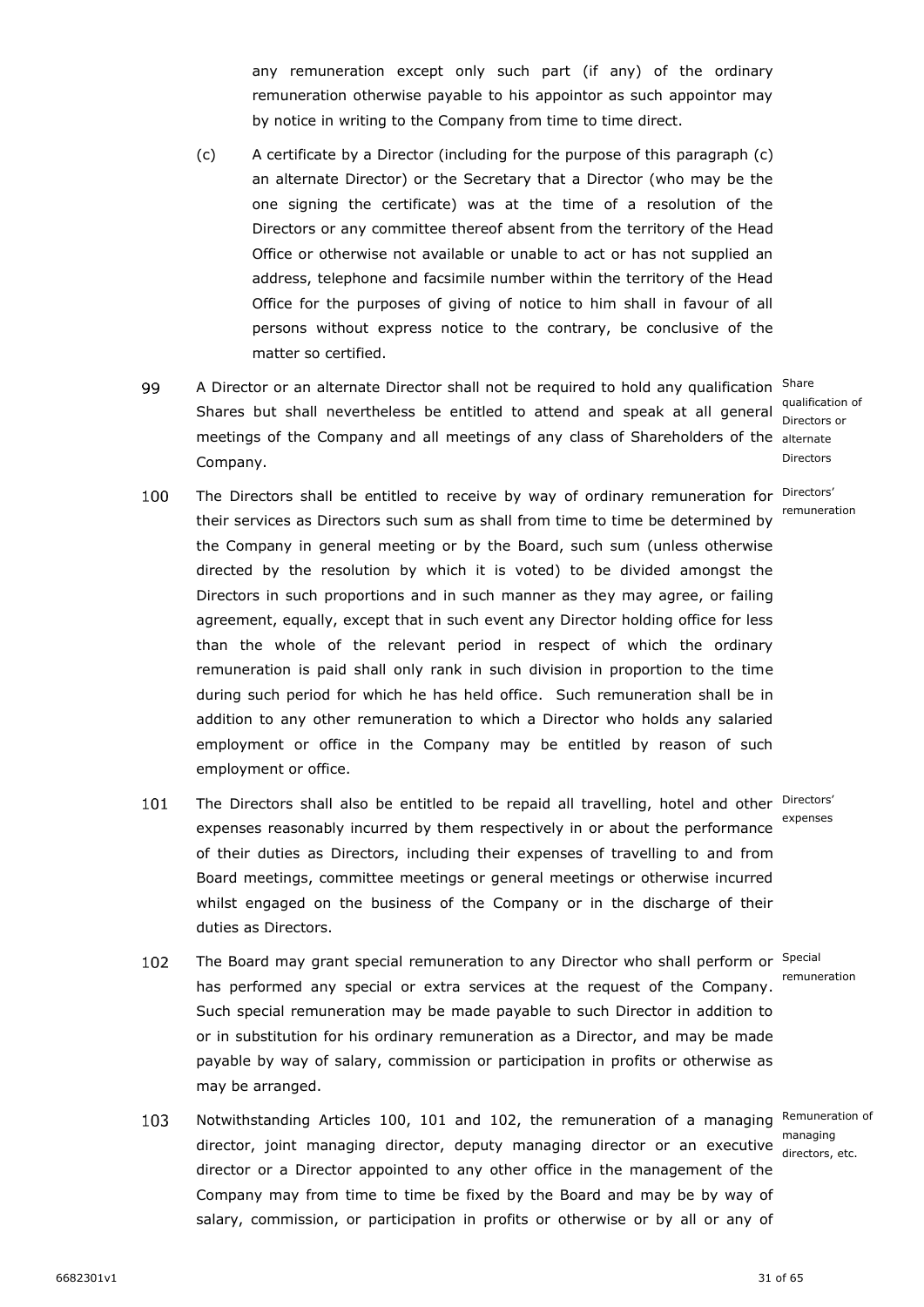<span id="page-33-0"></span>those modes and with such other benefits (including pension and/or gratuity and/or other benefits on retirement) and allowances as the Board may from time to time decide. Such remuneration shall be in addition to his ordinary remuneration as a Director.

App.13 Part B 104 Para 5(4) (a) Payments to any Director or past director of the Company of any sum by Payments for way of compensation for loss of office or as consideration for or in compensation for connection with his retirement from office (not being a payment to which the director of the Company or past director is contractually or statutorily entitled) must be approved by the Company in general meeting.

loss of office

- Directors
- <span id="page-33-1"></span>App.13 Part B Para 5(2) (b) Except as would, if the Company were a company incorporated in Hong Loans to Kong, be permitted by the Companies Ordinance as in force at the date of adoption of these Articles, and except as permitted under the Companies Law, the Company shall not directly or indirectly:
	- (i) make a loan to a Director or a director of any Holding Company of the Company or any of their respective Close Associates;
	- (ii) enter into any guarantee or provide any security in connection with a loan made by any person to a Director or a director of any Holding Company of the Company or any of their respective Close Associates; or
	- (iii) if any one or more of the Directors hold (jointly or severally or directly or indirectly) a controlling interest in another company, make a loan to that other company or enter into any guarantee or provide any security in connection with a loan made by any person to that other company.
	- (c) Article [104\(a\)](#page-33-0) and [\(b\)](#page-33-1) shall only apply during the Relevant Period.
	- A Director shall vacate his office: x When office of 105

Director to be vacated

- (a) if he becomes bankrupt or has a receiving order made against him or suspends payment or compounds with his creditors generally; or
- (b) if he dies or becomes of unsound mind as determined pursuant to an order made by any competent court or official on the grounds that he is or may be suffering from mental disorder or is otherwise incapable of managing his affairs and the Board resolves that his office be vacated; or
- (c) if he absents himself from the meetings of the Board during a continuous period of six months, without special leave of absence from the Board, and his alternate Director (if any) shall not during such period have attended in his stead, and the Board pass a resolution that he has by reason of such absence vacated his office; or
- (d) if he becomes prohibited by law from acting as a Director, or he ceases to be a Director by virtue of any provision of law or is removed from office pursuant to these Articles; or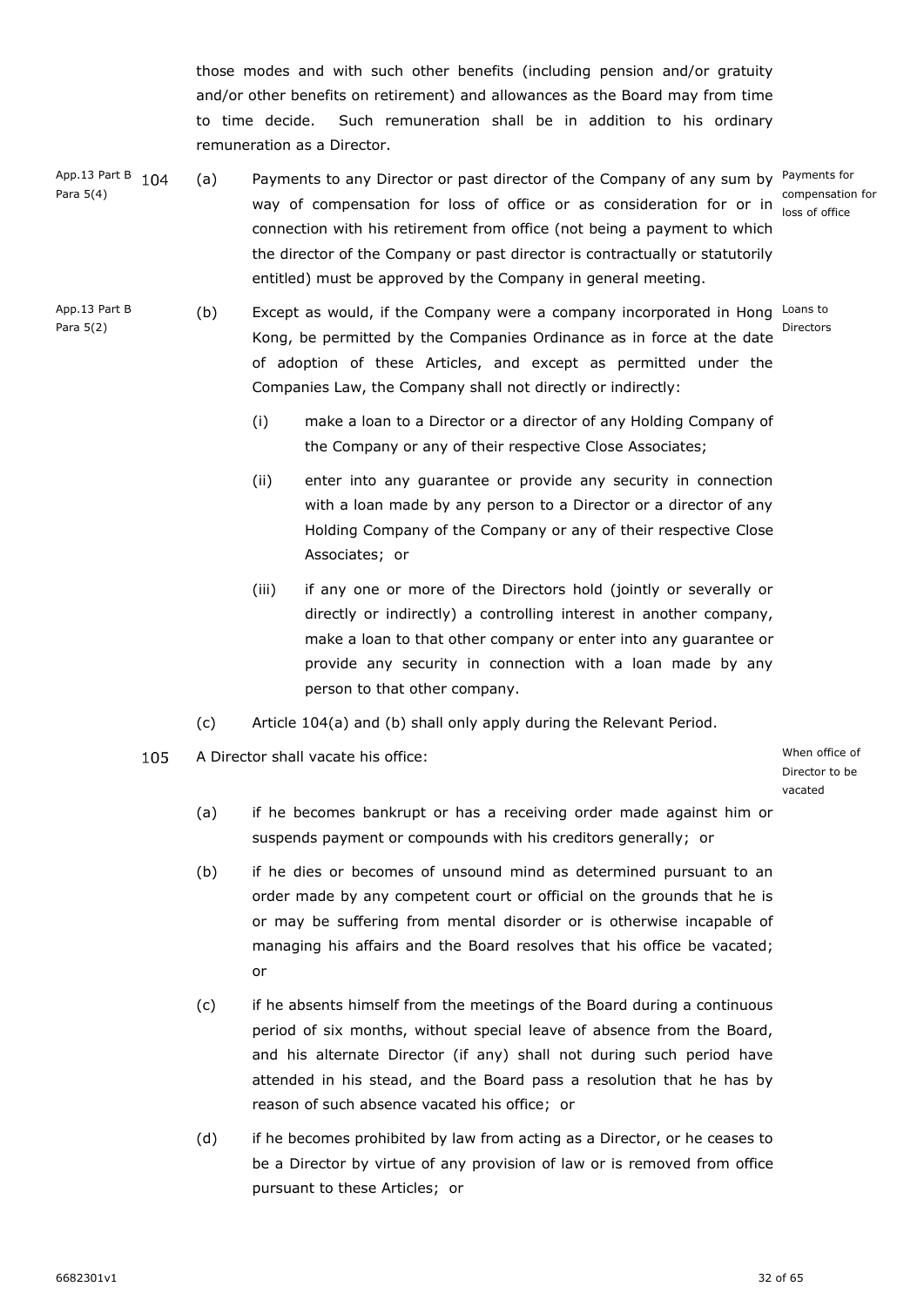- (e) if he has been validly required by the stock exchange of the Relevant Territory to cease to be a Director and the relevant time period for application for review of or appeal against such requirement has lapsed and no application for review or appeal has been filed or is underway against such requirement; or
- (f) if by notice in writing delivered to the Company at its Registered Office or at the Head Office or tendered at a meeting of the Board he resigns his office; or
- (g) if he shall be removed from office by an Ordinary Resolution of the Company under Article [114;](#page-38-1) or
- (h) if he shall be removed from the office by notice in writing served on him signed by not less than 34 in number (or if that is not a round number, the nearest lower round number) of the Directors (including himself) then in office.
- <span id="page-34-0"></span>106 No Director shall be required to vacate office or be ineligible for re-election or reappointment as a Director, and no person shall be ineligible for appointment as a Director by reason only of his having attained any particular age.
- App.13 Part B 107 Para 5(3) (a) No Director or intended Director shall be disqualified by his office from Directors' contracting with the Company either as vendor, purchaser or otherwise nor shall any such contract or any contract or arrangement entered into by or on behalf of the Company with any person, company or partnership of or in which any Director shall be a member or otherwise interested be capable on that account of being avoided, nor shall any Director so contracting or being any member or so interested be liable to account to the Company for any profit so realized by any such contract or arrangement by reason only of such Director holding that office or the fiduciary relationship thereby established, provided that such Director shall, if his interest in such contract or arrangement is material, declare the nature of his interest at the earliest meeting of the Board at which it is practicable for him to do so, either specifically or by way of a general notice stating that, by reason of the facts specified in the notice, he is to be regarded as interested in any contracts of a specified description which may subsequently be made by the Company. interests
	- (b) Any Director may continue to be or become a director, managing director, joint managing director, deputy managing director, executive director, manager or other officer or member of any other company in which the Company may be interested and (unless otherwise agreed between the Company and the Director) no such Director shall be liable to account to the Company or the Shareholders for any remuneration or other benefits received by him as a director, managing director, joint managing director, deputy managing director, executive director, manager or other officer or member of any such other company. The Directors may exercise the voting powers conferred by the shares in any other company held or owned by the Company, or exercisable by them as directors of such other company in such manner in all respects as they think fit (including the exercise thereof in favour of any resolution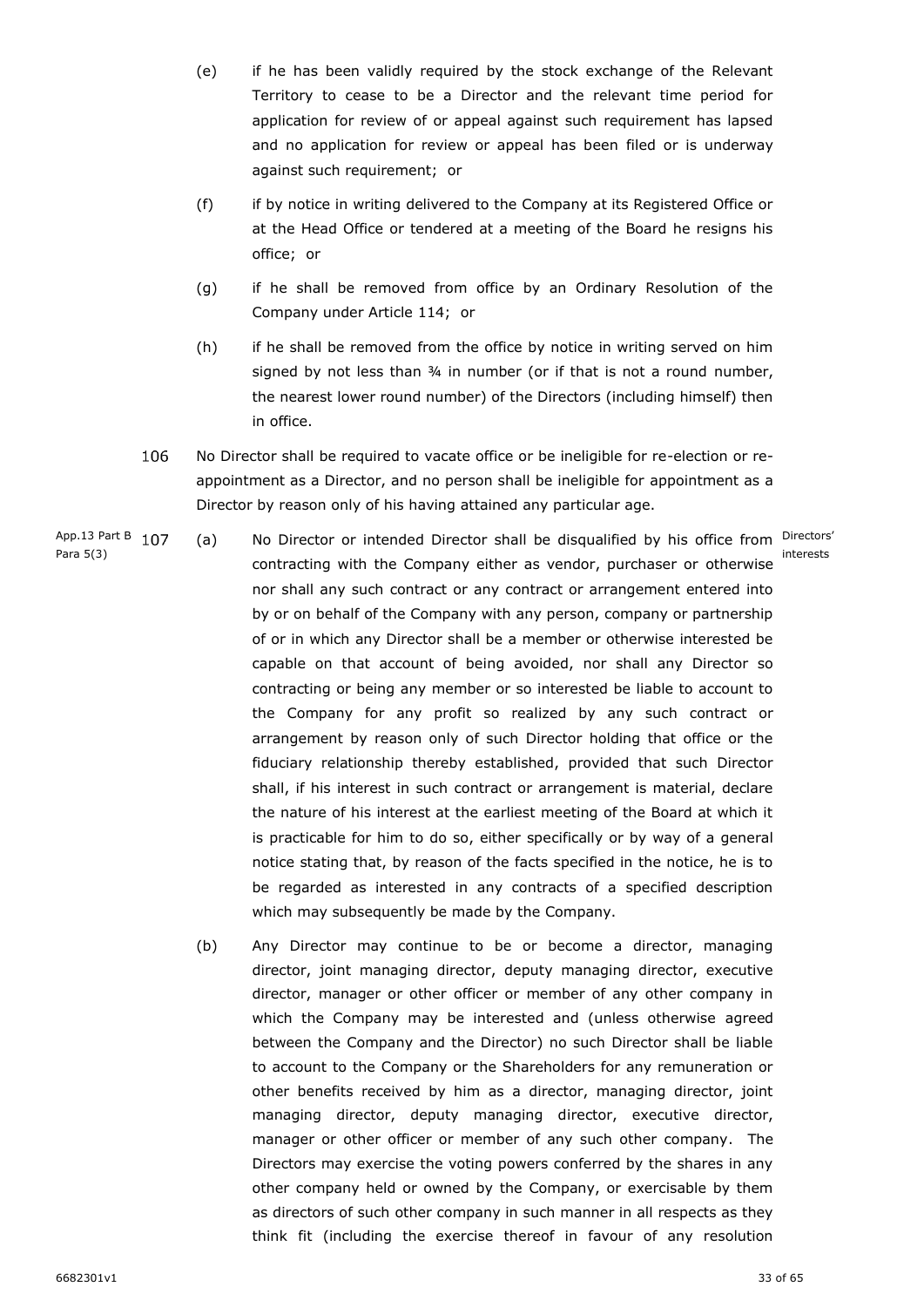appointing themselves or any of them as directors, managing directors, joint managing directors, deputy managing director, executive directors, managers or other officers of such company) and any Director may vote in favour of the exercise of such voting rights in the manner aforesaid notwithstanding that he may be, or is about to be, appointed a director, managing director, joint managing director, deputy managing director, executive director, manager or other officer of such a company, and that as such he is or may become interested in the exercise of such voting rights in the manner aforesaid.

(c) A Director may hold any other office or place of profit with the Company (except that of Auditors) in conjunction with his office of Director for such period and upon such terms as the Board may determine, and may be paid such extra remuneration therefor (whether by way of salary, commission, participation in profit or otherwise) as the Board may determine, and such extra remuneration shall be in addition to any remuneration provided for by or pursuant to any other Articles.

<span id="page-35-0"></span>(d) A Director shall not vote (nor shall he be counted in the quorum) on any resolution of the Board in respect of any contract or arrangement or proposal in which he or any of his Close Associate(s) has/have a material interest, and if he shall do so his vote shall not be counted (nor shall he be counted in the quorum for that resolution), but this prohibition shall not apply to any of the following matters namely:

- (i) the giving of any security or indemnity either:
	- (A) to the Director or his Close Associate(s) in respect of money lent or obligations incurred or undertaken by him or any of them at the request of or for the benefit of the Company or any of its subsidiaries; or
	- (B) to a third party in respect of a debt or obligation of the Company or any of its subsidiaries for which the Director or his Close Associate(s) has himself/themselves assumed responsibility in whole or in part and whether alone or jointly under a guarantee or indemnity or by the giving of security;
- (ii) any proposal concerning an offer of shares or debentures or other securities of or by the Company or any other company which the Company may promote or be interested in for subscription or purchase where the Director or his Close Associate(s) is/are or is/are to be interested as a participant in the underwriting or subunderwriting of the offer;
- (iii) any proposal or arrangement concerning the benefit of employees of the Company or its subsidiaries including:
	- (A) the adoption, modification or operation of any employees' share scheme or any share incentive or share option scheme under which the Director or his Close Associate(s) may benefit; or

App.3 Para 4(1) App.3 Note 1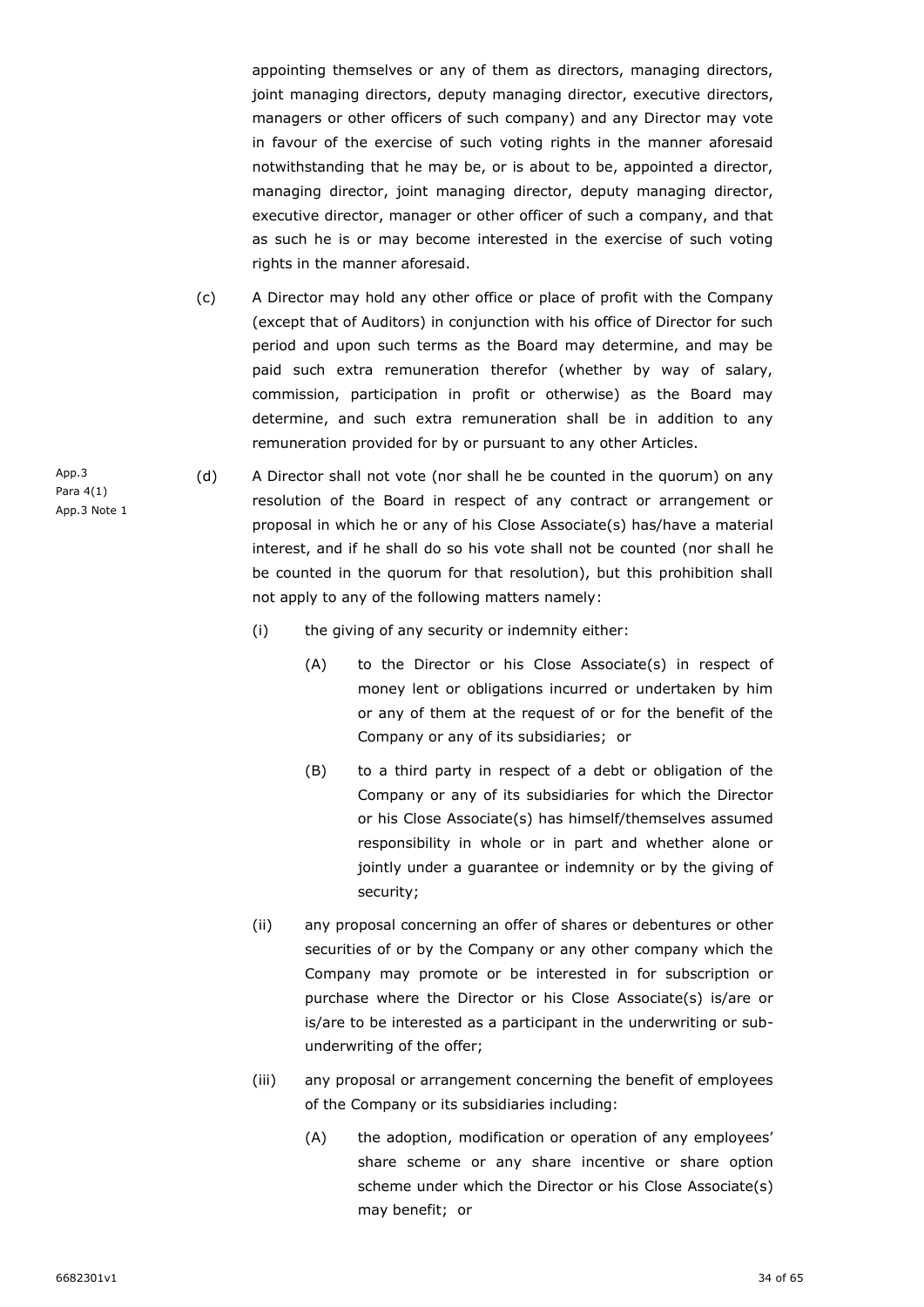- (B) the adoption, modification or operation of a pension fund or retirement, death or disability benefits scheme which relates both to Directors, his Close Associates and employees of the Company or any of its subsidiaries and does not provide in respect of any Director or his Close Associate(s), as such any privilege or advantage not generally accorded to the class of persons to which such scheme or fund relates; and
- (iv) any contract or arrangement in which the Director or his Close Associate(s) is/are interested in the same manner as other holders of shares or debentures or other securities of the Company by virtue only of his/their interest in shares or debentures or other securities of the Company.
- (e) Where proposals are under consideration concerning the appointment (including fixing or varying the terms of or terminating the appointment) of two or more Directors to offices or employments with the Company or any company in which the Company is interested, such proposals shall be divided and considered in relation to each Director separately and in such case each of the Directors concerned (if not prohibited from voting under paragraph [\(d\)\)](#page-35-0) shall be entitled to vote (and be counted in the quorum) in respect of each resolution except that concerning his own appointment.
- (f) If any question shall arise at any meeting of the Board as to the materiality of the interest of a Director (other than the chairman of the meeting) or his Close Associates or as to the entitlement of any Director (other than the chairman of the meeting) to vote or be counted in the quorum and such question is not resolved by his voluntarily agreeing to abstain from voting or not to be counted in the quorum, such question shall be referred to the chairman of the meeting and his ruling in relation to such other Director shall be final and conclusive except in a case where the nature or extent of the interest of the Director or his Close Associates concerned as known to such Director has not been fairly disclosed to the Board. If any question as aforesaid shall arise in respect of the chairman of the meeting or his Close Associates such question shall be decided by a resolution of the Board (for which purpose such chairman shall not be counted in the quorum and shall not vote thereon) and such resolution shall be final and conclusive except in a case where the nature or extent of the interest of such chairman or his Close Associates as known to him has not been fairly disclosed to the Board.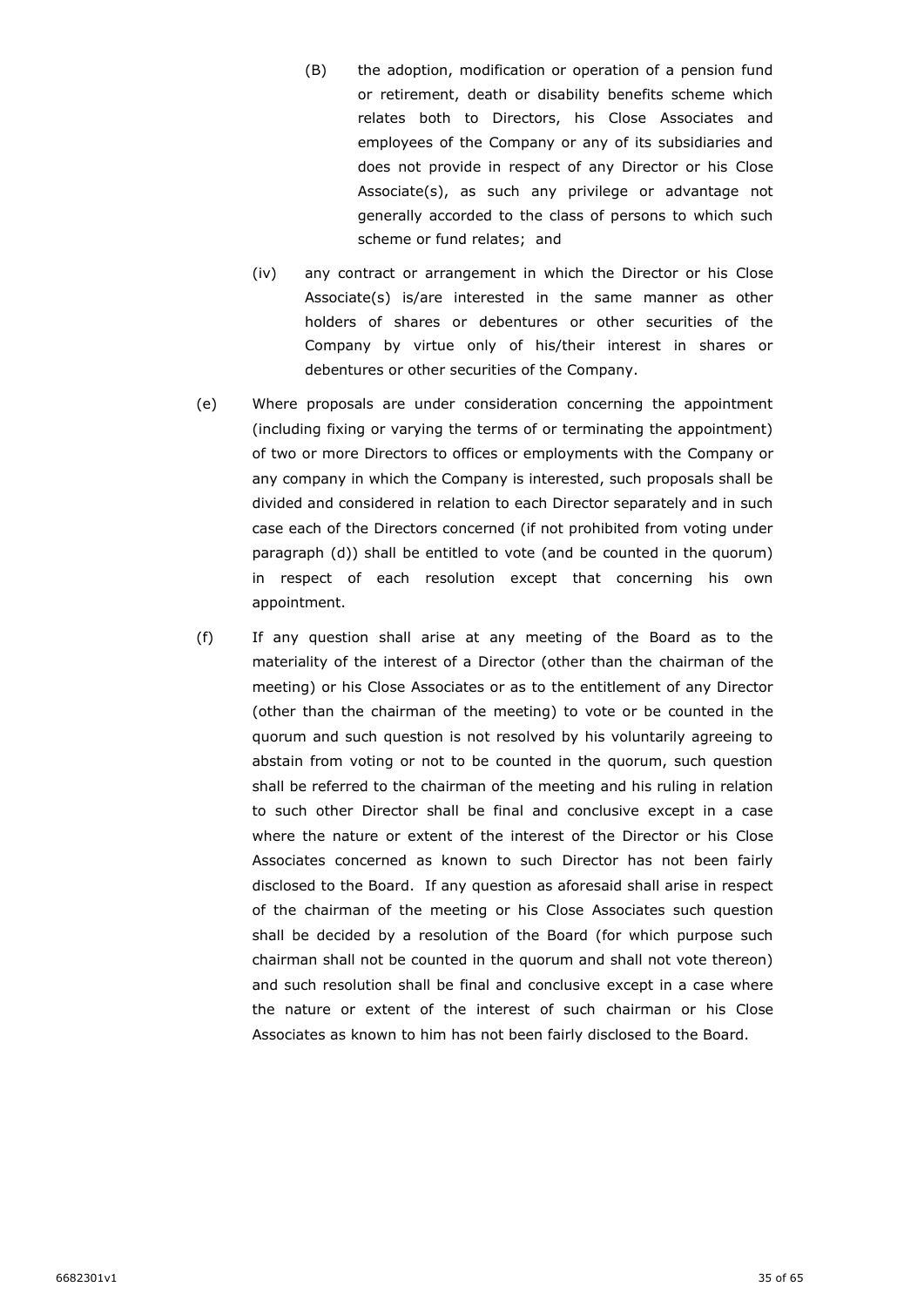#### **APPOINTMENT AND ROTATION OF DIRECTORS**

- <span id="page-37-1"></span><span id="page-37-0"></span>(a) Notwithstanding any other provisions in these Articles, at each annual Rotation and 108 general meeting one-third of the Directors for the time being, or, if their <sub>Directors</sub> number is not three or a multiple of three, then the number nearest to but not less than one-third, shall retire from office by rotation provided that every Director (including those appointed for a specific term) shall be subject to retirement by rotation at least once every three years. A retiring Director shall be eligible for re-election. The Company at the general meeting at which a Director retires may fill the vacated office.
	- (b) The Directors to retire by rotation shall include (so far as necessary to obtain the number required) any Director who wishes to retire and not to offer himself for re-election. Any Director who has not been subject to retirement by rotation in the three years preceding the annual general meeting shall retire by rotation at such annual general meeting. Any further Directors so to retire shall be those who have been longest in office since their last re-election or appointment and so that as between persons who became or were last re-elected Directors on the same day those to retire shall (unless they otherwise agree among themselves) be determined by lot.
	- (c) A Director is not required to retire upon reaching any particular age.
- 109 If at any general meeting at which an election of Directors ought to take place, Retiring Directors the places of the retiring Directors are not filled, the retiring Directors or such of senain in them as have not had their places filled shall be deemed to have been re-elected successors and shall, if willing, continue in office until the next annual general meeting and <sup>appointed</sup> so on from year to year until their places are filled, unless:
	- (a) it shall be determined at such meeting to reduce the number of Directors; or
	- (b) it is expressly resolved at such meeting not to fill such vacated offices; or
	- (c) in any such case the resolution for re-election of a Director is put to the meeting and lost; or
	- (d) such Director has given notice in writing to the Company that he is not willing to be re-elected.
- 110 The Company in general meeting may from time to time fix and may from time Power of general to time by Ordinary Resolution increase or reduce the maximum and minimum meeting to number of Directors but so that the number of Directors shall not be less than reduce number of two (2).
- 111 The Company may from time to time in general meeting by Ordinary Resolution Appointment of Directorselect any person to be a Director either to fill a casual vacancy or as an additional Director. Any Director so appointed shall be subject to retirement by rotation pursuant to Article [108.](#page-37-1)

office until

increase or Directors

retirement of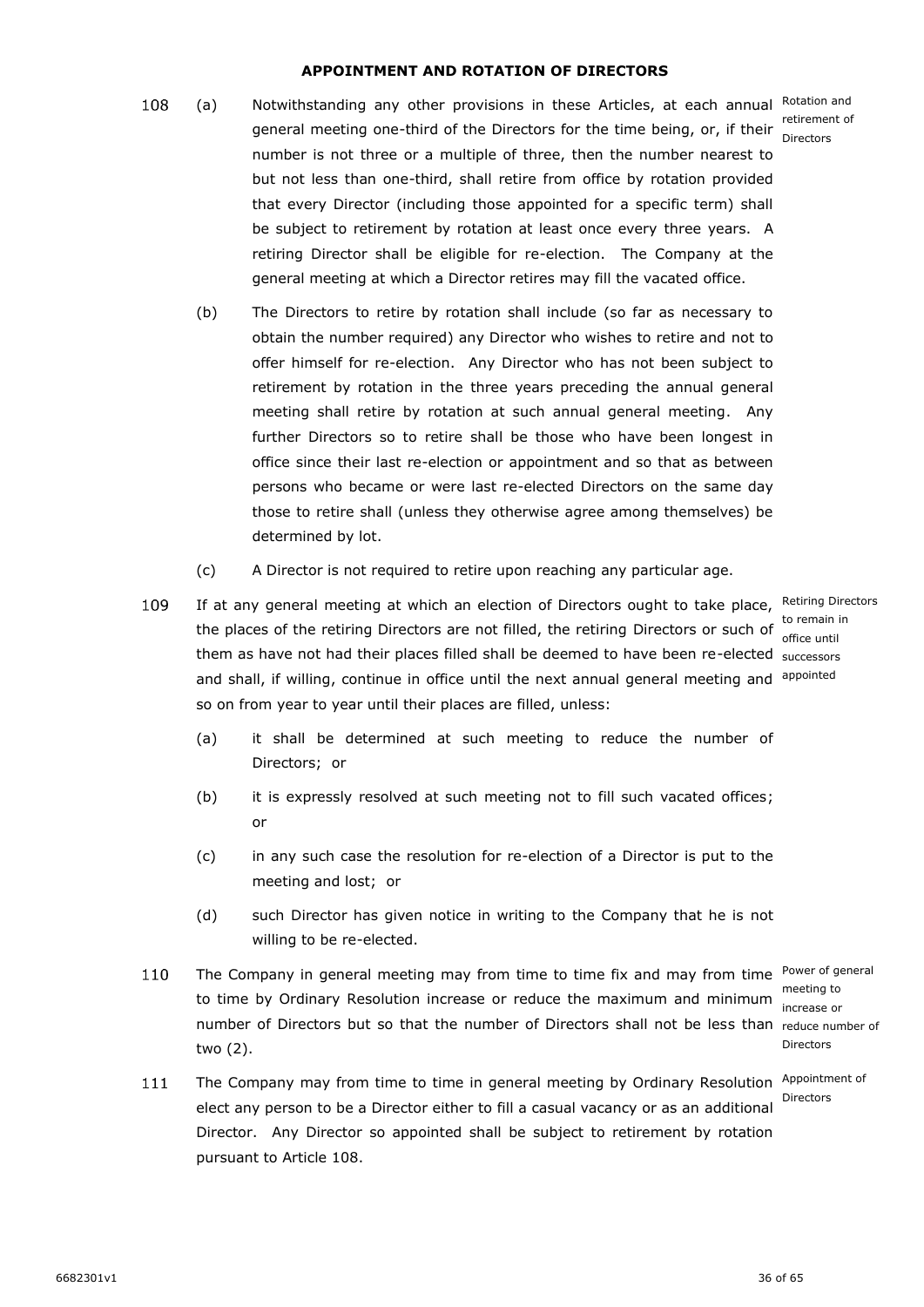- App.3 112 The Board shall have power from time to time and at any time to appoint any Para 4(2) person as a Director either to fill a casual vacancy or as an additional Director but so that the number of Directors so appointed shall not exceed the maximum number determined from time to time by the Shareholders in general meeting. Any Director appointed by the Board to fill a casual vacancy shall hold office only until the first general meeting of the Company after his appointment and be subject to re-election at such meeting. Any Director appointed by the Board as an addition to the existing Board shall hold office only until the next following annual general meeting of the Company and shall then be eligible for re-election. Any Director appointed under this Article shall not be taken into account in determining the Directors or the number of Directors who are to retire by rotation at an annual general meeting.
- App.3 No person, other than a retiring Director, shall, unless recommended by the <sup>Notice of</sup> 113 Para 4(4); proposed Director<br>Figure tor election, be eligible for election to the office of Director at any general to be siver 4(5) meeting, unless notice in writing of the intention to propose that person for election as a Director and notice in writing by that person of his willingness to be elected shall have been lodged at the Head Office or at the Registration Office. The period for lodgment of the notices required under this Article will commence no earlier than the day after the despatch of the notice of the general meeting appointed for such election and end no later than seven days prior to the date of such general meeting and the minimum length of the period during which such notices to the Company may be given will be at least seven days.

114 The Company may by Ordinary Resolution remove any Director (including a <sup>Power to remove</sup> Director by<br>managing director or other executive director) before the expiration of his term App.13 Part B of office notwithstanding anything in these Articles or in any agreement between Resolution the Company and such Director (but without prejudice to any claim which such Director may have for damages for any breach of any contract between him and the Company) and may by Ordinary Resolution elect another person in his stead. Any Director so appointed shall be subject to retirement by rotation pursuant to Article 108.

#### **BORROWING POWERS**

- <span id="page-38-0"></span>115 The Board may from time to time at its discretion exercise all the powers of the <sup>Power to borrow</sup> Company to raise or borrow or to secure the payment of any sum or sums of money for the purposes of the Company and to mortgage or charge its undertaking, property and uncalled capital or any part thereof.
- 116 The Board may raise or secure the payment or repayment of such sum or sums Conditions on which money<br>in such manner and upon such terms and conditions in all respects as it thinks fit and in particular but subject to the provisions of the Companies Law, by the issue of debentures, debenture stock, bonds or other securities of the Company, whether outright or as collateral security for any debt, liability or obligation of the Company or of any third party.
- 117 Debentures, debenture stock, bonds and other securities (other than Shares Assignment of which are not fully paid) may be made assignable free from any equities between the Company and the person to whom the same may be issued.

to be given

Ordinary

may be borrowed

debentures etc.

<span id="page-38-1"></span>App.3 Para 4(3)

Para 5(1)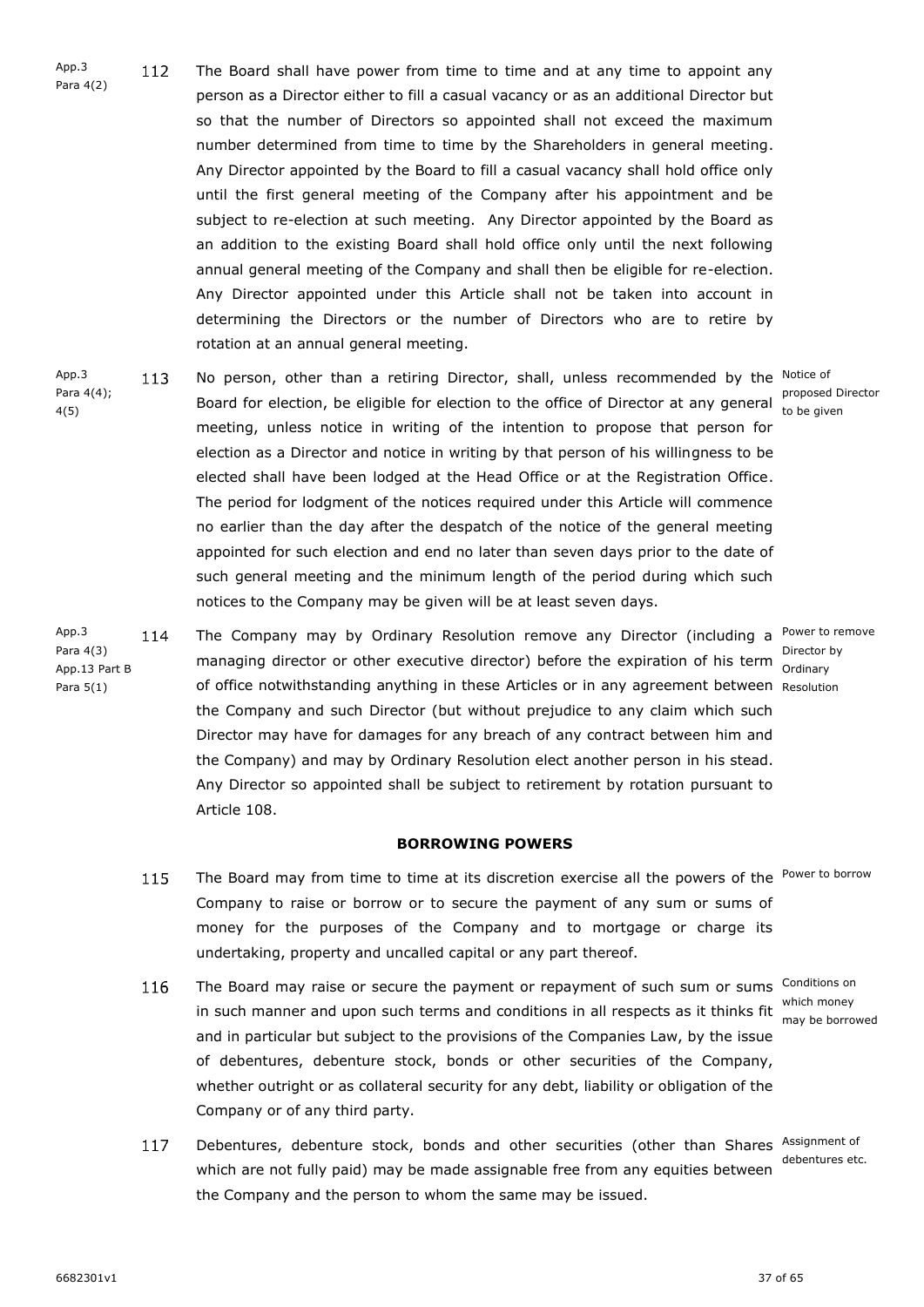- 118 Any debentures, debenture stock, bonds or other securities (other than Shares) Special privileges may be issued at a discount, premium or otherwise and with any special of debentures etc. privileges as to redemption, surrender, drawings, allotment or subscription of or conversion into Shares, attending and voting at general meetings of the Company, appointment of Directors and otherwise.
- 119 The Directors shall cause a proper register to be kept, in accordance with the <sup>Register of</sup> charges to be provisions of the Companies Law, of all mortgages and charges specifically kept affecting the property of the Company and shall duly comply with such provisions of the Companies Law with regard to the registration of mortgages and charges as may be specified or required.
- 120 If the Company issues a series of debentures or debenture stock not transferable Register of debentures or by delivery, the Board shall cause a proper register to be kept of the holders of debenture stock such debentures.
- 121 Where any uncalled capital of the Company is charged, all persons taking any <sup>Mortgage of</sup> uncalled capital subsequent charge thereon shall take the same subject to such prior charge, and shall not be entitled, by notice to the Shareholders or otherwise, to obtain priority over such prior charge.

#### **MANAGING DIRECTORS, ETC.**

- <span id="page-39-1"></span><span id="page-39-0"></span>The Board may from time to time appoint any one or more of them to the office Power to appoint 122 managing<br>Cof managing director, joint managing director, deputy managing director or other directors, etc. executive director and/or such other office in the management of the business of the Company as it may decide for such period and upon such terms as it thinks fit and upon such terms as to remuneration as it may decide in accordance with Article [103.](#page-32-4)
- <span id="page-39-2"></span>123 Every Director appointed to an office under Article [122](#page-39-1) hereof shall, but without Removal of managing<br>prejudice to any claim for damages for breach of any contract of service between himself and the Company, be liable to be dismissed or removed therefrom by the Board.
- <span id="page-39-3"></span>124 A Director appointed to an office under Article [122](#page-39-1) shall be subject to the same Cessation of provisions as to resignation and removal as the other Directors of the Company, and he shall ipso facto and immediately cease to hold such office if he shall cease to hold the office of Director for any cause.
- <span id="page-39-4"></span>125 The Board may from time to time entrust to and confer upon a chairman, vice <sup>Power may be</sup> chairman, managing director, joint managing director, deputy managing director delegatedor executive director all or any of the powers of the Board that it may think fit provided that the exercise of all powers by such Director shall be subject to such regulations and restrictions as the Board may from time to time make and impose, and, subject to the terms thereof, the said powers may at any time be withdrawn, revoked or varied, but no person dealing in good faith and without notice of such withdrawal, revocation or variation shall be affected thereby.

directors, etc.

appointment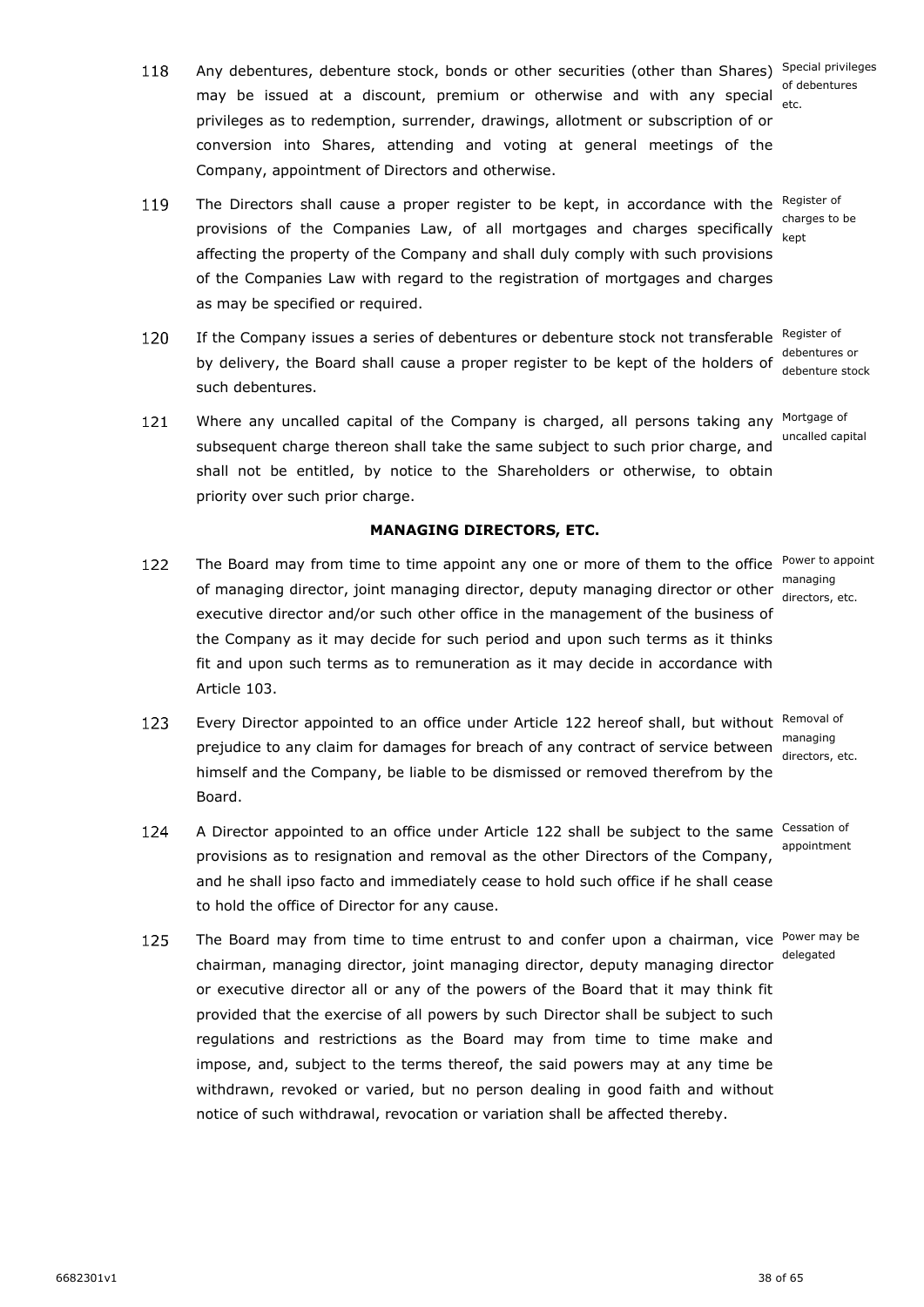The Board may from time to time appoint any person to an office or employment 126 having a designation or title including the word "director" or attach to any existing office or employment with the Company such a designation or title. The inclusion of the word "director" in the designation or title of any office or employment with the Company (other than the office of managing director or joint managing director or deputy managing director or executive director) shall not imply that the holder thereof is a Director nor shall such holder be empowered in any respect to act as a Director or be deemed to be a Director for any of the purposes of these Articles.

#### **MANAGEMENT**

- <span id="page-40-0"></span>127 The business of the Company shall be managed by the Board who, in addition to <sup>General powers</sup> the powers and authorities by these Articles expressly conferred upon it, may <sub>vested in</sub> exercise all such powers and do all such acts and things as may be exercised or Directors done or approved by the Company and are not hereby or by the Companies Law expressly directed or required to be exercised or done by the Company in general meeting, but subject nevertheless to the provisions of the Companies Law and of these Articles and to any regulations from time to time made by the Company in general meeting not being inconsistent with such provisions or these Articles, provided that no regulation so made shall invalidate any prior act of the Board which would have been valid if such regulation had not been made.
- 128 Without prejudice to the general powers conferred by these Articles, it is hereby expressly declared that the Board shall have the following powers:
	- (a) to give to any person the right or option of requiring at a future date that an allotment shall be made to him of any Share at par or at such premium and on such other terms as may be agreed; and
	- (b) to give to any Directors, officers or employees of the Company an interest in any particular business or transaction or participation in the profits thereof or in the general profits of the Company either in addition to or in substitution for a salary or other remuneration.

#### **MANAGERS**

- <span id="page-40-1"></span>129 The Board may from time to time appoint a general manager, manager or <sup>Appointment and</sup> remuneration of<br>managers of the business of the Company and may fix his or their remuneration messesses either by way of salary or commission or by conferring the right to participation in the profits of the Company or by a combination of two or more of these modes and pay the working expenses of any of the staff of the general manager, manager or managers who may be employed by him or them upon the business of the Company.
- 130 The appointment of such general manager, manager or managers may be for <sup>Terms of office</sup> such period as the Board may decide and the Board may confer upon him or and powersthem all or any of the powers of the Board and such title or titles as it may think fit.

managers

of Company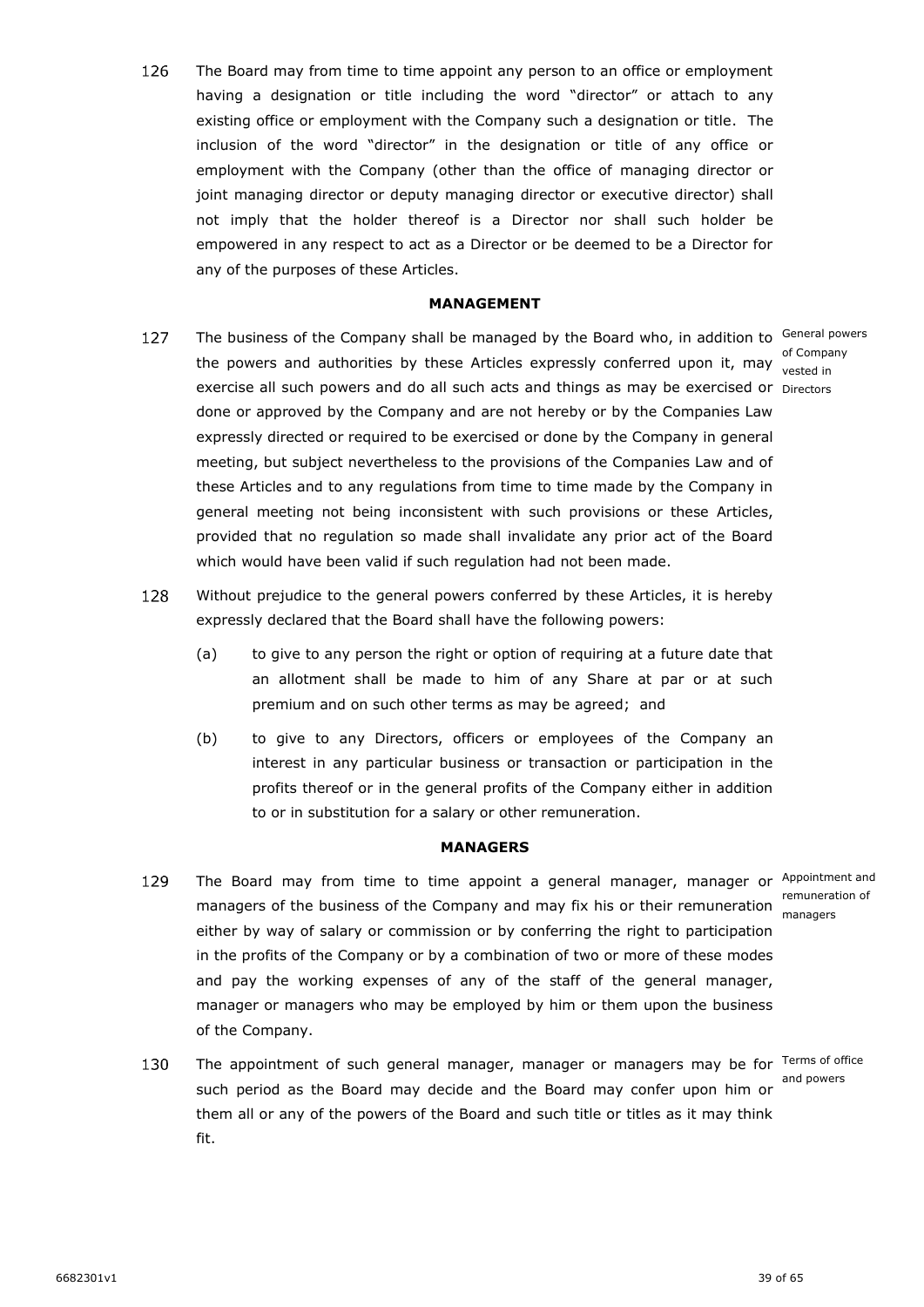131 The Board may enter into such agreement or agreements with any such general Terms and conditions of<br>A conditions in all respects sessistence the managers upon such terms and conditions in all respects as it may in its absolute discretion think fit, including a power for such general manager, manager or managers to appoint an assistant manager or managers or other employees whatsoever under them for the purpose of carrying on the business of the Company.

#### **CHAIRMAN AND OTHER OFFICERS**

<span id="page-41-0"></span>132 The Board may from time to time elect or otherwise appoint one of them to the <sup>chairman, vice</sup> office of chairman of the Company and another to be the vice chairman of the chairman and officers Company (or two or more vice Chairmen) and determine the period for which each of them is to hold office. The chairman of the Company or, in his absence, the vice chairman of the Company shall preside as chairman at meetings of the Board, but if no such chairman or vice chairman be elected or appointed, or if at any meeting the chairman or vice chairman is not present within five minutes after the time appointed for holding the same and willing to act, the Directors present shall choose one of their number to be chairman of such meeting. All the provisions of Articles [103,](#page-32-4) [108,](#page-37-1) [123,](#page-39-2) [124](#page-39-3) and [125](#page-39-4) shall *mutatis mutandis* apply to any Directors elected or otherwise appointed to any office in accordance with the provisions of this Article.

#### **PROCEEDINGS OF THE DIRECTORS**

- <span id="page-41-1"></span>The Board may meet together for the despatch of business, adjourn and <sup>Meeting of</sup> 133 otherwise regulate its meetings and proceedings as it thinks fit and may determine the quorum necessary for the transaction of business. Unless otherwise determined two Directors shall be a quorum. For the purpose of this Article an alternate Director shall be counted in a quorum separately in respect of himself (if a Director) and in respect of each Director for whom he is an alternate and his voting rights shall be cumulative and he need not use all his votes or cast all his votes in the same way. A meeting of the Board or any committee of the Board may be held by means of such telephone, electronic or other communication facilities as permit all persons participating in the meeting to communicate with each other simultaneously and instantaneously, and participation in such a meeting shall constitute presence in person at such meeting.
- A Director may, and on the request of a Director the Secretary shall, at any time <sup>Convening of</sup> 134 summon a meeting of the Board which may be held in any part of the world, but Directors no such meeting shall be summoned to be held outside the territory in which the Head Office is for the time being situate without the prior approval of the Board. Notice thereof shall be given to each Director and alternate Director in person orally or in writing or by telephone or by telex or telegram or facsimile transmission at the telephone or facsimile number or address from time to time notified to the Company by such Director or in such other manner as the Board may from time to time determine. A Director absent or intending to be absent from the territory in which the Head Office is for the time being situate may request the Board or the Secretary that notices of Board meetings shall during his absence be sent in writing to him at his last known address, facsimile or telex number or any other address, facsimile or telex number given by him to the

Directors, quorum, etc.

appointment

Meetings of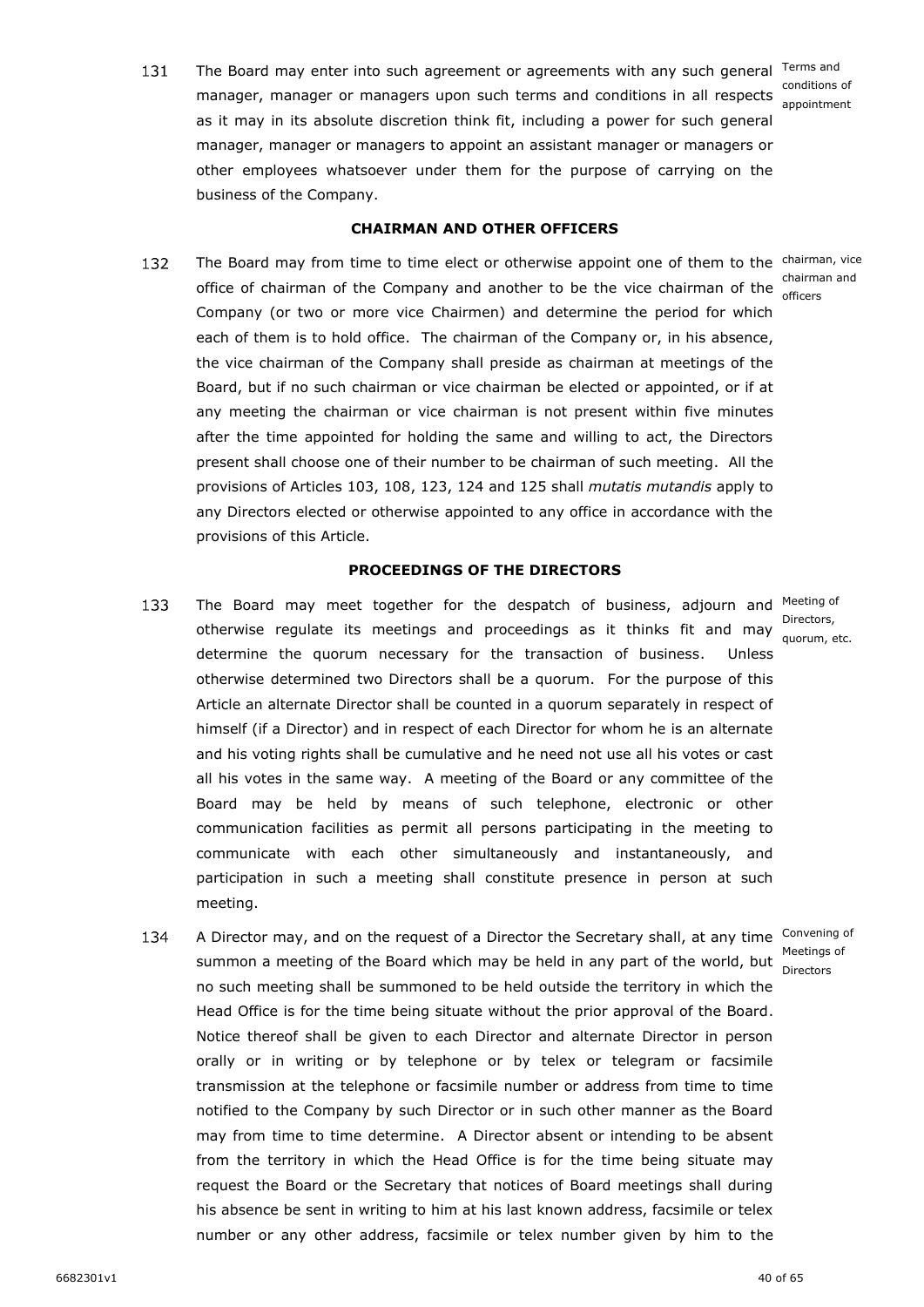Company for this purpose, but such notices need not be given any earlier than notices given to the other Directors not so absent and in the absence of any such request it shall not be necessary to give notice of a Board meeting to any Director who is for the time being absent from such territory.

- 135 Subject to Article [107,](#page-34-0) questions arising at any meeting of the Board shall be <sup>How questions to</sup> decided by a majority of votes, and in case of an equality of votes the chairman of the meeting shall have a second or casting vote.
- 136 A meeting of the Board for the time being at which a quorum is present shall be <sup>Powers of</sup> competent to exercise all or any of the authorities, powers and discretions by or meeting under these Articles for the time being vested in or exercisable by the Board generally.
- <span id="page-42-0"></span>137 The Board may delegate any of its powers to committees consisting of such <sup>Power to appoint</sup> member(s) of them and such other person(s) as it thinks fit, and it may from  $\frac{1}{1000}$ time to time revoke such delegation or revoke the appointment of and discharge any such committees either wholly or in part, and either as to persons or purposes, but every committee so formed shall in the exercise of the powers so delegated conform to any regulations that may from time to time be imposed upon it by the Board.
- 138 All acts done by any such committee in conformity with such regulations and in Act of committee fulfilment of the purposes for which it is appointed, but not otherwise, shall have to be of same the like force and effect as if done by the Board, and the Board shall have power, Directors with the consent of the Company in general meeting, to remunerate the members of any special committee, and charge such remuneration to the current expenses of the Company.
- 139 The meetings and proceedings of any such committee consisting of two or more Proceedings of members shall be governed by the provisions herein contained for regulating the committee meetings and proceedings of the Board so far as the same are applicable thereto and are not replaced by any regulations imposed by the Board pursuant to Article [137.](#page-42-0)
- 140 All acts bona fide done by any meeting of the Board or by any such committee or <sup>When acts of</sup> Directors or<br>by any person acting as a Director shall, notwithstanding that it shall be supposition is afterwards discovered that there was some defect in the appointment of such valid Director or persons acting as aforesaid or that they or any of them were disqualified, be as valid as if every such person had been duly appointed and was qualified to be a Director or member of such committee.
- 141 The continuing Directors may act notwithstanding any vacancy in their body, but, Directors' powers when vacancies<br>if and so long as their number is reduced below the number fixed by or pursuant when vacancies to these Articles as the necessary quorum of the Board meeting, the continuing Director or Directors may act for the purpose of increasing the number of Directors to that number of the necessary quorum or of summoning a general meeting of the Company but for no other purpose.

be decided

delegate

effect as acts of

committee to be

exist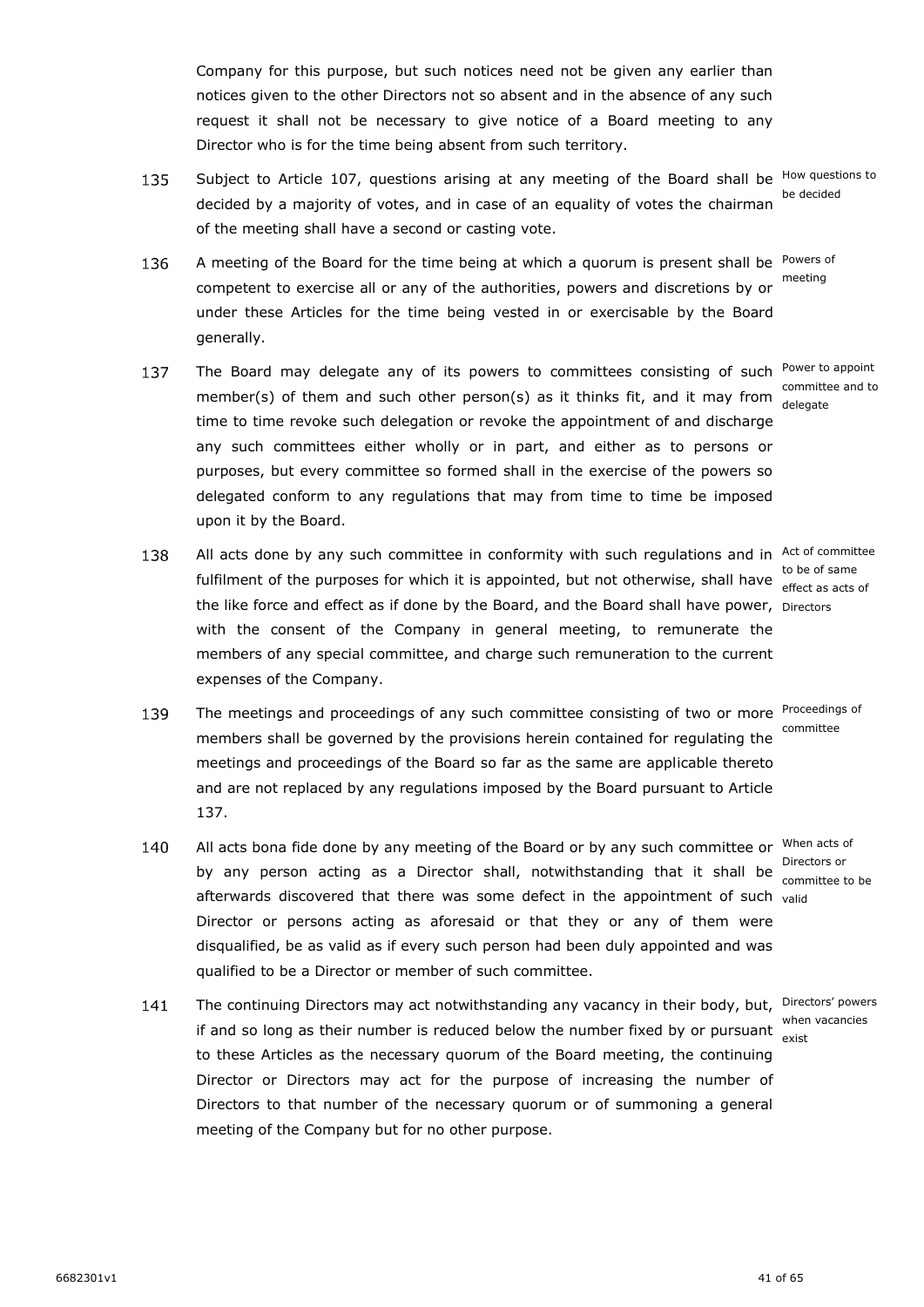143

- <span id="page-43-3"></span><span id="page-43-2"></span>142 (a) A resolution in writing signed by all the Directors (or their respective Directors' alternate Directors) shall be as valid and effectual as if it had been resolutions passed at a meeting of the Board duly convened and held. Any such resolutions in writing may consist of several documents in like form each signed by one or more of the Directors or alternate Directors.
	- (b) Where a Director is, on the date on which a resolution in writing is last signed by a Director, absent from the territory in which the Head Office is for the time being situated, or cannot be contacted at his last known address or contact telephone or facsimile number, or is temporarily unable to act through ill-health or disability and, in each case, his alternate (if any) is affected by any of these events, the signature of such Director (or his alternate) to the resolution shall not be required, and the resolution in writing, so long as such a resolution shall have been signed by at least two Directors or their respective alternates who are entitled to vote thereon or such number of Directors as shall form a quorum, shall be deemed to have been passed at a meeting of the Board duly convened and held, provided that a copy of such resolution has been given or the contents thereof communicated to all the Directors (or their respective alternates) for the time being entitled to receive notices of meetings of the Board at their respective last known address, telephone or facsimile number or, if none, at the Head Office and provided further that no Director is aware of or has received from any Director any objection to the resolution.
	- (c) A certificate signed by a Director (who may be one of the signatories to the relevant resolution in writing) or the Secretary as to any of the matters referred to in paragraph [\(a\)](#page-43-2) or [\(b\)](#page-43-3) of this Article shall in the absence of express notice to the contrary of the person relying thereon, be conclusive of the matters stated on such certificate.

#### **MINUTES AND CORPORATE RECORDS**

<span id="page-43-0"></span>(a) The Board shall cause minutes to be made of:

(i) all appointments of officers made by it;

- (ii) the names of the Directors present at each meeting of the Board and of committees appointed pursuant to Article [137;](#page-42-0) and
- (iii) all resolutions and proceedings at all meetings of the Company and of the Board and of such committees.
- (b) Any such minutes shall be conclusive evidence of any such proceedings if they purport to be signed by the chairman of the meeting at which the proceedings were held or by the chairman of the next succeeding meeting.

#### **SECRETARY**

<span id="page-43-1"></span>The Secretary shall be appointed by the Board for such term, at such <sup>Appointment of</sup> 144 Secretaryremuneration and upon such conditions as it may think fit, and any Secretary so appointed may, without prejudice to his right under any contract with the Company, be removed by the Board. Anything by the Companies Law or these

Minutes of proceedings of meetings and Directors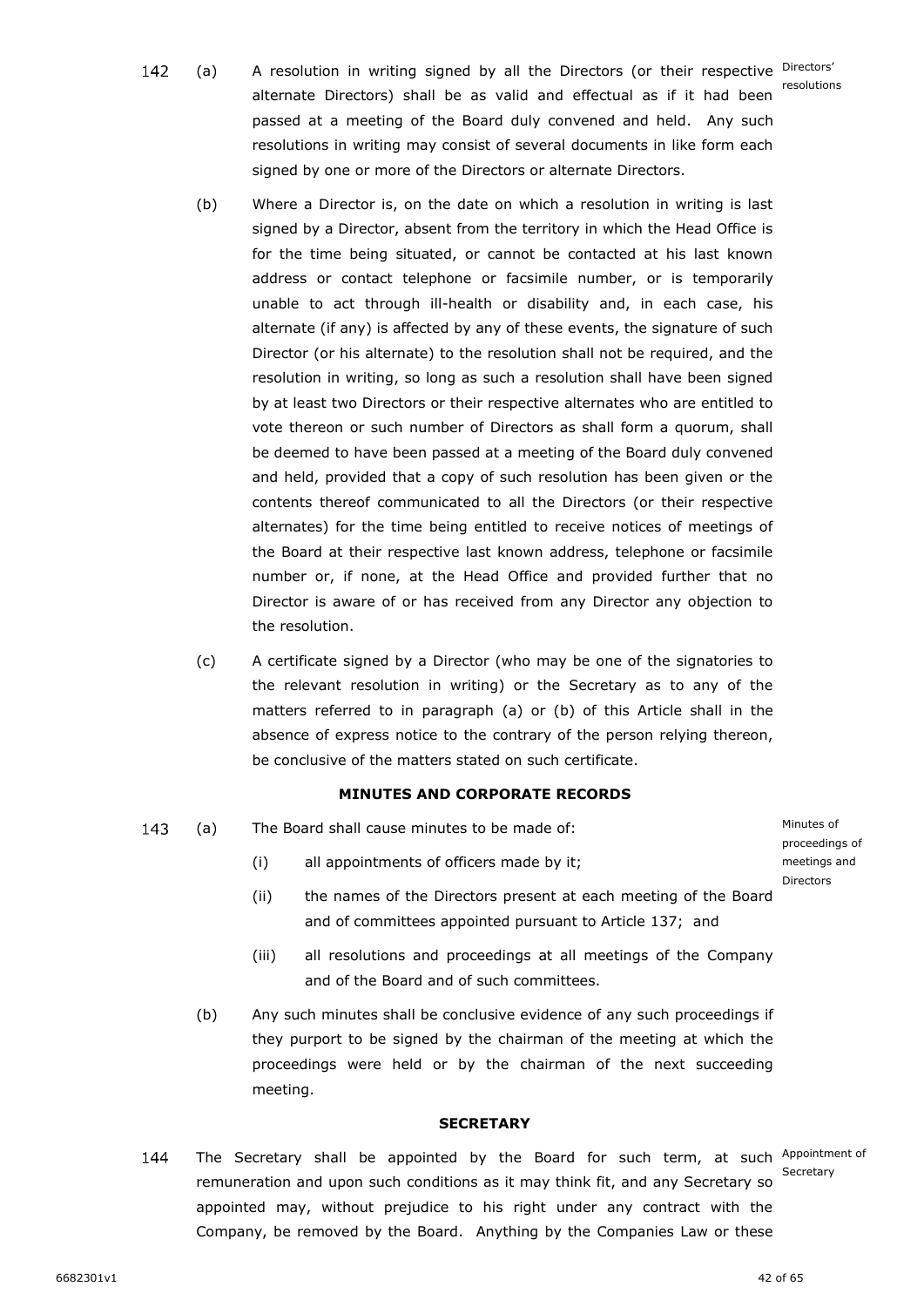Articles required or authorised to be done by or to the Secretary, if the office is vacant or there is for any other reason no Secretary capable of acting, may be done by or to any assistant or deputy Secretary, or if there is no assistant or deputy Secretary capable of acting, by or to any officer of the Company authorised generally or specifically on behalf of the Board.

Secretary

- 145 The Secretary shall attend all meetings of the Shareholders and shall keep <sup>Duties of the</sup> correct minutes of such meetings and enter the same in the proper books provided for the purpose. He shall perform such other duties as are prescribed by the Companies Law and these Articles, together with such other duties as may from time to time be prescribed by the Board.
- 146 A provision of the Companies Law or of these Articles requiring or authorising a <sup>Same person not</sup> thing to be done by or to a Director and the Secretary shall not be satisfied by its serection at capacities at once being done by or to the same person acting both as Director and as, or in place of the Secretary.

**GENERAL MANAGEMENT AND USE OF THE SEAL**

- <span id="page-44-0"></span>(a) Subject to the Companies Law, the Company shall have one or more Custody of Seal 147 Seals as the Board may determine, and may have a Seal for use outside the Cayman Islands. The Board shall provide for the safe custody of each Seal, and no Seal shall be used without the authority of the Board or a committee authorised by the Board in that behalf.
	- (b) Every instrument to which a Seal shall be affixed shall be signed Use of Seal autographically by one Director and the Secretary, or by two Directors, or by any person or persons (including a Director and/or the Secretary) appointed by the Board for the purpose, provided that as regards any certificates for Shares or Debentures or other securities of the Company, the Board may by resolution determine that such signatures or either of them shall be dispensed with or affixed by some method or system of mechanical signature other than autographic or may be printed thereon as specified in such resolution or that such certificates need not be signed by any person.
	- (c) The Company may have a Securities Seal for use for sealing certificates Securities Seal for shares or other securities issued by the Company and no signature of any Director, officer or other person and no mechanical reproduction thereof shall be required on any such certificates or other document and any such certificates or other document to which such Securities Seal is affixed shall be valid and deemed to have been sealed and executed with the authority of the Board notwithstanding the absence of any such signature or mechanical reproduction as aforesaid. The Board may by resolution determine that the affixation of Securities Seal on certificates for shares or other securities issued by the Company be dispensed with or be affixed by printing the image of the Securities Seal on such certificates.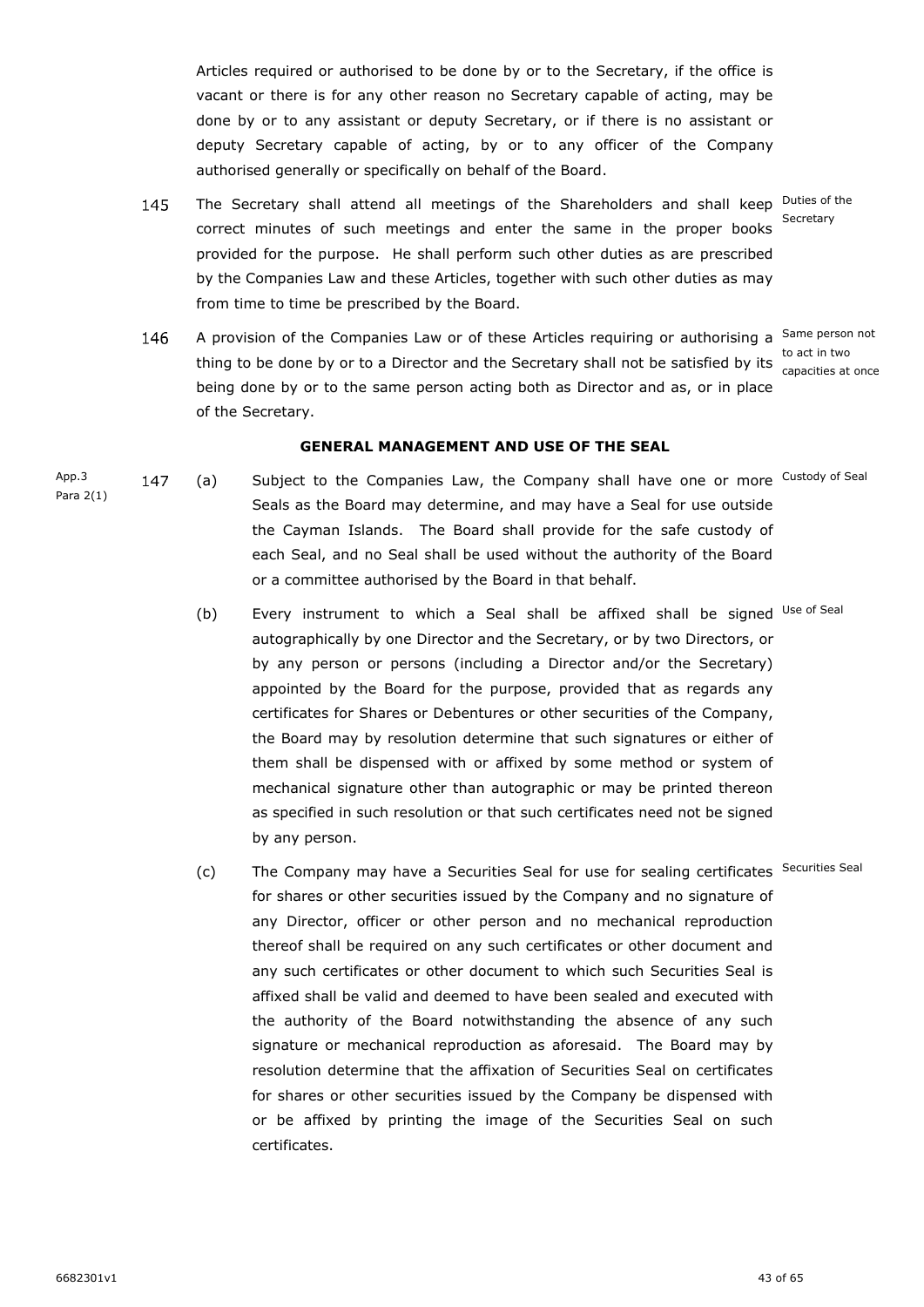- 148 All cheques, promissory notes, drafts, bills of exchange and other negotiable Cheques and instruments, and all receipts for moneys paid to the Company shall be signed,  $\frac{b^2}{2}$ drawn, accepted, endorsed or otherwise executed, as the case may be, in such manner as the Board shall from time to time by resolution determine. The Company's banking accounts shall be kept with such banker or bankers as the Board shall from time to time determine.
- 149 (a) The Board may from time to time and at any time, by power of attorney Power to appoint attorney under the Seal, appoint any company, firm or person or any fluctuating body of persons, whether nominated directly or indirectly by the Board, to be the attorney or attorneys of the Company for such purposes and with such powers, authorities and discretions (not exceeding those vested in or exercisable by the Board under these Articles) and for such period and subject to such conditions as it may think fit, and any such power of attorney may contain such provisions for the protection and convenience of persons dealing with any such attorney as the Board may think fit, and may also authorise any such attorney to sub-delegate all or any of the powers, authorities and discretions vested in him.
	- (b) The Company may, by writing under its Seal, empower any person, Execution of either generally or in respect of any specified matter, as its attorney to execute deeds and instruments on its behalf and to enter into contracts and sign the same on its behalf and every deed signed by such attorney on behalf of the Company and under his seal shall bind the Company and have the same effect as if it were under the Seal duly affixed by the Company.
- 150 The Board may establish any committees, regional or local boards or agencies for Regional or local managing any of the affairs of the Company, either in the Relevant Territory or boards elsewhere, and may appoint any persons to be members of such committees, regional or local boards or agencies and may fix their remuneration, and may delegate to any committee, regional or local board or agent any of the powers, authorities and discretions vested in the Board (other than its powers to make calls and forfeit Shares), with power to sub-delegate, and may authorise the members of any regional or local board or any of them to fill any vacancies therein and to act notwithstanding vacancies, and any such appointment or delegation may be upon such terms and subject to such conditions as the Board may think fit, and the Board may remove any person so appointed and may annul or vary any such delegation, but no person dealing in good faith and without notice of any such annulment or variation shall be affected thereby.
- 151 The Board may establish and maintain or procure the establishment and <sup>Power to</sup> maintenance of any contributory or non-contributory pension or superannuation  $\frac{1}{f_{\text{unds}}}$ funds or personal pension plans for the benefit of, or give or procure the giving of donations, gratuities, pensions, allowances or emoluments to, any persons who are or were at any time in the employment or service of the Company, or of any company which is a subsidiary of the Company, or is allied or associated with the Company or with any such subsidiary company, or who are or were at any time directors or officers of the Company or of any such other company as aforesaid, and holding or who have held any salaried employment or office in the Company

deeds by attorney

establish pension

arrangements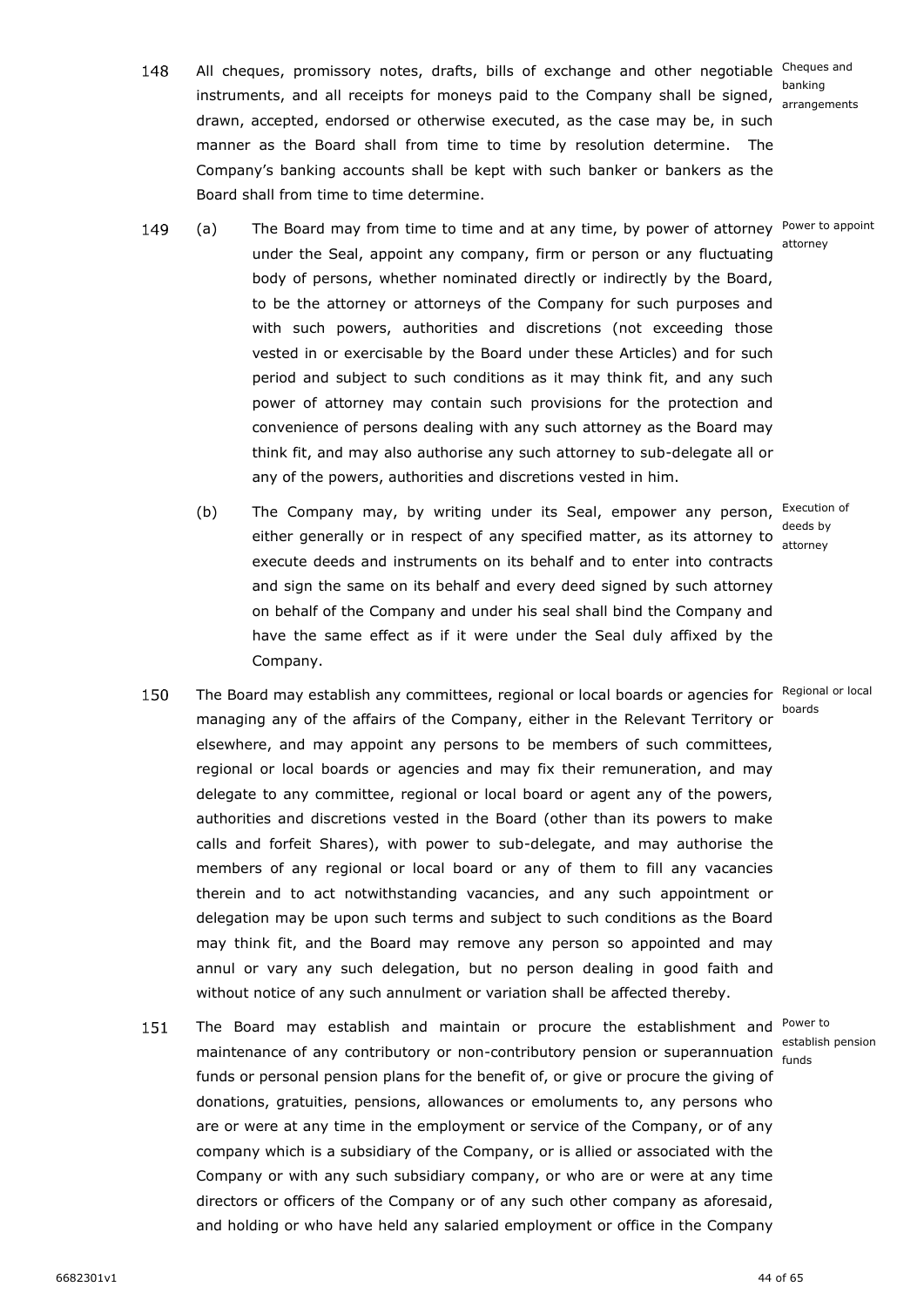or such other company, and the spouses, widows, widowers, families and dependants of any such persons. The Board may also establish and subsidise or subscribe to any institutions, associations, clubs or funds calculated to be for the benefit of or to advance the interests and well-being of the Company or of any such other company as aforesaid or of any such persons as aforesaid, and may make payments for or towards the insurance of any such persons as aforesaid, and subscribe or guarantee money for charitable or benevolent objects or for any exhibition or for any public, general or useful object. The Board may do any of the matters aforesaid, either alone or in conjunction with any such other company as aforesaid. Any Director holding any such employment or office shall be entitled to participate in and retain for his own benefit any such donation, gratuity, pension, allowance or employment.

#### **AUTHENTICATION OF DOCUMENTS**

- <span id="page-46-0"></span>(a) Any Director or the Secretary or other authorised officer of the Company Power to 152 shall have power to authenticate any documents affecting the constitution of the Company and any resolutions passed by the Company or the Board or any committee, and any books, records, documents and accounts relating to the business of the Company, and to certify copies thereof or extracts therefrom as true copies of extracts; and where any books, records, documents or accounts are elsewhere than at the Registered Office or the Head Office, the local manager or such other officer of the Company having the custody thereof shall be deemed to be the authorised officer of the Company as aforesaid.
	- (b) A document purporting to be a document so authenticated or a copy of a resolution, or an extract from the minutes of a meeting, of the Company or of the Board or any local board or committee, or of any books, records, documents or accounts or extracts therefrom as aforesaid, and which is certified as aforesaid, shall be conclusive evidence in favour of all persons dealing with the Company upon the faith thereof that the document authenticated (or, if this be authenticated as aforesaid, the matter so authenticated) is authentic or, as the case may be, that such resolution has been duly passed or, as the case may be, that any minute so extracted is a true and accurate record of proceedings at a duly constituted meeting or, as the case may be, that the copies of such books, records, documents or accounts were true copies of their originals or as the case may be, the extracts of such books, records, documents or accounts are true and accurate records of the books, records, documents or accounts from which they were extracted.

#### **CAPITALISATION OF RESERVES**

<span id="page-46-1"></span>153 (a) The Company in general meeting may, upon the recommendation of the Power to capitaliseBoard, resolve to capitalise any sum standing to the credit of any of the Company's reserve accounts which are available for distribution (including its share premium account and capital redemption reserve fund, subject to the Companies Law) and to appropriate such sums to the holders of Shares on the Register at the close of business on the date of the relevant resolution (or such other date as may be specified therein or

6682301v1 45 of 65

authenticate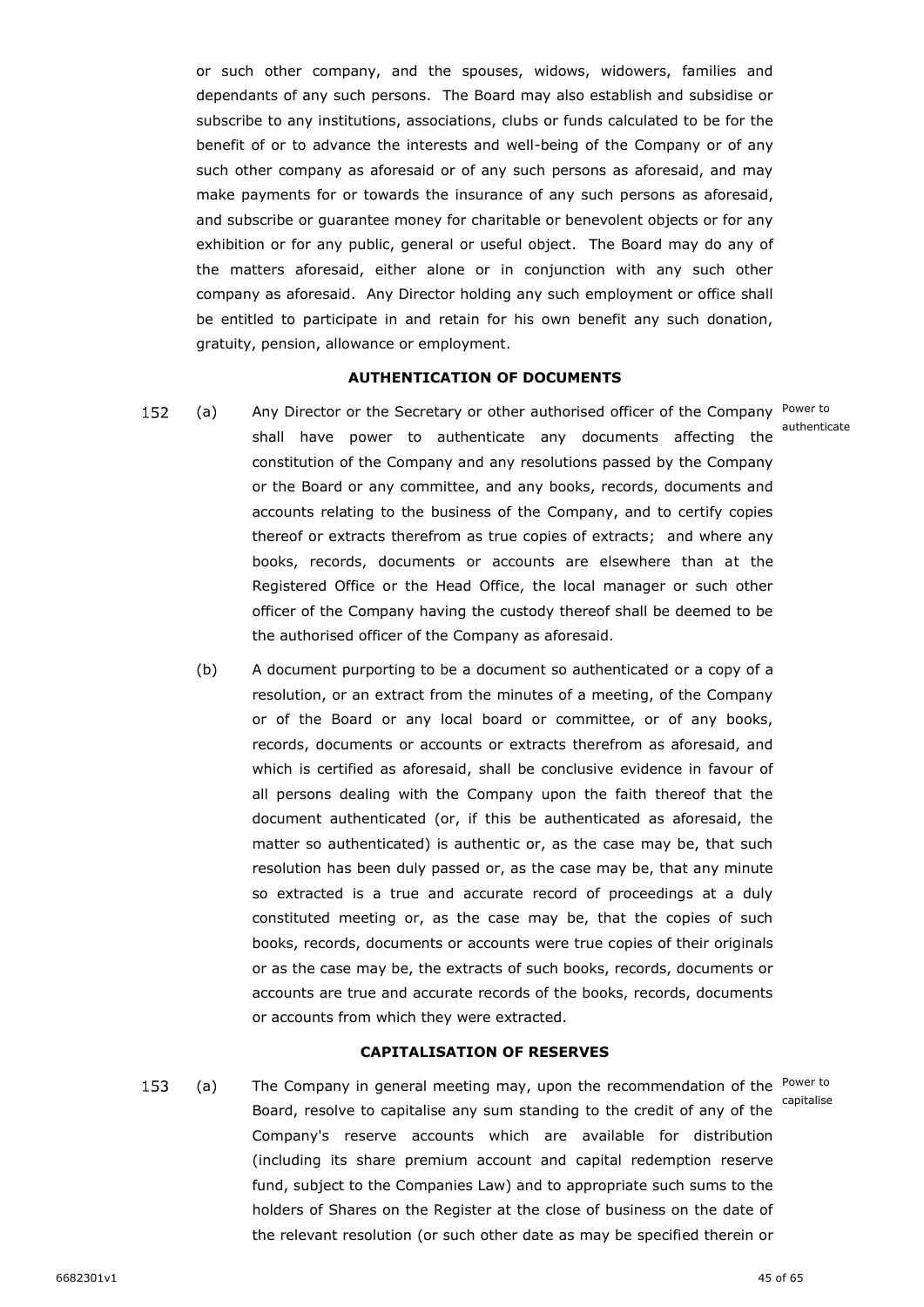determined as provided therein) in the proportions in which such sum would have been divisible amongst them had the same been a distribution of profits by way of Dividend and to apply such sum on their behalf in paying up in full unissued Shares for allotment and distribution credited as fully paid-up to and amongst them in the proportion aforesaid.

- (b) Subject to the Companies Law, whenever such a resolution as aforesaid Effect of resolution to<br>
shall have been passed, the Board shall make all appropriations and resolution to applications of the reserves or profits and undivided profits resolved to be capitalised thereby, and attend to all allotments and issues of fully paid Shares, debentures, or other securities and generally shall do all acts and things required to give effect thereto. For the purpose of giving effect to any resolution under this Article, the Board may settle any difficulty which may arise in regard to a capitalisation issue as it thinks fit, and in particular may disregard fractional entitlements or round the same up or down and may determine that cash payments shall be made to any Shareholders in lieu of fractional entitlements or that fractions of such value as the Board may determine may be disregarded in order to adjust the rights of all parties or that fractional entitlements shall be aggregated and sold and the benefit shall accrue to the Company rather than to the Shareholders concerned, and no Shareholders who are affected thereby shall be deemed to be, and they shall be deemed not to be, a separate class of Shareholders by reason only of the exercise of this power. The Board may authorise any person to enter on behalf of all Shareholders interested in a capitalisation issue any agreement with the Company or other(s) providing for such capitalisation and matters in connection therewith and any agreement made under such authority shall be effective and binding upon all concerned. Without limiting the generality of the foregoing, any such agreement may provide for the acceptance by such persons of the Shares, debentures or other securities to be allotted and distributed to them respectively in satisfaction of their claims in respect of the sum so capitalised. capitalise
- (c) The provisions of paragraph [\(e\)](#page-52-0) of Article [160](#page-50-0) shall apply to the power of the Company to capitalise under this Article as it applies to the grant of election thereunder *mutatis mutandis* and no Shareholder who may be affected thereby shall be, and they shall be deemed not to be, a separate class of Shareholders by reason only of the exercise of this power.

#### **DIVIDENDS AND RESERVES**

- <span id="page-47-0"></span>154 Subject to the Companies Law and these Articles, the Company in general Power to declare meeting may declare Dividends in any currency but no Dividends shall exceed the amount recommended by the Board.
- <span id="page-47-1"></span>155 (a) The Board may subject to Article [156](#page-48-0) from time to time pay to the Board's power to Shareholders such interim Dividends as appear to the Board to be pay interim justified by the financial conditions and the profits of the Company and, in particular but without prejudice to the generality of the foregoing, if at any time the share capital of the Company is divided into different

dividends

dividends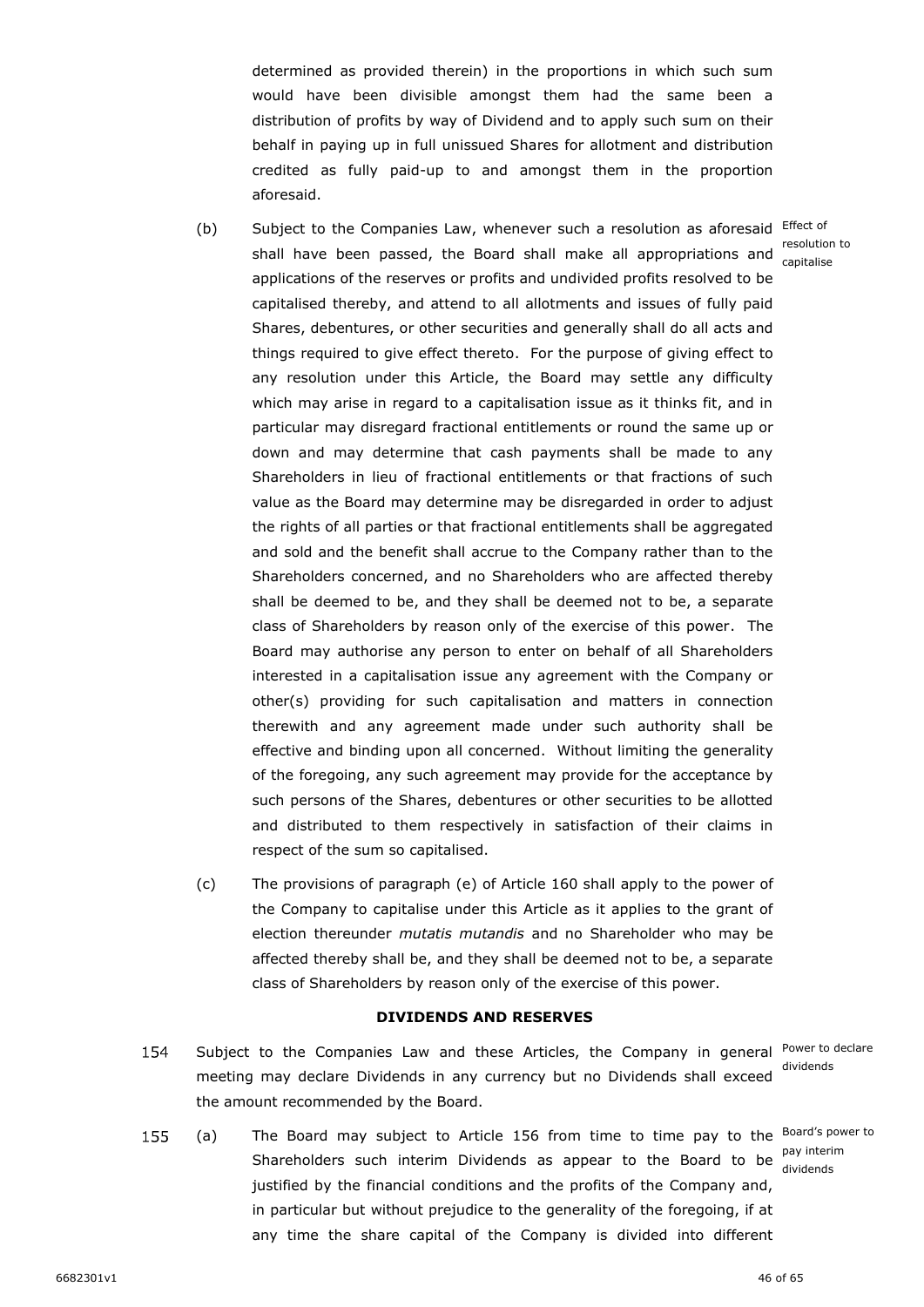classes, the Board may pay such interim Dividends in respect of those Shares in the capital of the Company which confer to the holders thereof deferred or non-preferential rights as well as in respect of those Shares which confer on the holders thereof preferential rights with regard to Dividend and provided that the Board acts bona fide it shall not incur any responsibility to the holders of Shares conferring any preference for any damage that they may suffer by reason of the payment of an interim Dividend on any Shares having deferred or non-preferential rights.

- (b) The Board may also pay half-yearly or at other suitable intervals to be settled by it any Dividend which may be payable at a fixed rate if the Board is of the opinion that the financial conditions and the profits of the Company justify the payment.
- (c) The Board may in addition from time to time declare and pay special Dividends of such amounts and on such dates and out of such distributable funds of the Company as it thinks fit, and the provisions of paragraph [\(a\)](#page-47-1) of this Article as regards the power and exemption from liability of the Board as relate to the declaration and payment of interim Dividends shall apply, *mutatis mutandis*, to the declaration and payment of any such special Dividends.
- <span id="page-48-1"></span><span id="page-48-0"></span>156  $(a)$ (a) No Dividend shall be declared or paid or shall be made otherwise than in Dividends not to accordance with the Companies Law.

be paid out of capital

- (b) Subject to the provisions of the Companies Law but without prejudice to paragraph [\(a\)](#page-48-1) of this Article, where any asset, business or property is bought by the Company as from a past date (whether such date be before or after the incorporation of the Company) the profits and losses thereof as from such date may at the discretion of the Board in whole or in part be carried to revenue account and treated for all purposes as profits or losses of the Company, and be available for Dividend accordingly. Subject as aforesaid, if any Shares or securities are purchased cum Dividend or interest, such Dividend or interest may at the discretion of the Board be treated as revenue, and it shall not be obligatory to capitalise the same or any part thereof or to apply the same towards reduction of or writing down the book cost of the asset, business or property acquired.
- (c) Subject to paragraph [\(d\)](#page-49-0) of this Article all Dividends and other distributions in respect of Shares shall be stated and discharged, in the case of Shares denominated in Hong Kong dollars, in Hong Kong dollars, and in the case of Shares denominated in any other currency, in such other currency, provided that, in the case of Shares denominated in Hong Kong dollars, the Board may determine in the case of any distribution that Shareholders may elect to receive the same in any other currency selected by the Board, converted at such rate of exchange as the Board may determine.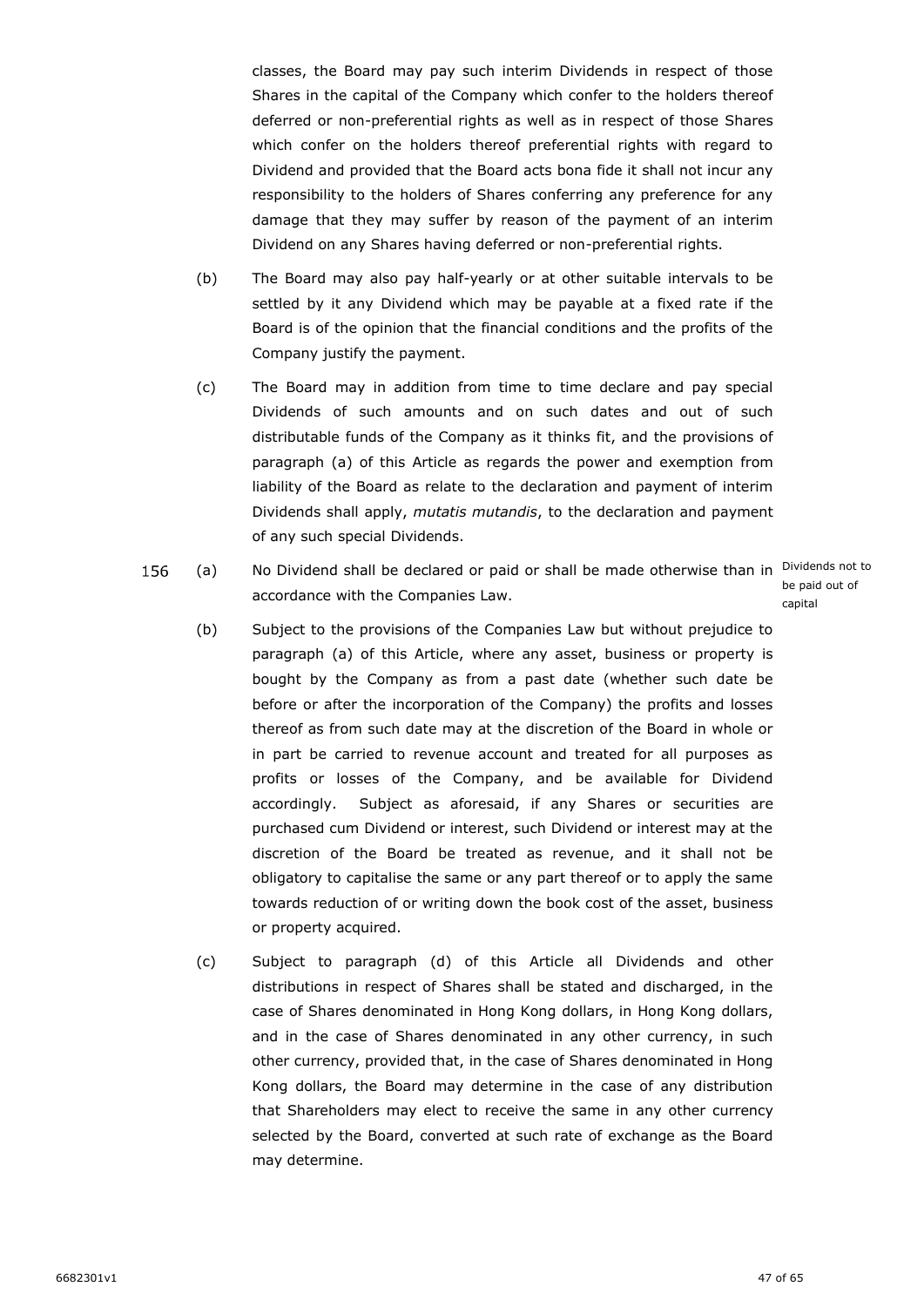- <span id="page-49-0"></span>(d) If, in the opinion of the Board, any Dividend or other distribution in respect of Shares or any other payment to be made by the Company to any Shareholder is of such a small amount as to make payment to that Shareholder in the relevant currency impracticable or unduly expensive either for the Company or the Shareholder then such Dividend or other distribution or other payment may, at the absolute discretion of the Board, be, if this be practicable, converted at such rate of exchange as the Board may determine and paid or made in the currency of the country of the relevant Shareholder (as indicated by the address of such Shareholder on the Register).
- 157 Notice of the declaration of an interim Dividend shall be given in such manner as Notice of interim dividend . the Board shall determine.

- 158 No Dividend or other moneys payable on or in respect of a Share shall bear No interest on dividend interest as against the Company.
- 159 Whenever the Board or the Company in general meeting has resolved that a <sup>Dividend in</sup> Dividend be paid or declared, the Board may further resolve that such Dividend specie be satisfied wholly or in part by the distribution of specific assets of any kind and in particular of paid up shares, debentures or warrants to subscribe securities of any other company, or in any one or more of such ways, with or without offering any rights to Shareholders to elect to receive such Dividend in cash, and where any difficulty arises in regard to the distribution the Board may settle the same as it thinks expedient, and in particular may disregard fractional entitlements or round the same up or down, and may fix the value for distribution of such specific assets, or any part thereof, and may determine that cash payments shall be made to any Shareholders upon the footing of the value so fixed in order to adjust the rights of all parties and may determine that fractional entitlements shall be aggregated and sold and the benefit shall accrue to the Company rather than to the Shareholders concerned, and may vest any such specific assets in trustees as may seem expedient to the Board and may authorise any person to sign any requisite instruments of transfer and other documents on behalf of all Shareholders interested in the Dividend and such instrument and document shall be effective. The Board may further authorise any person to enter into on behalf of all Shareholders having an interest in any agreement with the Company or other(s) providing for such Dividend and matters in connection therewith and any such agreement made under such authority shall be effective. The Board may resolve that no such assets shall be made available or made to Shareholders with registered addresses in any particular territory or territories being a territory or territories where, in the absence of a registration statement or other special formalities, this would or might, in the opinion of the Board, be unlawful or impracticable or the legality or practicality of which may be time consuming or expensive to ascertain whether in absolute terms or in relation to the value of the holding of Shares of the Shareholder concerned and in any such event the only entitlement of the Shareholders aforesaid shall be to receive cash payments as aforesaid. Shareholders affected as a result of exercise by the Board of its discretion under this Article shall not be, and shall be deemed not to be, a separate class of Shareholders for any purposes whatsoever.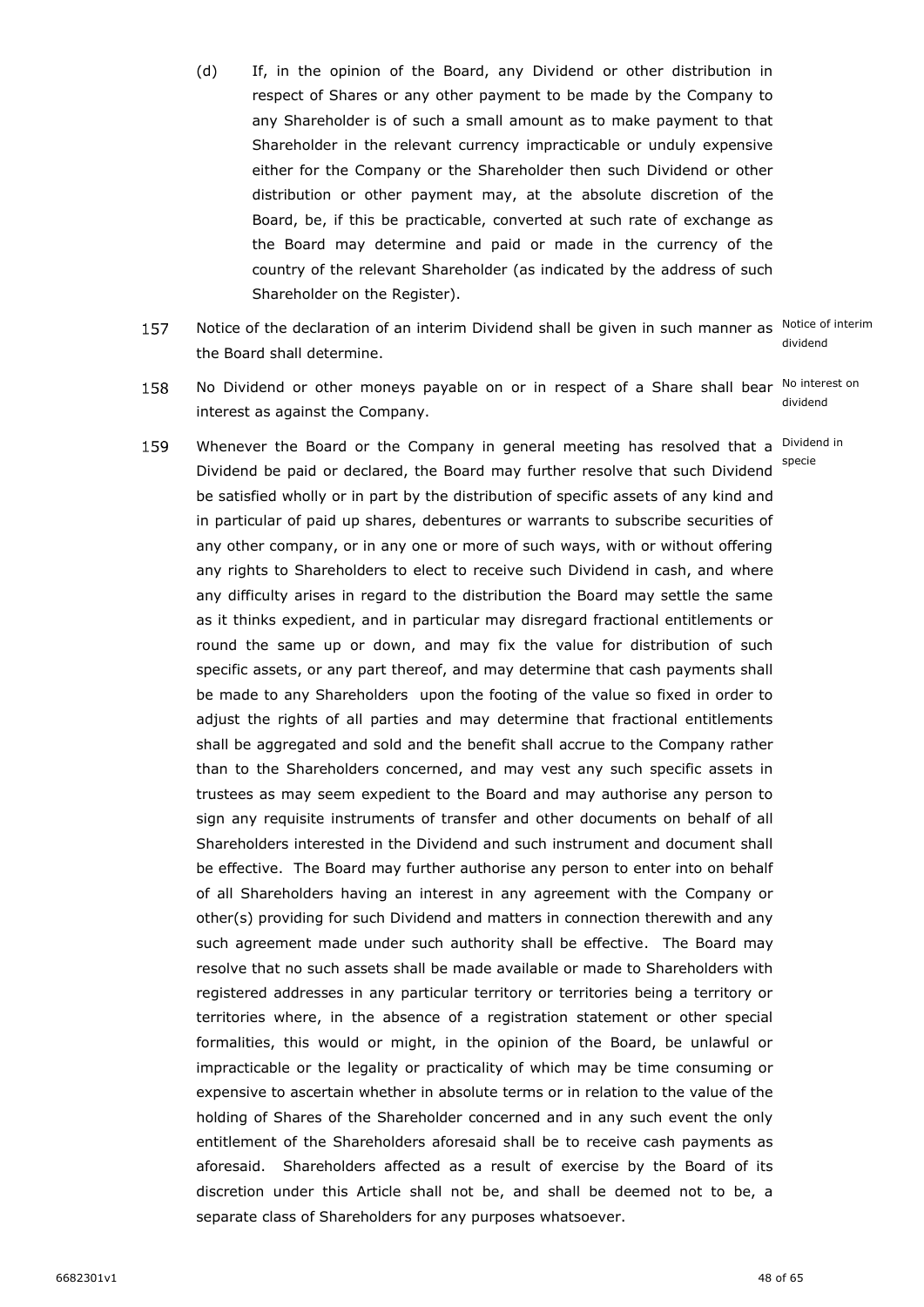- <span id="page-50-1"></span><span id="page-50-0"></span>160 (a) Whenever the Board or the Company in general meeting has resolved Scrip dividend that a Dividend be paid or declared on the share capital of the Company, the Board may further resolve, either:
	- (i) that such Dividend be satisfied wholly or in part in the form of an allotment of Shares credited as fully paid on the basis that the Shares so allotted shall be of the same class or classes as the class or classes already held by the allottee, provided that the Shareholders entitled thereto will be entitled to elect to receive such Dividend (or part thereof) in cash in lieu of such allotment. In such case, the following provisions shall apply:
		- (A) the basis of any such allotment shall be determined by the Board;
		- (B) the Board, after determining the basis of allotment, shall give not less than 14 clear days' notice in writing to the Shareholders of the right of election accorded to them and shall send with such notice forms of election and specify the procedure to be followed and the place at which and the latest date and time by which duly completed forms of election must be lodged in order to be effective;
		- (C) the right of election may be exercised in respect of the whole or part of that portion of the Dividend in respect of which the right of election has been accorded; and
		- (D) Dividend (or that part of the Dividend to be satisfied by the allotment of Shares as aforesaid) shall not be payable in cash in respect whereof the cash election has not been duly exercised ("the non-elected Shares") and in lieu and in satisfaction thereof Shares shall be allotted credited as fully paid to the holders of the non-elected Shares on the basis of allotment determined as aforesaid and for such purpose the Board shall capitalise and apply out of any part of the undivided profits of the Company or any part of any of the Company's reserve accounts (including any special account, or share premium account (if there be any such reserve)) as the Board may determine, a sum equal to the aggregate nominal amount of the Shares to be allotted on such basis and apply the same in paying up in full the appropriate number of Shares for allotment and distribution to and amongst the holders of the non-elected Shares on such basis;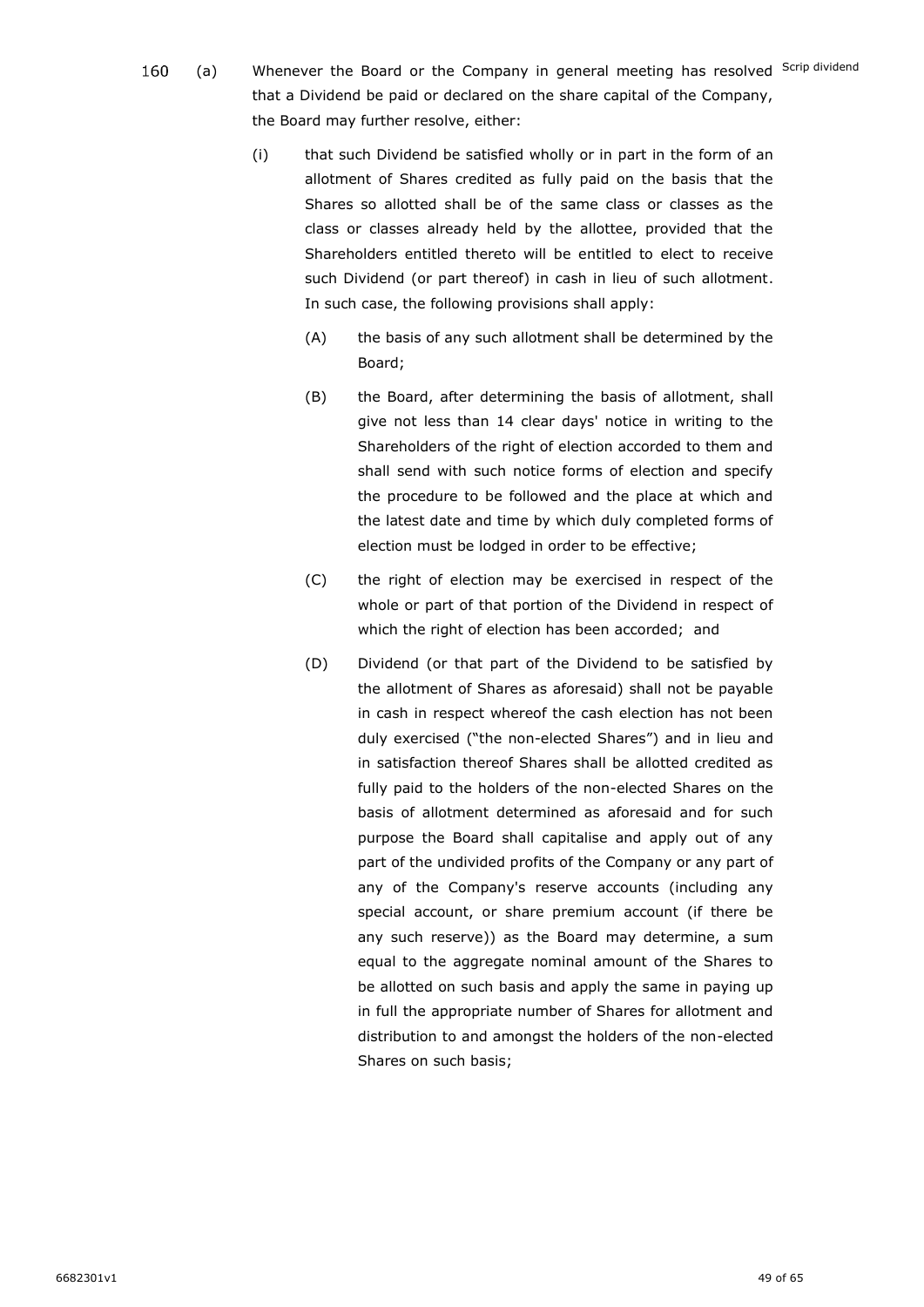(ii) that Shareholders entitled to such Dividend will be entitled to elect to receive an allotment of Shares credited as fully paid in lieu of the whole or such part of the Dividend as the Board may think fit on the basis that the Shares so allotted shall be of the same class or classes as the class or classes of Shares already held by the allottee. In such case, the following provisions shall apply:

- (A) the basis of any such allotment shall be determined by the Board;
- (B) the Board, after determining the basis of allotment, shall give not less than 14 clear days' notice in writing to the Shareholders of the right of election accorded to them and shall send with such notice forms of election and specify the procedure to be followed and the place at which and the latest date and time by which duly completed forms of election must be lodged in order to be effective;
- (C) the right of election may be exercised in respect of the whole or part of that portion of the Dividend in respect of which the right of election has been accorded; and
- (D) the Dividend (or that part of the Dividend in respect of which a right of election has been accorded) shall not be payable on Shares in respect whereof the Share election has been duly exercised ("the elected Shares") and in lieu thereof Shares shall be allotted credited as fully paid to the holders of the elected Shares on the basis of allotment determined as aforesaid and for such purpose the Board shall capitalise and apply out of any part of the undivided profits of the Company or any part of any of the Company's reserve accounts (including any special account, contributed surplus account, share premium account and capital redemption reserve fund (if there be any such reserve)) as the Board may determine, a sum equal to the aggregate nominal amount of the Shares to be allotted on such basis and apply the same in paying up in full the appropriate number of Shares for allotment and distribution to and amongst the holders of the elected Shares on such basis.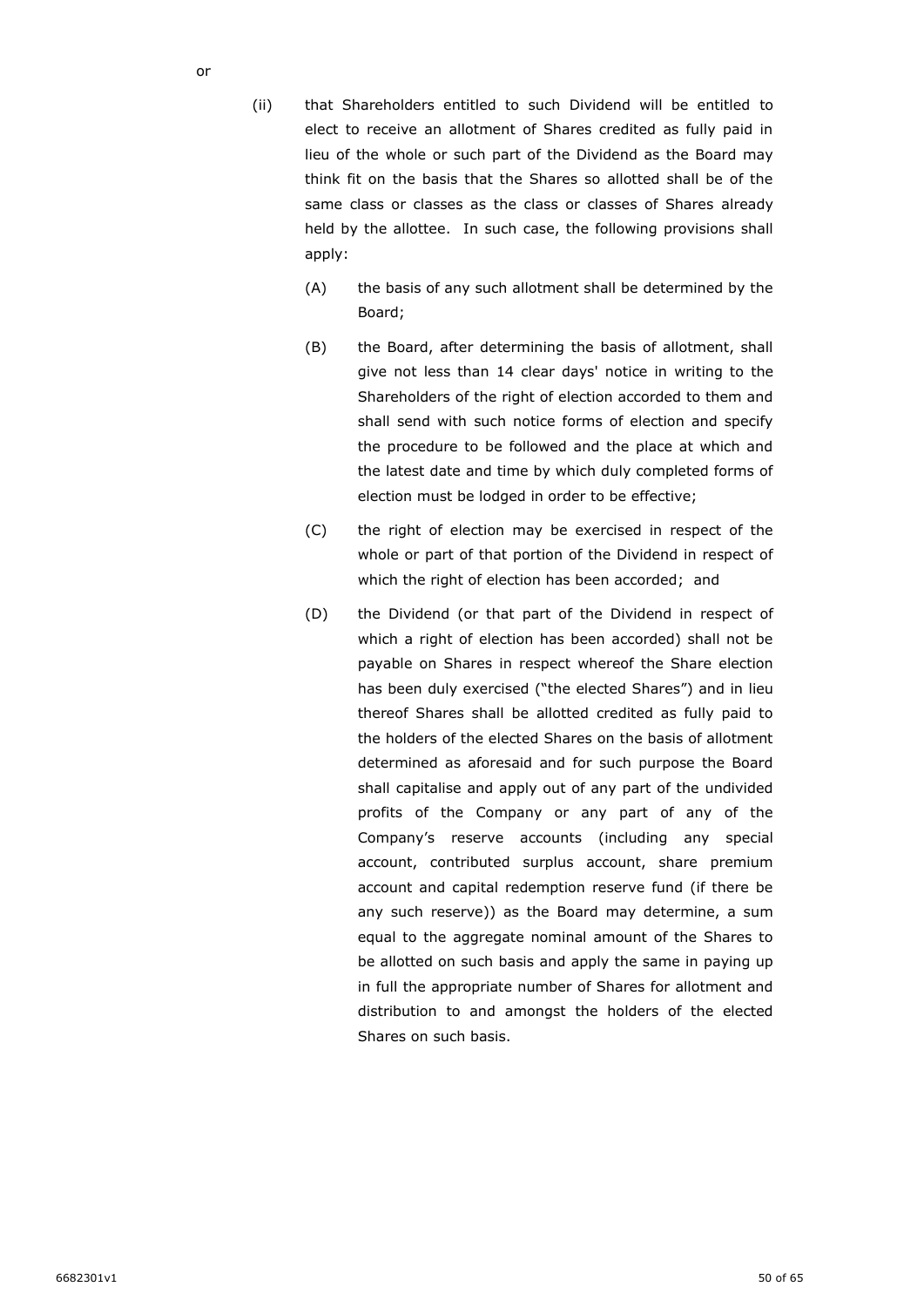- (b) The Shares allotted pursuant to the provisions of paragraph [\(a\)](#page-50-1) of this Article shall rank *pari passu* in all respects with the Shares then in issue and held by the allottee in respect of which they were allotted, save only as regards participation:
	- (i) in the relevant Dividend (or the right to receive or to elect to receive an allotment of Shares in lieu thereof as aforesaid); or
	- (ii) in any other distributions, bonuses or rights paid, made, declared or announced prior to or contemporaneously with the payment or declaration of the relevant Dividend unless, contemporaneously with the announcement by the Board of its proposal to apply the provisions of sub-paragraph (i) or (ii) of paragraph [\(a\)](#page-50-1) of this Article in relation to the relevant Dividend or contemporaneously with its announcement of the distribution, bonus or rights in question, the Board shall have specified that the Shares to be allotted pursuant to the provisions of paragraph [\(a\)](#page-50-1) of this Article shall rank for participation in such distribution, bonus or rights.
- (c) The Board may do all acts and things considered necessary or expedient to give effect to any capitalisation pursuant to the provisions of paragraph [\(a\)](#page-50-1) of this Article with full power to the Board to make such provisions as it thinks fit in the case of Shares becoming distributable in fractions (including provisions whereby, in whole or in part, fractional entitlements are aggregated and sold and the net proceeds distributed to those entitled, or are disregarded or rounded up or down or whereby the benefit of fractional entitlements accrues to the Company rather than to the Shareholders concerned), and no Shareholders who will be affected thereby shall be, and they shall be deemed not to be, a separate class of Shareholders by reason only of the exercise of this power. The Board may authorise any person to enter into on behalf of all Shareholders interested, an agreement with the Company providing for such capitalisation and matters incidental thereto and any agreement made pursuant to such authority shall be effective and binding on all concerned.
- (d) The Company may upon the recommendation of the Board by Ordinary Resolution resolve in respect of any one particular Dividend that notwithstanding the provisions of paragraph [\(a\)](#page-50-1) of this Article a Dividend may be satisfied wholly in the form of an allotment of Shares credited as fully paid without offering any right to Shareholders to elect to receive such Dividend in cash in lieu of such allotment.
- <span id="page-52-0"></span>(e) The Board may on any occasion determine that rights of election and the allotment of Shares under paragraph [\(a\)](#page-50-1) of this Article shall not be made available or made to any Shareholders with registered addresses in any territory where in the absence of a registration statement or other special formalities the circulation of an offer of such rights of election or the allotment of Shares would or might be unlawful or impracticable or the legality or practicability of which may be time consuming or expensive to ascertain whether in absolute terms or in relation to the value of the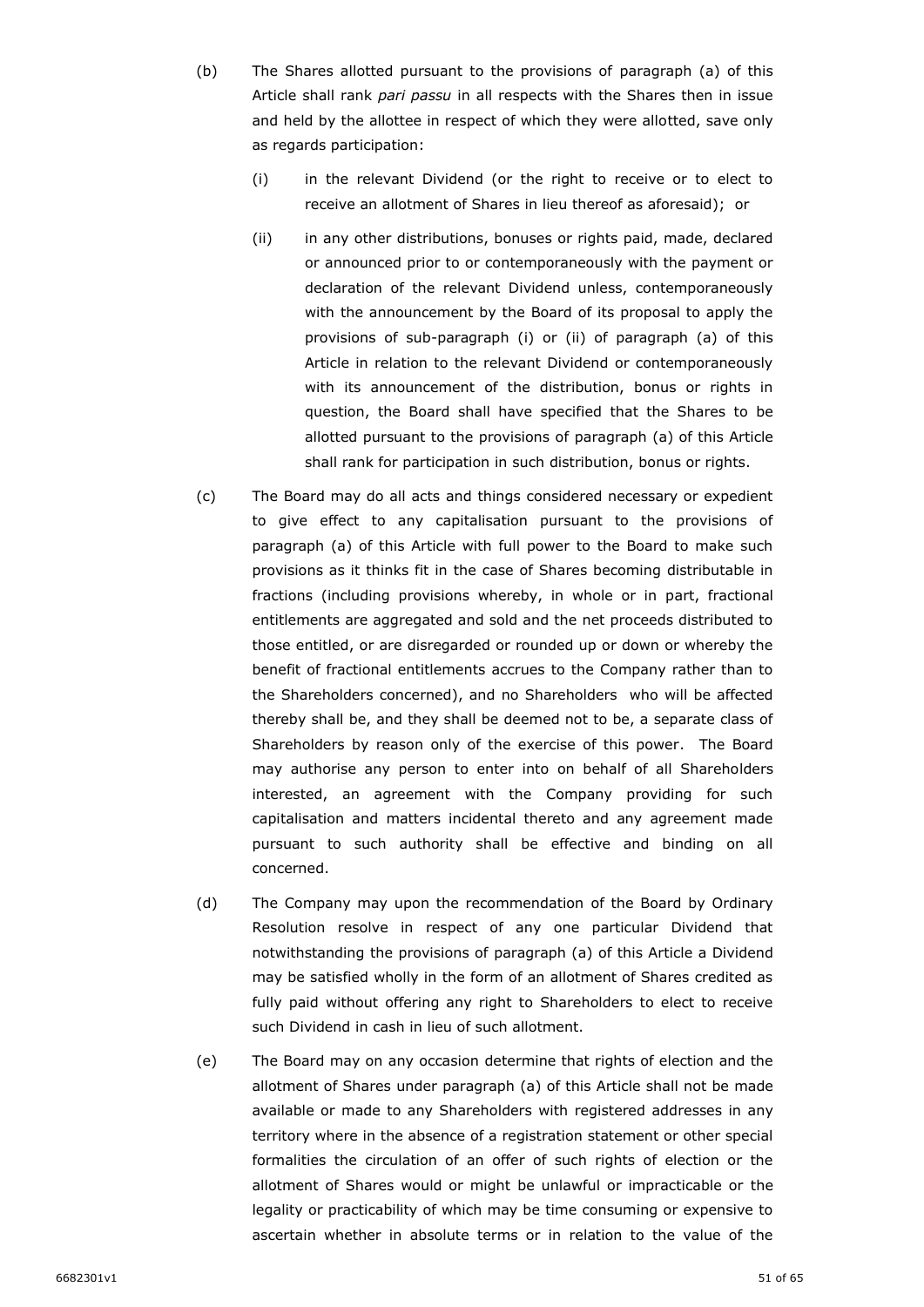holding of Shares of the Shareholder concerned, and in such event the provisions aforesaid shall be read and construed subject to such determination and no Shareholder who may be affected by any such determination shall be, and they shall be deemed not to be, a separate class of Shareholders for any purposes whatsoever.

- 161 The Board may, before recommending any Dividend, set aside out of the profits Reserves of the Company such sums as it thinks fit as a reserve or reserves which shall, at the discretion of the Board, be applicable for meeting claims on or liabilities of the Company or contingencies or for paying off any loan capital or for equalising Dividends or for any other purpose to which the profits of the Company may be properly applied, and pending such application may, at the like discretion, either be employed in the business of the Company or be invested in such investments (including in the repurchase by the Company of its own securities or the giving of any financial assistance for the acquisition of its own securities) as the Board may from time to time think fit, and so that it shall not be necessary to keep any investments constituting the reserve or reserves separate or distinct from any other investments of the Company. The Board may also without placing the same to reserve, carry forward any profits which it may think prudent not to distribute by way of Dividend.
- 162 Unless and to the extent that the rights attached to any Shares or the terms of Dividends to be paid in proportion<br>issue thereof otherwise provide, all Dividends shall (as regards any Shares not the said up segital fully paid throughout the period in respect of which the Dividend is paid) be apportioned and paid pro rata according to the amounts paid or credited as paid on the Shares during any portion or portions of the period in respect of which the Dividend is paid. For the purposes of this Article no amount paid on a Share in advance of calls pursuant to Article [38](#page-18-1) shall be treated as paid on the Share.
- 163 (a) The Board may retain any Dividends or other moneys payable on or in Retention of respect of a Share upon which the Company has a lien, and may apply the same in or towards satisfaction of the debts, liabilities or engagements in respect of which the lien exists.
	- (b) The Board may deduct from any Dividend or other money payable to any Deduction of Shareholder all sums of money (if any) presently payable by him to the Company on account of calls, instalments or otherwise.
- Any general meeting sanctioning a Dividend may make a call on the <sup>Dividend and call</sup> 164 Shareholders of such amount as the meeting fixes, but so that the call on each Shareholder shall not exceed the Dividend payable to him, and so that the call shall be made payable at the same time as the Dividend, and the Dividend may, if so arranged between the Company and the Shareholder, be set off against the call.
- 165 A transfer of Shares shall not, as against the Company but without prejudice to Effect of transfer the rights of the transferor and transferee inter se, pass the right to any Dividend or bonus declared thereon before the registration of the transfer.
- 166 If two or more persons are registered as joint holders of any Share, any one of Receipt for such persons may give effectual receipts for any Dividends and other moneys molders of share payable and bonuses, rights and other distributions in respect of such Shares.

to paid up capital

dividends, etc.

debts

together

dividends by joint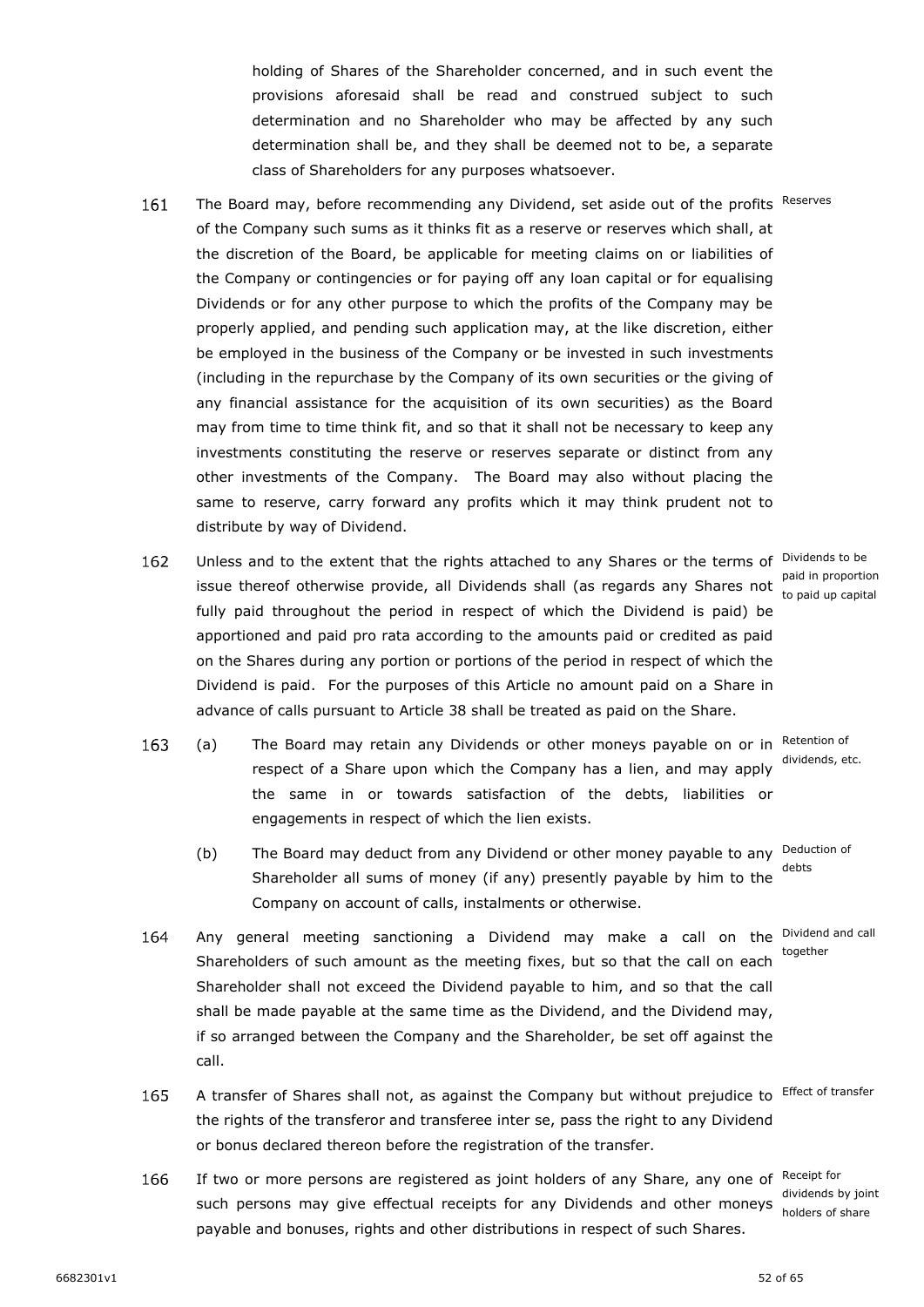- 167 Unless otherwise directed by the Board, any Dividend or other moneys payable Payment by post or bonuses, rights or other distributions in respect of any Share may be paid or satisfied by cheque or warrant or certificate or other documents or evidence of title sent through the post to the registered address of the Shareholder entitled, or, in the case of joint holders, to the registered address of that one whose name stands first in the Register in respect of the joint holding or to such person and to such address as the holder or joint holders may in writing direct. Every cheque, warrant, certificate or other document or evidence of title so sent shall be made payable to the order of the person to whom it is sent or, in the case of certificates or other documents or evidence of title as aforesaid, in favour of the Shareholder(s) entitled thereto, and the payment on any such cheque or warrant by the banker upon whom it is drawn shall operate as a good discharge to the Company in respect of the Dividend and/or other moneys represented thereby, notwithstanding that it may subsequently appear that the same has been stolen or that any endorsement thereon has been forged. Every such cheque, warrant, certificate or other document or evidence of title as aforesaid shall be sent at the risk of the person entitled to the Dividend, money, bonus, rights and other distributions represented thereby.
- App.3 All Dividends, bonuses or other distributions or the proceeds of the realisation of <sup>Unclaimed</sup> 168 Dividend Para 3(2) any of the foregoing unclaimed for one year after having been declared by the Company until claimed and, notwithstanding any entry in any books of the Company may be invested or otherwise made use of by the Board for the benefit of the Company or otherwise howsoever, and the Company shall not be constituted a trustee in respect thereof. All Dividends, bonuses or other distributions or the proceeds of the realisation of any of the foregoing unclaimed for six years after having been declared may be forfeited by the Board and, upon such forfeiture, shall revert to the Company and, in the case where any of the same are securities of the Company, may be re-allotted or re-issued for such consideration as the Board thinks fit and the proceeds thereof shall accrue to the benefit of the Company absolutely.

#### **RECORD DATE**

<span id="page-54-0"></span>169 Subject to the Listing Rules, any resolution declaring a Dividend or other Record dates distribution on Shares of any class, whether a resolution of the Company in general meeting or a resolution of the Board, may specify that the same shall be payable or made to the persons registered as the holder of such Shares at the close of business on a particular date or at a particular time on a particular date, and thereupon the Dividend or other distribution shall be payable or made to them in accordance with their respective holdings so registered, but without prejudice to the rights inter se in respect of such Dividend or other distribution between the transferors and transferees of any such Shares. The provisions of this Article shall *mutatis mutandis* apply to determining the Shareholders entitled to receive notice and vote at any general meeting of the Company, bonuses, capitalisation issues, distributions of realised and unrealised capital profits or other distributable reserves or accounts of the Company and offers or grants made by the Company to the Shareholders.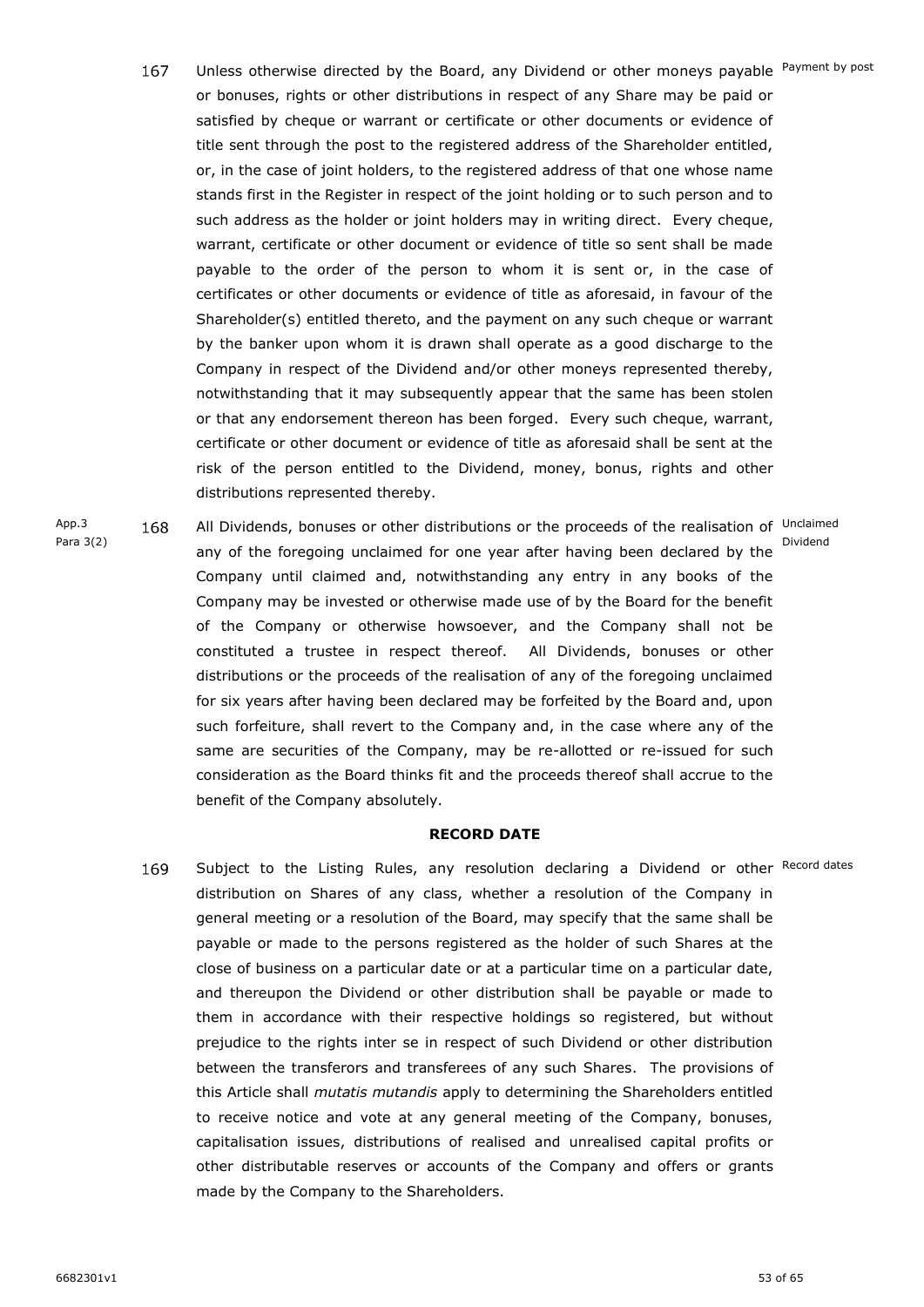170 The Company in general meeting may at any time and from time to time resolve Distribution of realised capital<br>that any surplus moneys in the hands of the Company representing capital profits arising from moneys received or recovered in respect of or arising from the realisation of any capital assets of the Company or any investments representing the same and not required for the payment or provision of any fixed preferential Dividend instead of being applied in the purchase of any other capital assets or for other capital purposes be distributed amongst its Shareholders on the footing that they receive the same as capital and in the Shares and proportions in which they would have been entitled to receive the same if it had been distributed by way of Dividend, provided that no such surplus moneys as aforesaid shall be so distributed unless the Company will remain solvent after the distribution, or the net realisable value of the assets of the Company will after the distribution be greater than the aggregate of its liabilities, share capital and share premium account.

#### **ANNUAL RETURNS**

<span id="page-55-1"></span><span id="page-55-0"></span>171 The Board shall make or cause to be made such annual or other returns or filings Annual Returns as may be required to be made in accordance with the Companies Law.

#### **ACCOUNTS**

- App.13 Part B 172 Para 4(1) The Board shall cause proper books of account to be kept of the sums of money Accounts to be . received and expended by the Company, and the matters in respect of which such receipts and expenditure take place; and of the assets and liabilities of the Company and of all other matters required by the Companies Law necessary to give a true and fair view of the state of the Company's affairs and to show and explain its transactions. kept
	- 173 The books of account shall be kept at the Head Office or at such other place or <sup>Where accounts</sup> to be kept places as the Board thinks fit and shall always be open to the inspection of the Directors.
	- No Shareholder (not being a Director) or other person shall have any right of Inspection by 174 shareholders inspecting any account or book or document of the Company except as conferred by the Companies Law or ordered by a court of competent jurisdiction or authorised by the Board or the Company in general meeting.
- App.13 Part B 175 Para 3(3) (a) The Board shall from time to time cause to be prepared and laid before Annual profit and the Company at its annual general meeting profit and loss accounts and loss account and balance sheets of the Company and such other reports and documents as may be required by law and the Listing Rules. The accounts of the Company shall be prepared and audited based on the generally accepted accounting principles of Hong Kong, the International Accounting Standards, or such other standards as may be permitted by the HK Stock Exchange.
- App.3 Para 5 App.13 Part B Para 3(3); 4(2) (b) Subject to paragraph [\(c\)](#page-56-1) below, every balance sheet of the Company Annual report of Directors and<br>Shall be signed on behalf of the Board by two of the Directors and a copy of every balance sheet (including every document required by law to be be sent to comprised therein or annexed thereto) and profit and loss account which shareholders is to be laid before the Company at its annual general meeting, together with a copy of the Directors' report and a copy of the Auditors' report

balance sheet to

balance sheet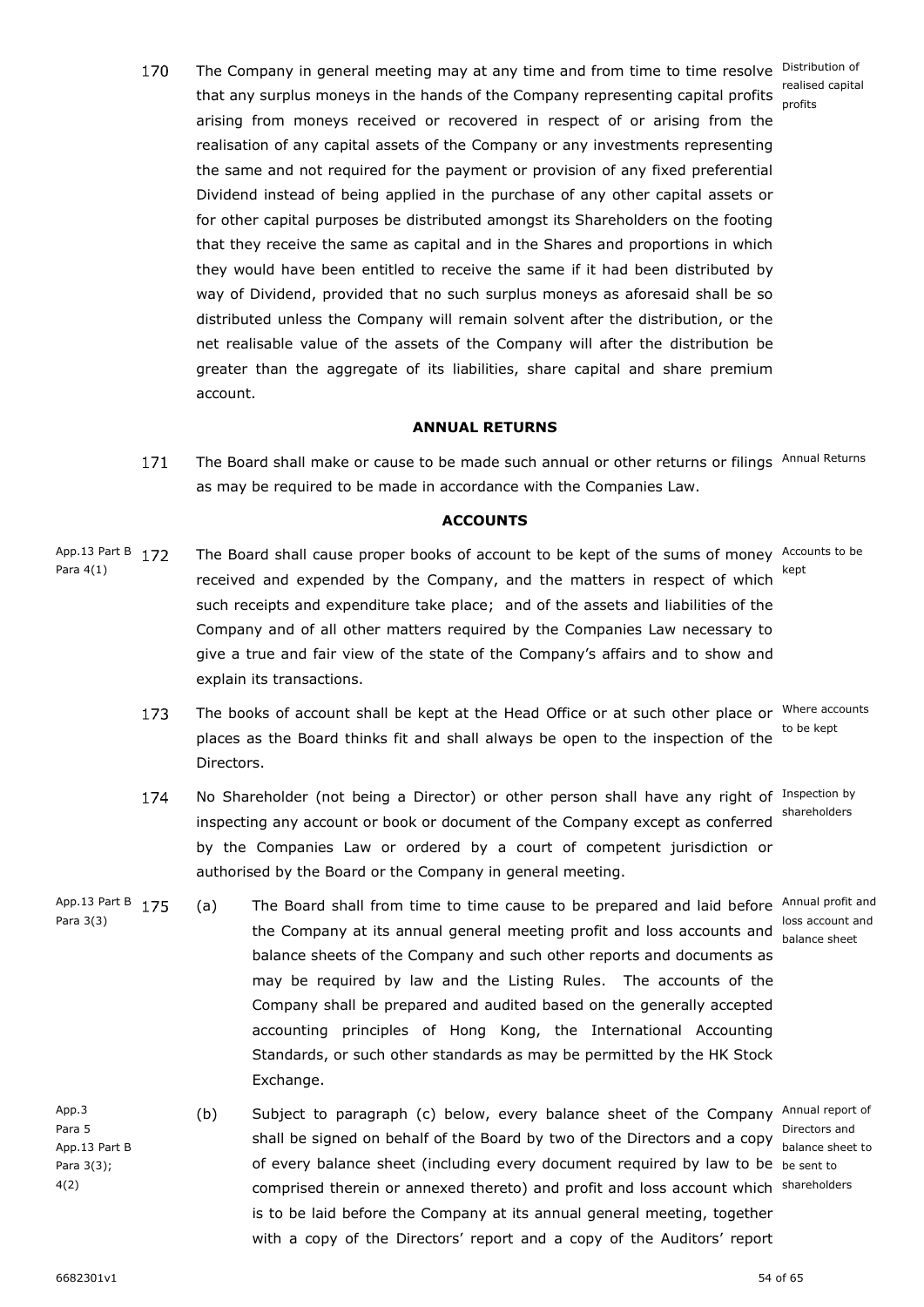thereon, shall, not less than 21 days before the date of the meeting be delivered or sent by post together with the notice of annual general meeting to every Shareholder and every Debenture Holder of the Company and every other person entitled to receive notices of general meetings of the Company under the provisions of these Articles, provided that this Article shall not require a copy of those documents to be sent to any person of whose address the Company is not aware or to more than one of the joint holders of any Shares or Debentures, but any Shareholder or Debenture Holder to whom a copy of those documents has not been sent shall be entitled to receive a copy free of charge on application at the Head Office or the Registration Office. If all or any of the Shares or Debentures or other securities of the Company shall for the time being be (with the consent of the Company) listed or dealt in on any stock exchange or market, there shall be forwarded to such stock exchange or market such number of copies of such documents as may for the time being be required under its regulations or practice.

<span id="page-56-1"></span>(c) Subject to the Listing Rules, the Company may send summarised financial statements to Shareholders who has, in accordance with the Listing Rules, consented and elected to receive summarised financial statements instead of the full financial statements. The summarised financial statements must be accompanied by any other documents as may be required under the Listing Rules and must be sent to the Shareholders not less than twenty-one days before the general meeting to those Shareholders that have consented and elected to receive the summarised financial statements.

#### **AUDITORS**

- <span id="page-56-0"></span>(a) The Company shall at each annual general meeting appoint one or more Appointment of 176 firms of auditors to hold office until the conclusion of the next annual Auditors general meeting on such terms and with such duties as may be agreed with the Board, but if an appointment is not made, the Auditors in office shall continue in office until a successor is appointed. A Director, officer or employee of any such Director, officer or employee shall not be appointed Auditors of the Company. The Board may fill any casual vacancy in the office of Auditors, but while any such vacancy continues the surviving or continuing Auditors (if any) may act. The remuneration of the Auditors shall be fixed by or on the authority of the Company in the annual general meeting except that in any particular year the Company in general meeting may delegate the fixing of such remuneration to the Board and the remuneration of any Auditors appointed to fill any casual vacancy may be fixed by the Board.
	- (b) The Shareholders may, at any general meeting convened and held in accordance with these Articles, remove the Auditors by Special Resolution at any time before the expiration of the term of office and shall, by Ordinary Resolution, at that meeting appoint new auditors in its place for the remainder of the term.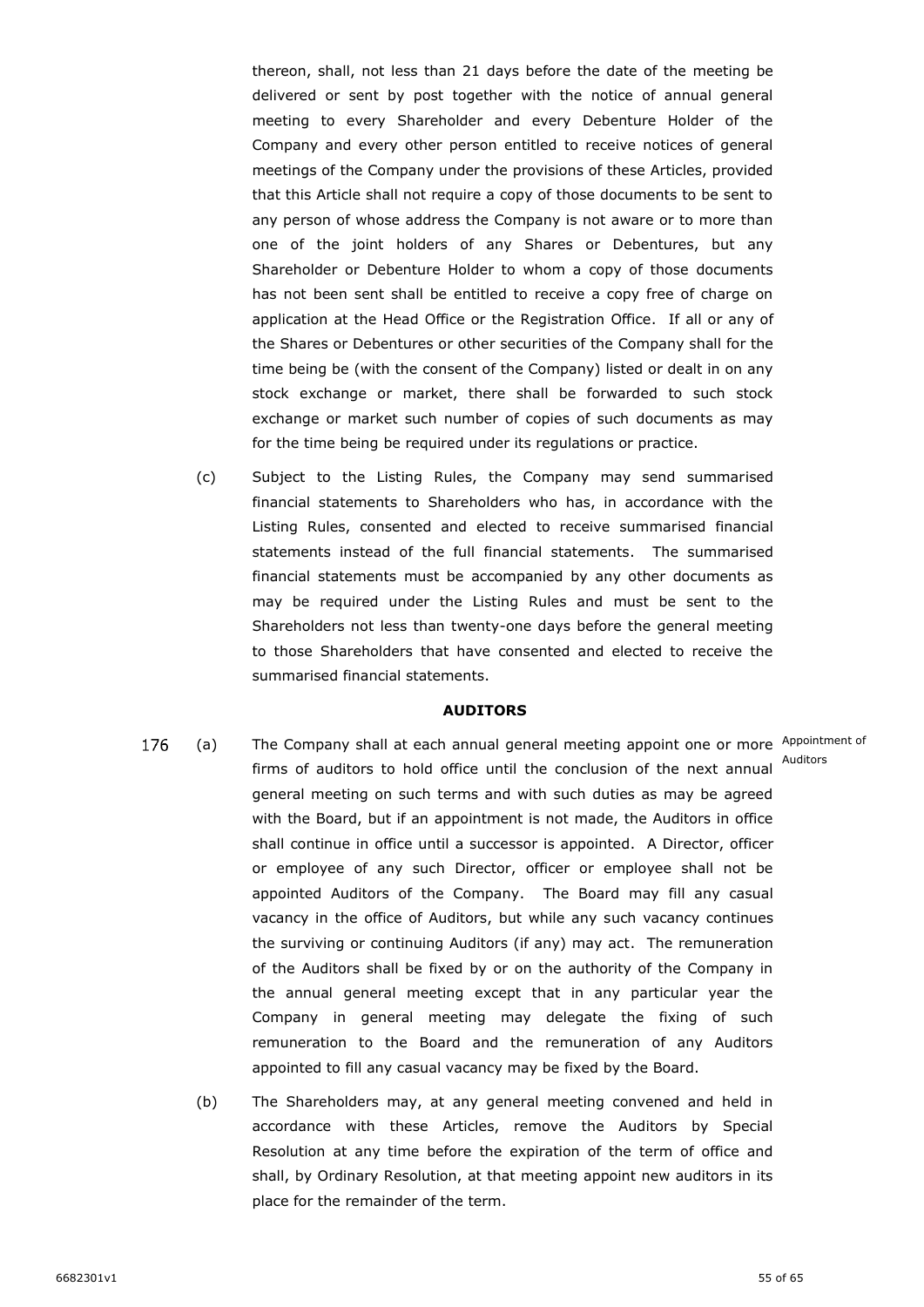- App. 13 Part 177 B Para 4(2) The Auditors of the Company shall have a right of access at all times to the Auditors to have books and accounts and vouchers of the Company and shall be entitled to require right of access to from the Directors and officers of the Company such information as may be books and necessary for the performance of his or their duties, and the Auditors shall audit accounts every balance sheet and profit and loss account of the Company in each year and prepare an Auditors' report thereon to be annexed thereto. Such report shall be laid before the Company in the annual general meeting.
	- 178 No person other than the retiring Auditors shall be appointed as Auditors at an Appointment of annual general meeting unless notice of an intention to nominate that person to auditors other the office of Auditors has been given to the Company not less than 14 clear days than retiring before the annual general meeting, and the Company shall send a copy of any auditors such notice to the retiring Auditors and shall give notice thereof to the Shareholders not less than seven days before the annual general meeting provided that the above requirement for sending a copy of such notice to the retiring Auditors may be waived by notice in writing by the retiring Auditors to the Secretary.
	- 179 All acts done by any person acting as Auditors shall, as regards all persons Defect of dealing in good faith with the Company, be valid, notwithstanding that there was appointment some defect in their appointment or that they were at the time of their appointment not qualified for appointment or subsequently became disqualified.

#### **NOTICES**

- <span id="page-57-0"></span>180 (a) Except where otherwise expressly stated, any notice or document to be Service of notices App.3 given to or by any person pursuant to these Articles shall be in writing or, Para 7(1); 7(2) to the extent permitted by the Companies Law and the Listing Rules from time to time and subject to this Article, contained in an electronic communication. A notice calling a meeting of the Board need not be in writing.
	- (b) Except where otherwise expressly stated, any notice or document to be given to or by any person pursuant to these Articles (including any corporate communications within the meaning ascribed thereto under the Listing Rules) may be served on or delivered to any Shareholder either personally or by sending it through the post in a prepaid envelope or wrapper addressed to such Shareholder at his registered address as appearing in the register or by leaving it at that address addressed to the Shareholder or by any other means authorised in writing by the Shareholder concerned or (other than share certificate) by publishing it by way of advertisement in the Newspapers. In case of joint holders of a share, all notices shall be given to that one of the joint holders whose name stands first in the register and notice so given shall be sufficient notice to all the joint holders. Without limiting the generality of the foregoing but subject to the Companies Law and the Listing Rules, a notice or document may be served or delivered by the Company to any Shareholder by electronic means to such address as may from time to time be authorised by the Shareholder concerned or by publishing it on a website and notifying the Shareholder concerned that it has been so published.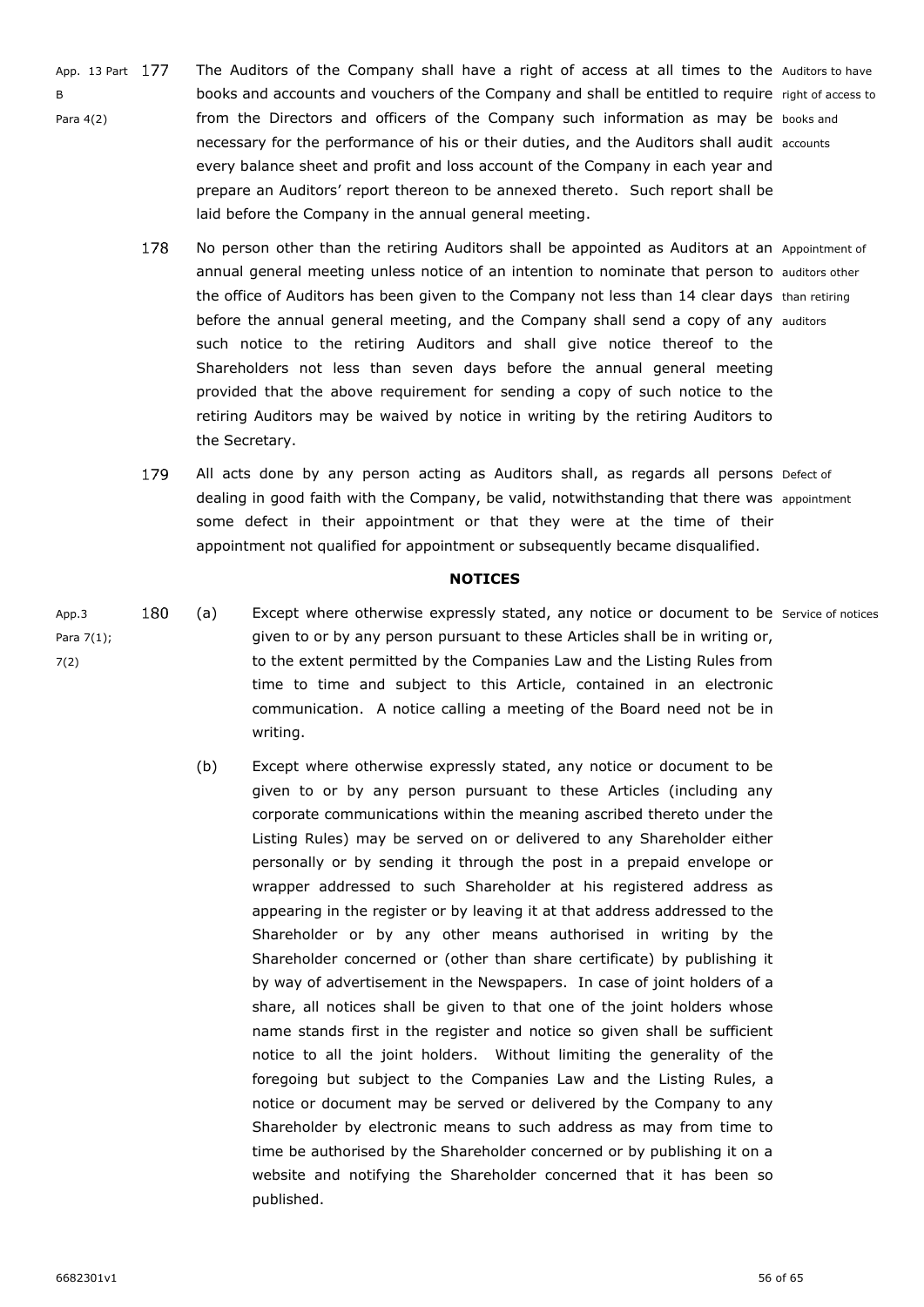- (c) Any such notice or document may be served or delivered by the Company by reference to the register as it stands at any time not more than fifteen days before the date of service or delivery. No change in the register after that time shall invalidate that service or delivery. Where any notice or document is served or delivered to any person in respect of a share in accordance with these Articles, no person deriving any title or interest in that share shall be entitled to any further service or delivery of that notice or document.
- (d) Any notice or document required to be sent to or served upon the Company, or upon any officer of the Company, may be sent or served by leaving the same or sending it through the post in a prepaid envelope or wrapper addressed to the Company or to such officer at the Head Office or Registered Office.
- (e) The Board may from time to time specify the form and manner in which a notice may be given to the Company by electronic means, including one or more addresses for the receipt of an electronic communication, and may prescribe such procedures as they think fit for verifying the authenticity or integrity of any such electronic communication. Any notice may be given to the Company by electronic means only if it is given in accordance with the requirements specified by the Board.
- <span id="page-58-0"></span>181 (a) Any Shareholder whose registered address is outside the Relevant Shareholders out App.3 Para 7(3) Territory may notify the Company in writing of an address in the Relevant of the Relevant Territory which for the purpose of service of notice shall be deemed to be Territory his registered address. Where the registered address of the Shareholder is outside the Relevant Territory, notice, if given through the post, shall be sent by prepaid airmail letter where available.
	-
	- (b) Any Shareholder who fails (and, where a Share is held by joint holders, where the first joint holder named on the register fails) to supply his registered address or a correct registered address to the Company for service of notices and documents on him shall not (and where a Share is held by joint holders, none of the other joint holders whether or not they have supplied a registered address shall) be entitled to service of any notice or documents by the Company and any notice or document which is otherwise required to be served on him may, if the Board in its absolute discretion so elects (and subject to them re-electing otherwise from time to time), be served, in the case of notices, by displaying a copy of such notice conspicuously at the Registered Office and the Head Office or, if the Board sees fit, by advertisement in the Newspapers, and, in the case of documents, by posting up a notice conspicuously at the Registered Office and the Head Office addressed to such Shareholder which notice shall state the address within the Relevant Territory at which he served in the manner so described which shall be sufficient service as regards Shareholders with no registered or incorrect addresses, provided that nothing in this paragraph [\(b\)](#page-58-0) shall be construed as requiring the Company to serve any notice or document on any Shareholder with no or an incorrect registered address for the service of notice or document on him or on any Shareholder other than the first named on the register of members of the Company.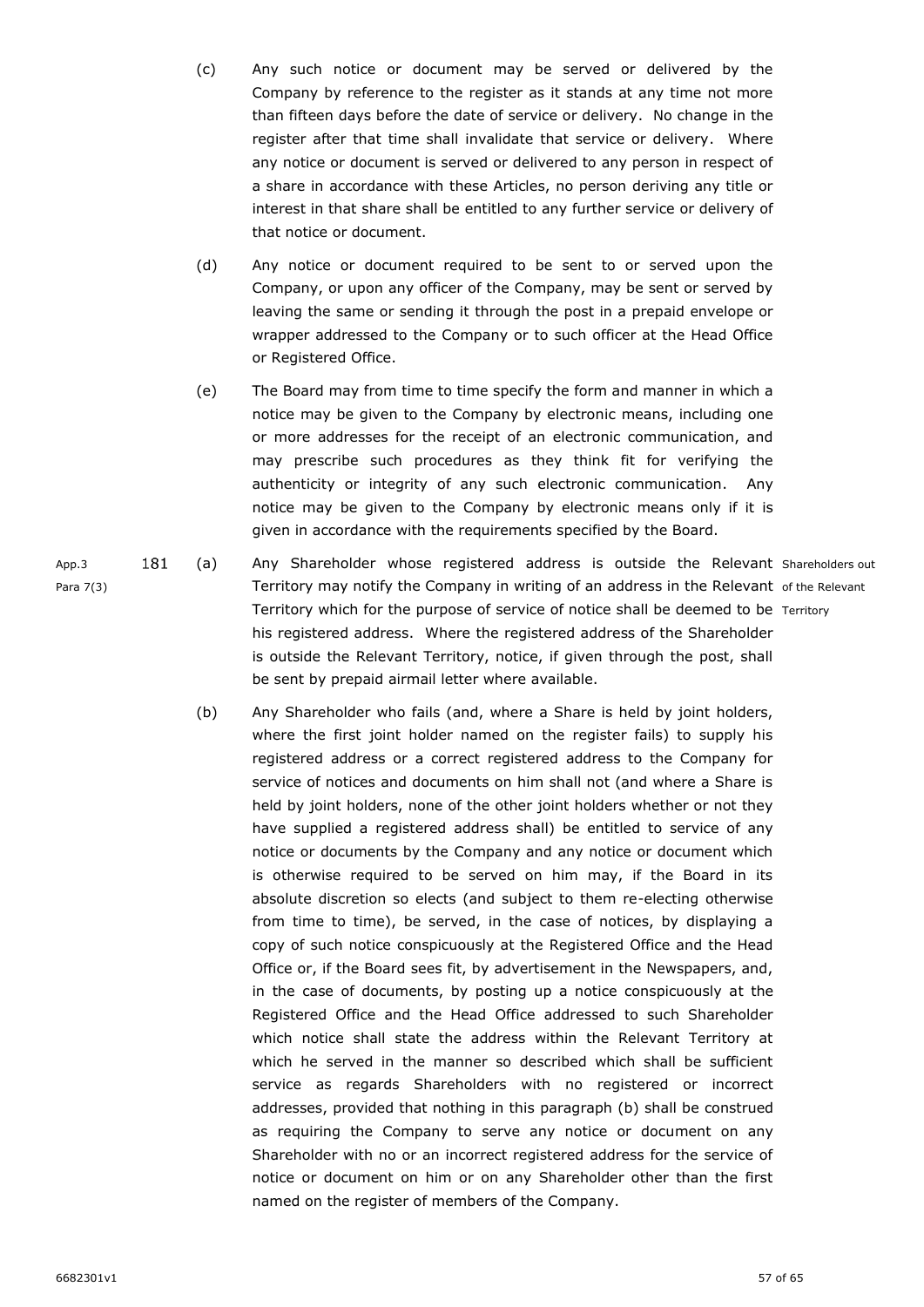185

- (c) If on three consecutive occasions notices or other documents have been sent through the post to any Shareholder (or, in the case of joint holders of a share, the first holder named on the register) at his registered address but have been returned undelivered, such Shareholder (and, in the case of joint holders of a Share, all other joint holders of the share) shall not thereafter be entitled to receive or be served (save as the Board may elect otherwise pursuant to paragraph [\(b\)](#page-58-0) of this Article) and shall be deemed to have waived the service of notices and other documents from the Company until he shall have communicated with the Company and supplied in writing a new registered address for the service of notices on him.
- 182 Any notice or other document, if sent by mail, postage prepaid, shall be deemed <sup>When notice</sup> to have been served or delivered on the day following that on which the letter, denoted to be envelope, or wrapper containing the same is put into the post. In proving such service it shall be sufficient to prove that the letter, envelope or wrapper containing the notice or document was properly addressed and put into the post as prepaid mail. Any notice or document not sent by post but left by the Company at a registered address shall be deemed to have been served or delivered on the day it was so left. Any notice or document, if sent by electronic means (including through any relevant system), shall be deemed to have been given on the day following that on which the electronic communication was sent by or on behalf of the Company. Any notice or document served or delivered by the Company by any other means authorised in writing by the Shareholder concerned shall be deemed to have been served when the Company has carried out the action it has been authorised to take for that purpose. Any notice or other document published by way of advertisement or on a website shall be deemed to have been served or delivered on the day it was so published.
- 183 A notice or document may be given by the Company to the person entitled to a Service of notice share in consequence of the death, mental disorder, bankruptcy or liquidation of the sersons a Shareholder by sending it through the post in a prepaid envelope or wrapper mental disorder addressed to him by name, or by the title of representative of the deceased, the <sup>or bankruptcy</sup> trustee of the bankrupt or the liquidator of the Shareholder, or by any like description, at the address, if any, supplied for the purpose by the person claiming to be so entitled, or (until such an address has been so supplied) by giving the notice or document in any manner in which the same might have been given if the death, metal disorder, bankruptcy or winding up had not occurred.
- 184 Any person who by operation of law, transfer or other means whatsoever shall Transferee to be become entitled to any Share shall be bound by every notice in respect of such share which prior to his name and address being entered on the register shall have been duly served to the person from whom he derives his title to such share.
- Any notice or document delivered or sent by post to, or left at the registered Notice valid though<br>address of any Shareholder in pursuance of these Articles, shall notwithstanding that such Shareholder be then deceased, bankrupt or wound up and whether or deceased, not the Company has notice of his death, bankruptcy or winding up, be deemed bankrupt to have duly served in respect of any registered Shares whether held solely or

served

entitled on death,

bound by prior notices

shareholder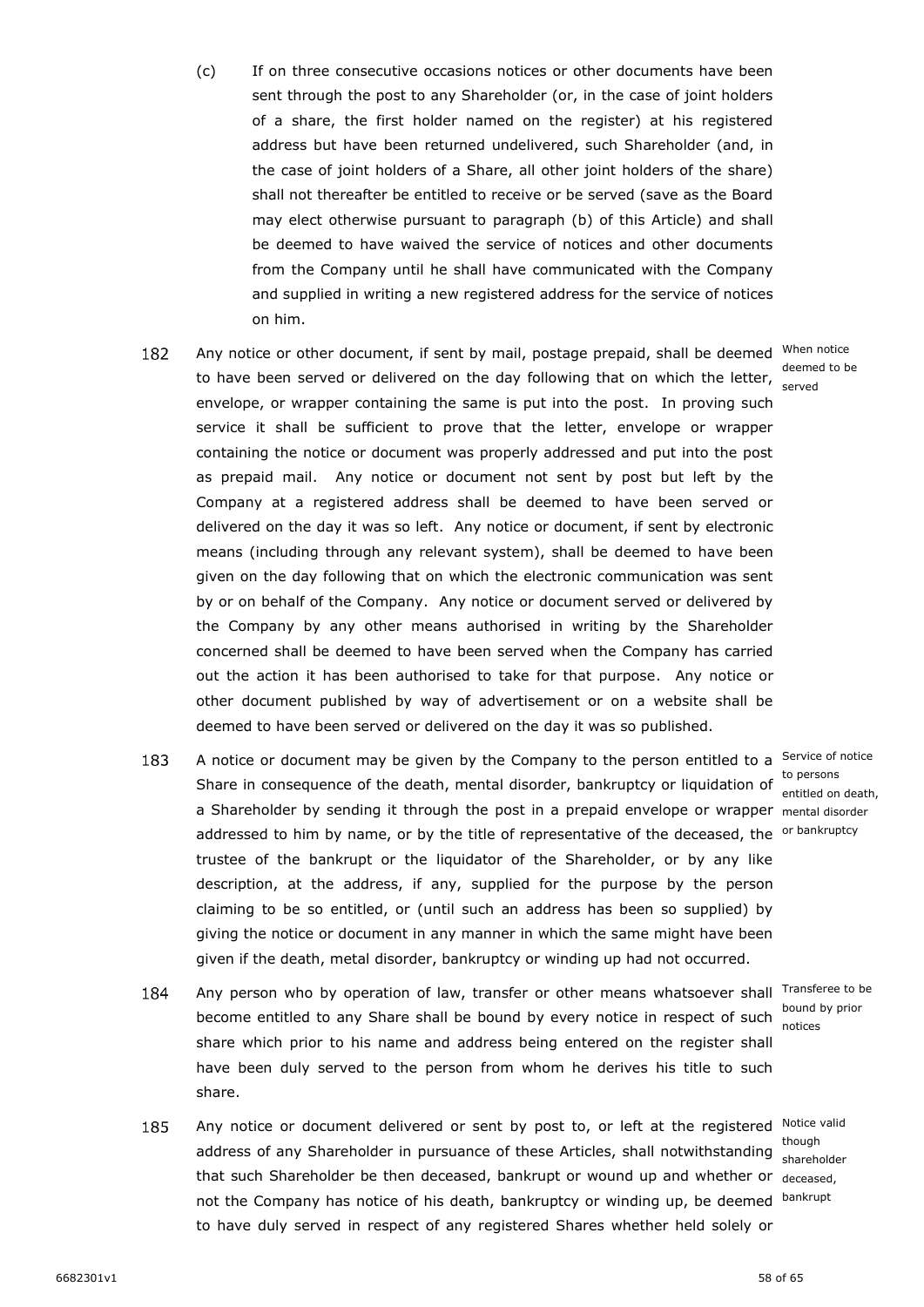jointly with other persons by such Shareholder until some other person be registered in his stead as the holder or joint holder thereof, and such service shall for all purposes of these Articles be deemed a sufficient service of such notice or document on his personal representatives and all persons (if any) jointly interested with him in any such Shares.

186 The signature to any notice or document to be given by the Company may be <sup>How notice to be</sup> signed written or printed.

#### **INFORMATION**

<span id="page-60-0"></span>187 No Shareholder (not being a Director) shall be entitled to require discovery of or <sup>Shareholders not</sup> entitled to<br>any information respecting any detail of the Company's trading or any matter information which is or may be in the nature of a trade secret, mystery of trade or secret process which may relate to the conduct of the business of the Company which in the opinion of the Board will be inexpedient in the interests of the Shareholders of the Company to communicate to the public.

#### **WINDING UP**

- <span id="page-60-1"></span>188 Subject to the Companies Law, a resolution that the Company be wound up by Modes of winding the Court or be wound up voluntarily shall be passed by way of a Special <sup>up</sup> Resolution.
- If the Company shall be wound up, the surplus assets remaining after payment Distribution of 189 to all creditors shall be divided among the Shareholders in proportion to the  $\frac{10}{10}$ capital paid up on the Shares held by them respectively, and if such surplus assets shall be insufficient to repay the whole of the paid up capital, they shall be distributed, subject to the rights of any Shares which may be issued on special terms and conditions, so that, as nearly as may be, the losses shall be borne by the Shareholders in proportion to the capital paid on the Shares held by them respectively.
- 190 If the Company shall be wound up (in whatever manner) the liquidator may, with Assets may be the sanction of a Special Resolution and any other sanction required by the distributed in Companies Law, divide among the Shareholders in specie or kind the whole or any part of the assets of the Company whether the assets shall consist of property of one kind or shall consist of properties of different kinds and the liquidator may, for such purpose, set such value as he deems fair upon any one or more class or classes of property to be divided as aforesaid and may determine how such division shall be carried out as between the Shareholders or different classes of Shareholders and the Shareholders within each class. The liquidator may, with the like sanction, vest any part of the assets in trustees upon such trusts for the benefit of Shareholders as the liquidator, with the like sanction, shall think fit, but so that no Shareholder shall be compelled to accept any Shares or other assets upon which there is a liability.

assets in winding

specie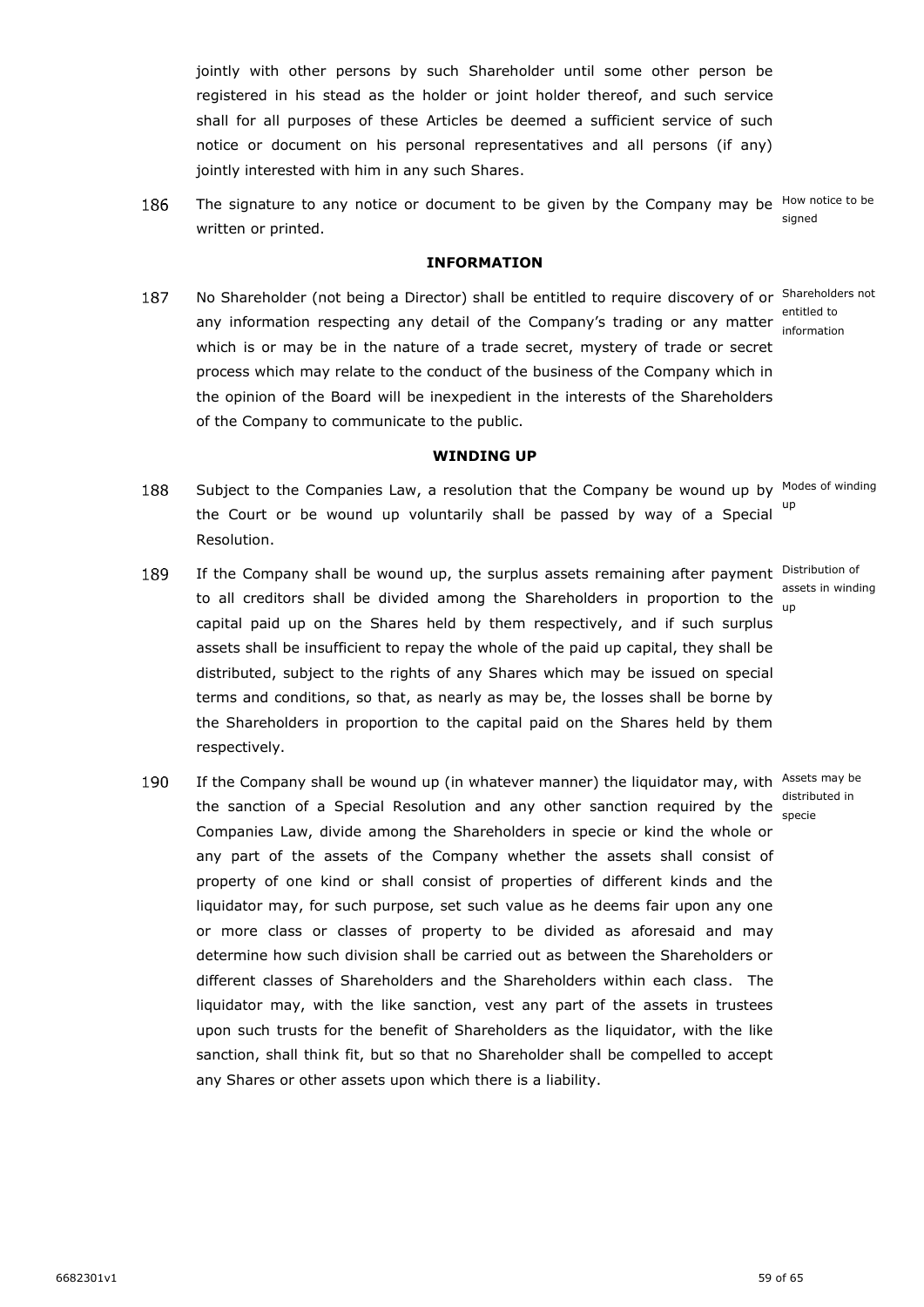#### **INDEMNITY**

<span id="page-61-0"></span>The Directors, managing directors, alternate Directors, Auditors, Secretary and <sup>Indemnity</sup> 191 other officers for the time being of the Company and the trustees (if any) for the time being acting in relation to any of the affairs of the Company, and their respective executors or administrators, shall be indemnified and secured harmless out of the assets of the Company from and against all actions, costs, charges, losses, damages and expenses which they or any of them, their or any of their executors or administrators, shall or may incur or sustain by reason of any act done, concurred in or omitted in or about the execution of their duty or supposed duty in their respective offices or trusts, except such (if any) as they shall incur or sustain through their own dishonesty, wilful default or fraud, and none of them shall be answerable for the acts, receipts, neglects or defaults of any other of them, or for joining in any receipt for the sake of conformity, or for any bankers or other persons with whom any moneys or effects of the Company shall be lodged or deposited for safe custody, or for the insufficiency or deficiency of any security upon which any moneys of the Company shall be placed out or invested, or for any other loss, misfortune or damage which may arise in the execution of their respective offices or trusts, or in relation thereto, except as the same shall happen by or through their own dishonesty, wilful default or fraud. The Company may take out and pay the premium and other moneys for the maintenance of insurance, bonds and other instruments for the benefit either of the Company or the Directors (and/or other officers) or any of them to indemnify the Company and/or Directors (and/or other officers) named therein for this purpose against any loss, damage, liability and claim which they may suffer or sustain in connection with any breach by the Directors (and/or other officers) or any of them of their duties to the Company.

#### **UNTRACEABLE SHAREHOLDERS**

<span id="page-61-1"></span>App.3 The Company may exercise the power to cease sending cheques for Dividend Company ceases 192 Para 13(1) entitlements or Dividend warrants by post if such cheques or warrants remain uncashed on two consecutive occasions or after the first occasion on which such a cheque or warrant is returned undelivered.

sending dividend warrants etc.

- <span id="page-61-2"></span>193 (a) The Company shall have the power to sell, in such manner as the Board Company may sell shares of thinks fit, any Shares of a Shareholder who is untraceable, but no such untraceable sale shall be made unless: shareholders
	- (i) during the period of 12 years prior to the date of the advertisements referred to in sub-paragraph [\(ii\)](#page-61-2) below (or, if published more than once, the first thereof) at least three Dividends or other distributions in respect of the Shares in question have become payable or been made and no Dividend or other distribution in respect of the Shares during that period has been claimed;
	- (ii) the Company has caused an advertisement to be inserted in the Newspapers of its intention to sell such Shares and a period of three months has elapsed since the date of such advertisement (or, if published more than once, the first thereof);

App.3 Para 13(2)(a) 13(2)(b)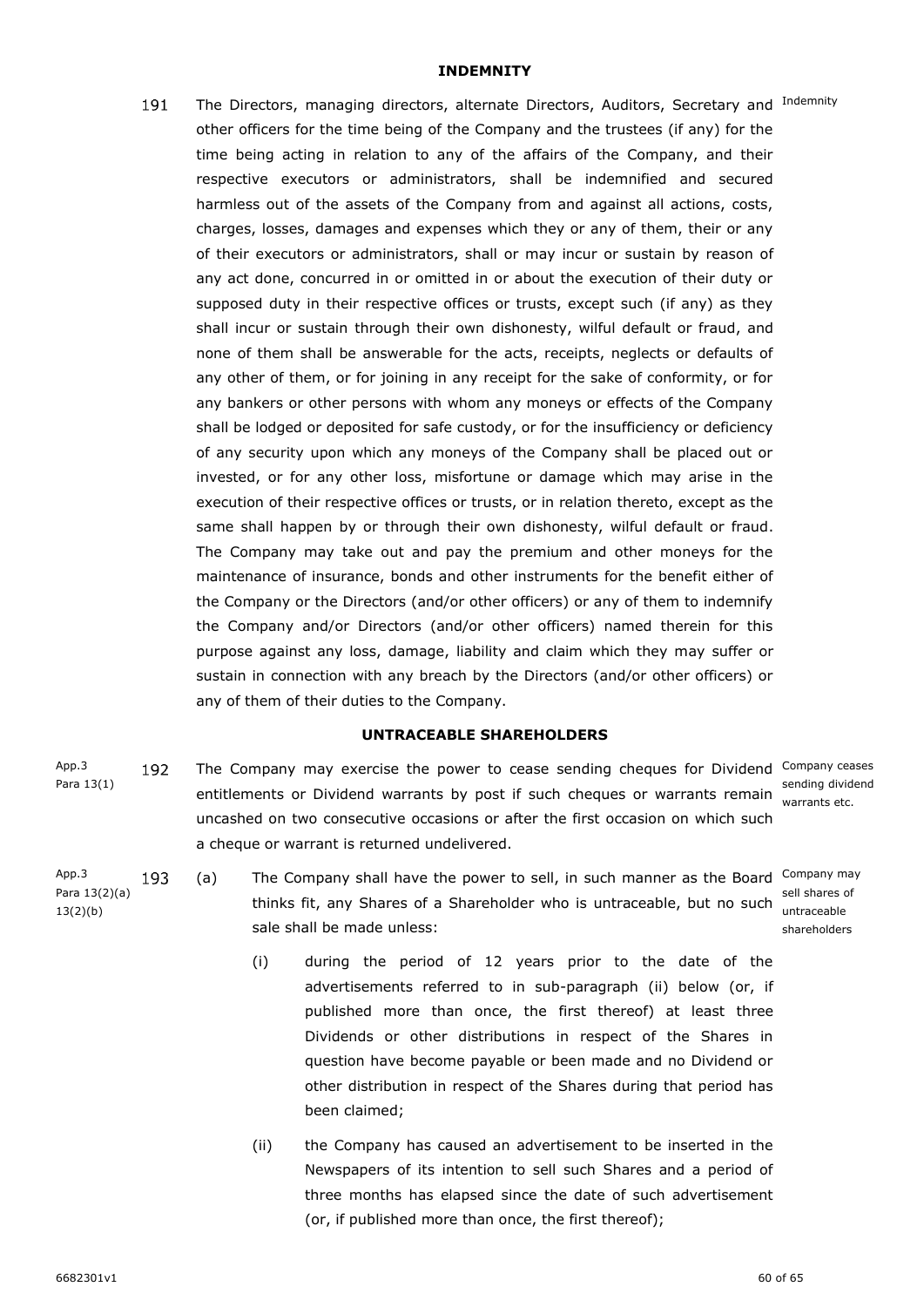- (iii) the Company has not at any time during the said periods of 12 years and three months received any indication of the existence of the holder of such Shares or of a person entitled to such Shares by death, bankruptcy or operation of law; and
- (iv) the Company has notified the HK Stock Exchange of its intention of such sale.
- (b) To give effect to any such sale the Board may authorise any person to transfer the said Shares and the instrument of transfer signed or otherwise executed by or on behalf of such person shall be as effective as if it had been executed by the registered holder or the person entitled by transmission to such Shares, and the purchaser shall not be bound to see to the application of the purchase money nor shall his title to the Shares be affected by any irregularity or invalidity in the proceedings relating to the sale. The net proceeds of the sale will belong to the Company and upon receipt by the Company of such proceeds it shall become indebted to the former Shareholder for an amount equal to such net proceeds. Notwithstanding any entries made by the Company in any of its books or otherwise howsoever, no trusts shall be created in respect of such debt and no interest shall be payable in respect of it and the Company shall not be required to account for any money earned from the net proceeds which may be employed in the business of the Company or as it thinks fit. Any sale under this Article shall be valid and effective notwithstanding that the Shareholder holding the Shares sold is dead, bankrupt, wound up or otherwise under any legal disability or incapacity.

#### **DESTRUCTION OF DOCUMENTS**

<span id="page-62-0"></span>194 The Company may destroy: Destruction of documents

- (a) any share certificate which has been cancelled at any time after the expiry of one year from the date of such cancellation;
- (b) any dividend mandate or any variation or cancellation thereof or any notification of change of name or address at any time after the expiry of two years from the date on which such mandate, variation, cancellation or notification was recorded by the Company;
- (c) any instrument of transfer of Shares which has been registered at any time after the expiry of six years from the date of registration;
- (d) any other document, on the basis of which any entry in the Register is made, at any time after the expiry of six years from the date on which an entry in the Register was first made in respect of it;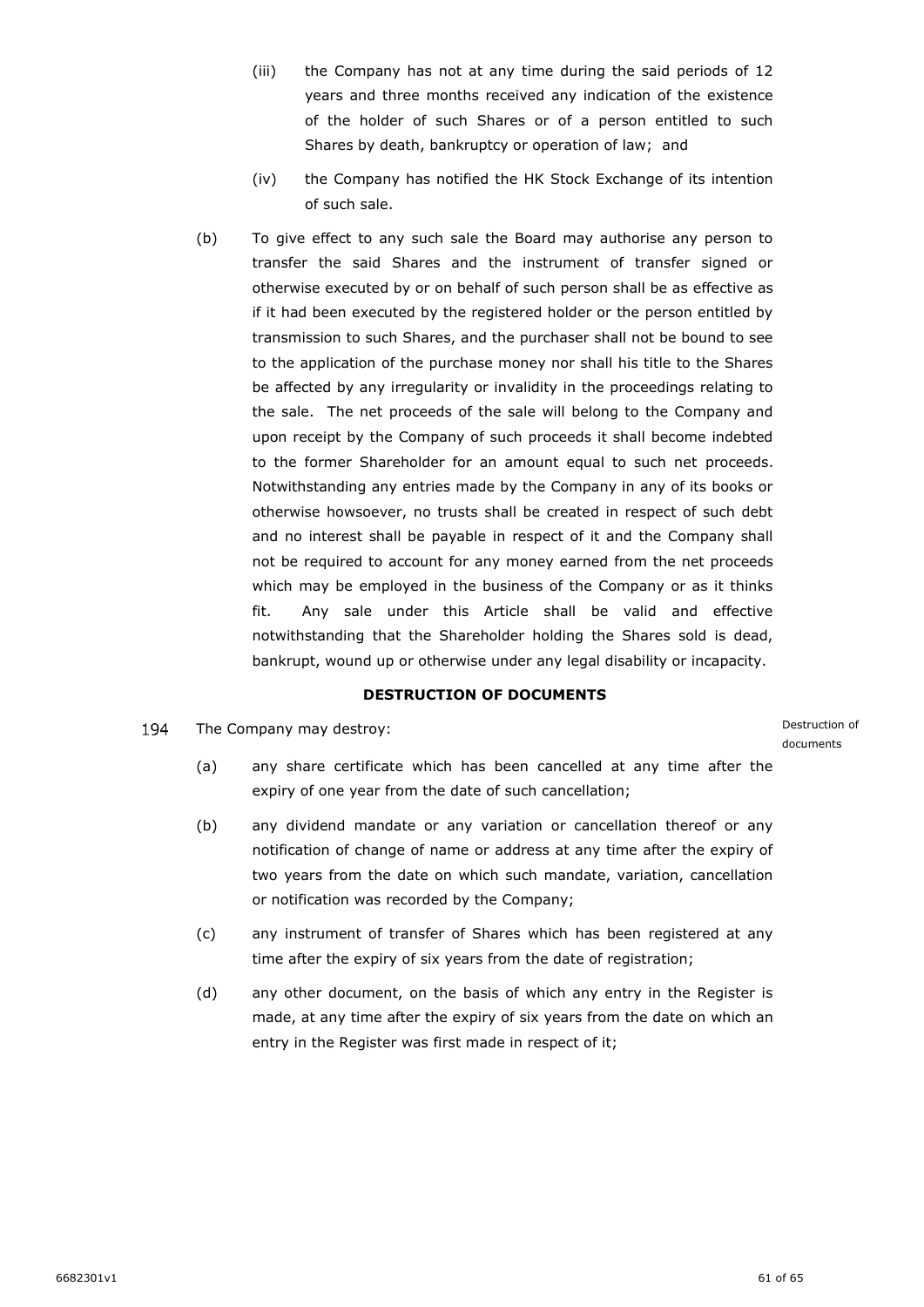and it shall conclusively be presumed in favour of the Company that every Share certificate so destroyed was a valid certificate duly and properly cancelled and that every instrument of transfer so destroyed was a valid and effective instrument duly and properly registered and that every other document destroyed hereunder was a valid and effective document in accordance with the recorded particulars thereof in the books or records of the Company provided always that:

- (i) the foregoing provisions of this Article shall apply only to the destruction of a document in good faith and without express notice to the Company that the preservation of such document was relevant to a claim;
- (ii) nothing contained in this Article shall be construed as imposing upon the Company any liability in respect of the destruction of any such document earlier than as aforesaid or in any case where the conditions of proviso (i) above are not fulfilled; and
- (iii) references in this Article to the destruction of any document include reference to its disposal in any manner.

#### **SUBSCRIPTION RIGHT RESERVE**

- <span id="page-63-1"></span><span id="page-63-0"></span>195 The following provisions shall have effect to the extent that they are not prohibited by and are in compliance with the Companies Law:
	- (a) If, so long as any of the rights attaching to any warrants issued by the Subscription right Company to subscribe for Shares shall remain exercisable, the Company does any act or engages in any transaction which, as a result of any adjustments to the subscription price in accordance with the provisions applicable under the terms and conditions of the warrants, would reduce the subscription price to below the par value of a Share, then the following provisions shall apply:
		- (i) as from the date of such act or transaction the Company shall establish and thereafter (subject as provided in this Article) maintain in accordance with the provisions of this Article a reserve (the "Subscription Right Reserve") the amount of which shall at no time be less than the sum which for the time being would be required to be capitalised and applied in paying up in full the nominal amount of the additional Shares required to be issued and allotted credited as fully paid pursuant to sub-paragraph [\(iii\)](#page-64-0) below on the exercise in full of all the subscription rights outstanding and shall apply the Subscription Right Reserve in paying up in full the amount of the shortfall referred to in subparagraph [\(iii\)](#page-64-0) in respect of such additional Shares as and when the same are allotted;
		- (ii) the Subscription Right Reserve shall not be used for any purpose other than that specified above unless all other reserves of the Company (other than the share premium account) have been extinguished and will then only be used to make good losses of the Company if and so far as is required by law;

reserve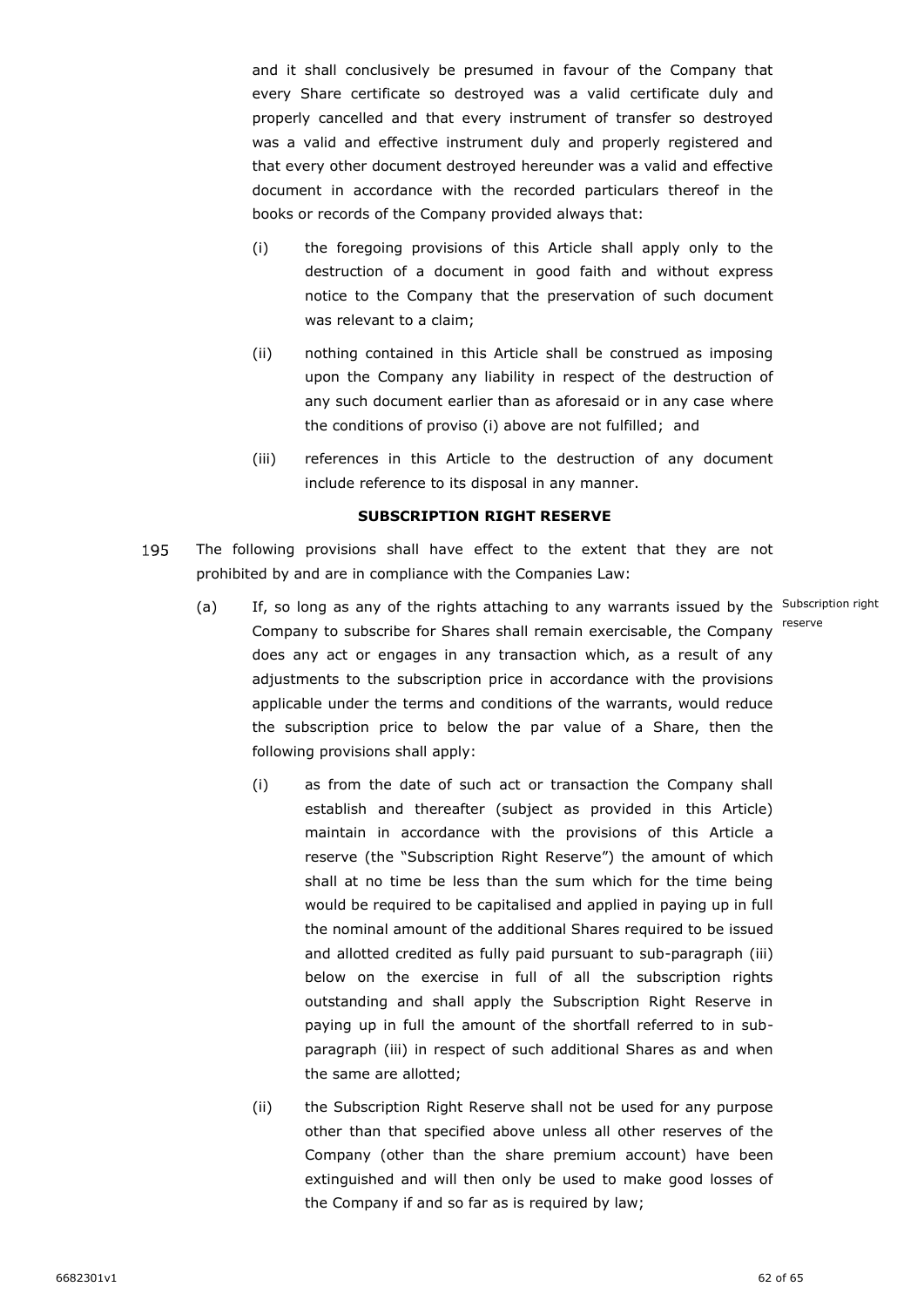- <span id="page-64-0"></span>(iii) upon the exercise of all or any of the subscription rights represented by any warrant, the relevant subscription rights shall be exercisable in respect of a nominal amount of Shares equal to the amount in cash which the holder of such warrant is required to pay on exercise of the subscription rights represented thereby (or, as the case may be, the relevant portion thereof in the event of a partial exercise of the subscription rights) and, in addition, there shall be allotted in respect of such subscription rights to the exercising warrant holder, credited as fully paid, such additional nominal amount of Shares as is equal to the shortfall between:
	- (A) the said amount in cash which the holder of such warrant is required to pay on exercise of the subscription rights represented thereby (or, as the case may be, the relevant portion thereof in the event of a partial exercise of the subscription rights); and
	- (B) the nominal amount of Shares in respect of which such subscription rights would have been exercisable having regard to the provisions of the conditions of the warrants, had it been possible for such subscription rights to represent the right to subscribe for Shares at less than par and immediately upon such exercise so much of the sum standing to the credit of the Subscription Right Reserve as is required to pay up in full such additional nominal amount of Shares shall be capitalised and applied in paying up in full such additional nominal amount of Shares which shall forthwith be allotted credited as fully paid to the exercising warrant holder; and
- (iv) if upon the exercise of the subscription rights represented by any warrant the amount standing to the credit of the Subscription Right Reserve is not sufficient to pay up in full such additional nominal amount of Shares equal to such shortfall as aforesaid to which the exercising warrant holder is entitled, the Board shall apply any profits or reserves then or thereafter becoming available (including, to the extent permitted or not prohibited by law, the share premium account) for such purpose until such additional nominal amount of Shares is paid up and allotted as aforesaid and until then no Dividend or other distribution shall be paid or made on the fully paid Shares then in issue. Pending such payment up and allotment, the exercising warrant holder shall be issued by the Company with a certificate evidencing his right to the allotment of such additional nominal amount of Shares. The rights represented by any such certificate shall be in registered form and shall be transferable in whole or in part in units of one Share in the like manner as the Shares for the time being are transferable, and the Company shall make such arrangements in relation to the maintenance of a register therefor and other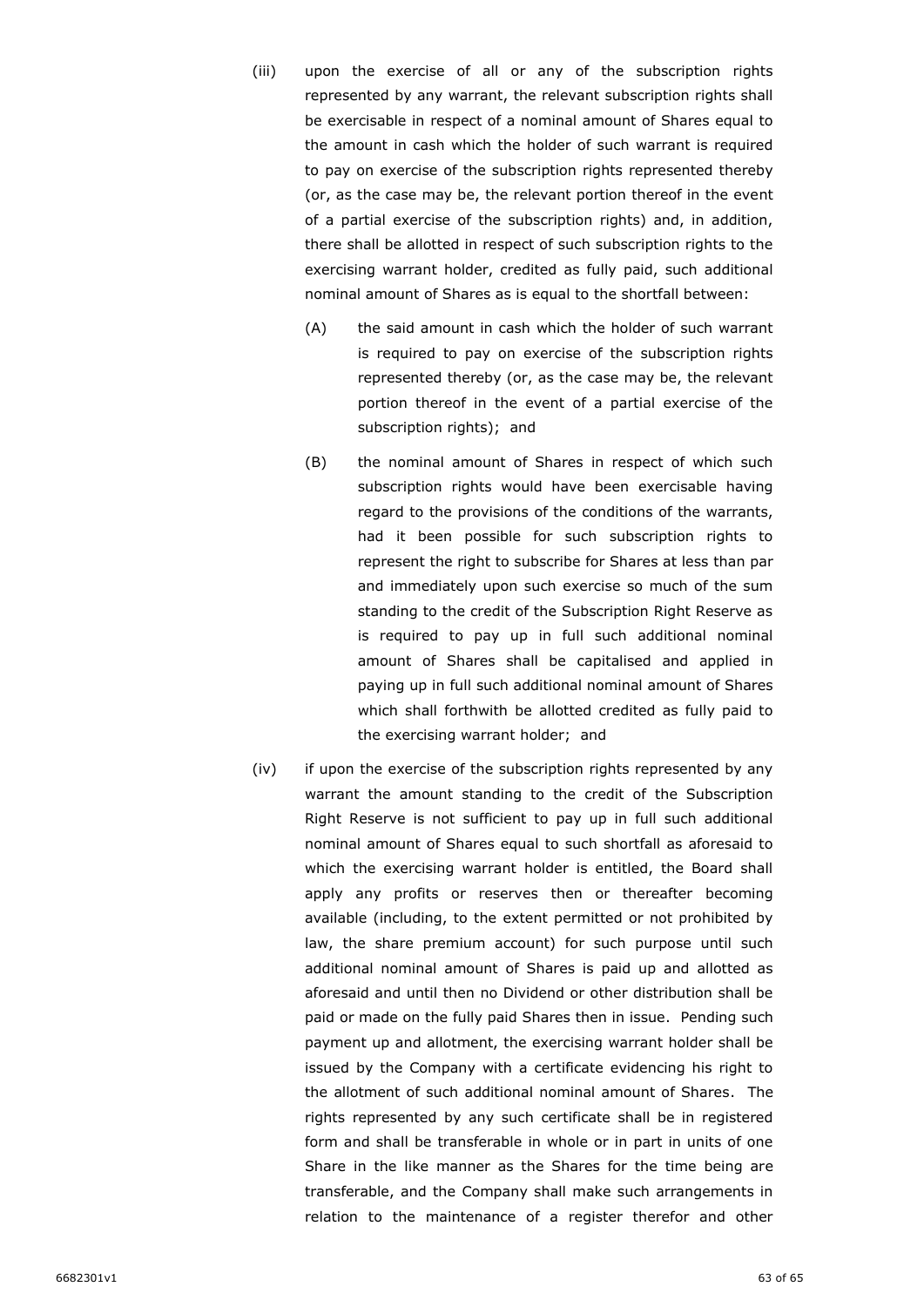matters in relation thereto as the Board may think fit and adequate particulars thereof shall be made known to each relevant exercising warrant holder upon the issue of such certificate.

- (b) Shares allotted pursuant to the provisions of this Article shall rank *pari passu* in all respects with the other Shares allotted or which ought to be allotted on the relevant exercise of the subscription rights represented by the warrant concerned. Notwithstanding anything contained in paragraph [\(a\)](#page-63-1) of this Article, no fraction of any Share shall be allotted on exercise of the subscription rights.
- (c) The provisions of this Article as to the establishment and maintenance of the Subscription Right Reserve shall not be altered or added to in any way which would vary or abrogate, or which would have the effect of varying or abrogating, the provisions for the benefit of any warrant holder or class of warrant holders under this Article without the sanction of a Special Resolution of such warrant holder(s) or class of warrant holders.
- (d) A certificate or report by the Auditors as to whether or not the Subscription Right Reserve is required to be established and maintained and if so the amount thereof so required to be established and maintained, as to the purpose for which the Subscription Right Reserve has been used, as to the extent to which it has been used to make good losses of the Company, as to the additional nominal amount of Shares required to be allotted to exercising warrant holders credited as fully paid, and as to any other matter concerning the Subscription Right Reserve shall (in the absence of manifest error) be conclusive and binding upon the Company and all warrant holders and Shareholders.

#### **STOCK**

- <span id="page-65-0"></span>196 The following provisions shall have effect at any time and from time to time provided that they are not prohibited by or inconsistent with the Companies Law:
	- (a) The Company may by Ordinary Resolution convert any fully paid Shares into stock, and may from time to time by like resolution reconvert any stock into fully paid Shares of any denomination.
	- (b) The holders of stock may transfer the same or any part thereof in the same manner, and subject to the same regulations as and subject to which the Shares from which the stock arose might prior to conversion have been transferred or as near thereto as circumstances admit, but the Board may from time to time, if it thinks fit, fix the minimum amount of stock transferable and restrict or prohibit the transfer of fractions of that minimum, but so that such minimum shall not exceed the nominal amount of the Shares from which the stock arose. No warrants to bearer shall be issued in respect of any stock.